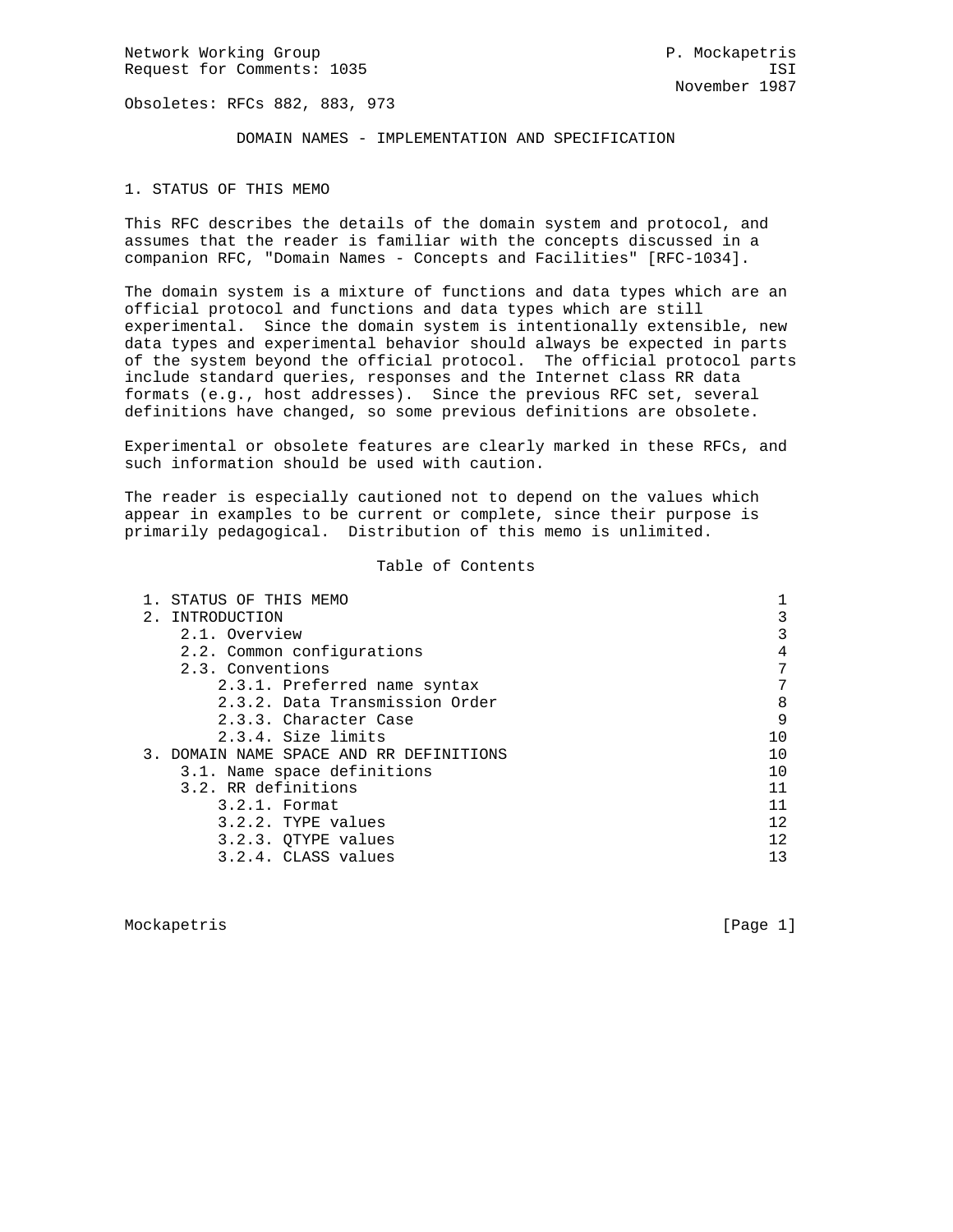| 3.2.5. QCLASS values                                                    | 13       |
|-------------------------------------------------------------------------|----------|
| 3.3. Standard RRs                                                       | 13       |
| 3.3.1. CNAME RDATA format                                               | 14       |
| 3.3.2. HINFO RDATA format                                               | 14       |
| 3.3.3. MB RDATA format (EXPERIMENTAL)                                   | 14       |
| 3.3.4. MD RDATA format (Obsolete)                                       | 15       |
| 3.3.5. MF RDATA format (Obsolete)                                       | 15       |
| 3.3.6. MG RDATA format (EXPERIMENTAL)                                   | 16       |
| 3.3.7. MINFO RDATA format (EXPERIMENTAL)                                | 16       |
| 3.3.8. MR RDATA format (EXPERIMENTAL)                                   | 17       |
| 3.3.9. MX RDATA format                                                  | 17       |
| 3.3.10. NULL RDATA format (EXPERIMENTAL)                                | 17       |
| 3.3.11. NS RDATA format                                                 | 18       |
| 3.3.12. PTR RDATA format                                                | 18       |
| 3.3.13. SOA RDATA format                                                | 19       |
| 3.3.14. TXT RDATA format                                                | 20       |
| 3.4. ARPA Internet specific RRs                                         | 20       |
| 3.4.1. A RDATA format                                                   | 20       |
| 3.4.2. WKS RDATA format<br>3.5. IN-ADDR.ARPA domain                     | 21<br>22 |
|                                                                         | 24       |
| 3.6. Defining new types, classes, and special namespaces<br>4. MESSAGES | 25       |
| 4.1. Format                                                             | 25       |
| 4.1.1. Header section format                                            | 26       |
| 4.1.2. Question section format                                          | 28       |
| 4.1.3. Resource record format                                           | 29       |
| 4.1.4. Message compression                                              | 30       |
| 4.2. Transport                                                          | 32       |
| 4.2.1. UDP usage                                                        | 32       |
| 4.2.2. TCP usage                                                        | 32       |
| 5. MASTER FILES                                                         | 33       |
| 5.1. Format                                                             | 33       |
| 5.2. Use of master files to define zones                                | 35       |
| 5.3. Master file example                                                | 36       |
| 6. NAME SERVER IMPLEMENTATION                                           | 37       |
| 6.1. Architecture                                                       | 37       |
| $6.1.1.$ Control                                                        | 37       |
| 6.1.2. Database                                                         | 37       |
| 6.1.3. Time                                                             | 39       |
| 6.2. Standard query processing                                          | 39       |
| 6.3. Zone refresh and reload processing                                 | 39       |
| 6.4. Inverse queries (Optional)                                         | 40       |
| 6.4.1. The contents of inverse queries and responses                    | 40       |
| 6.4.2. Inverse query and response example                               | 41       |
| 6.4.3. Inverse query processing                                         | 42       |

Mockapetris [Page 2]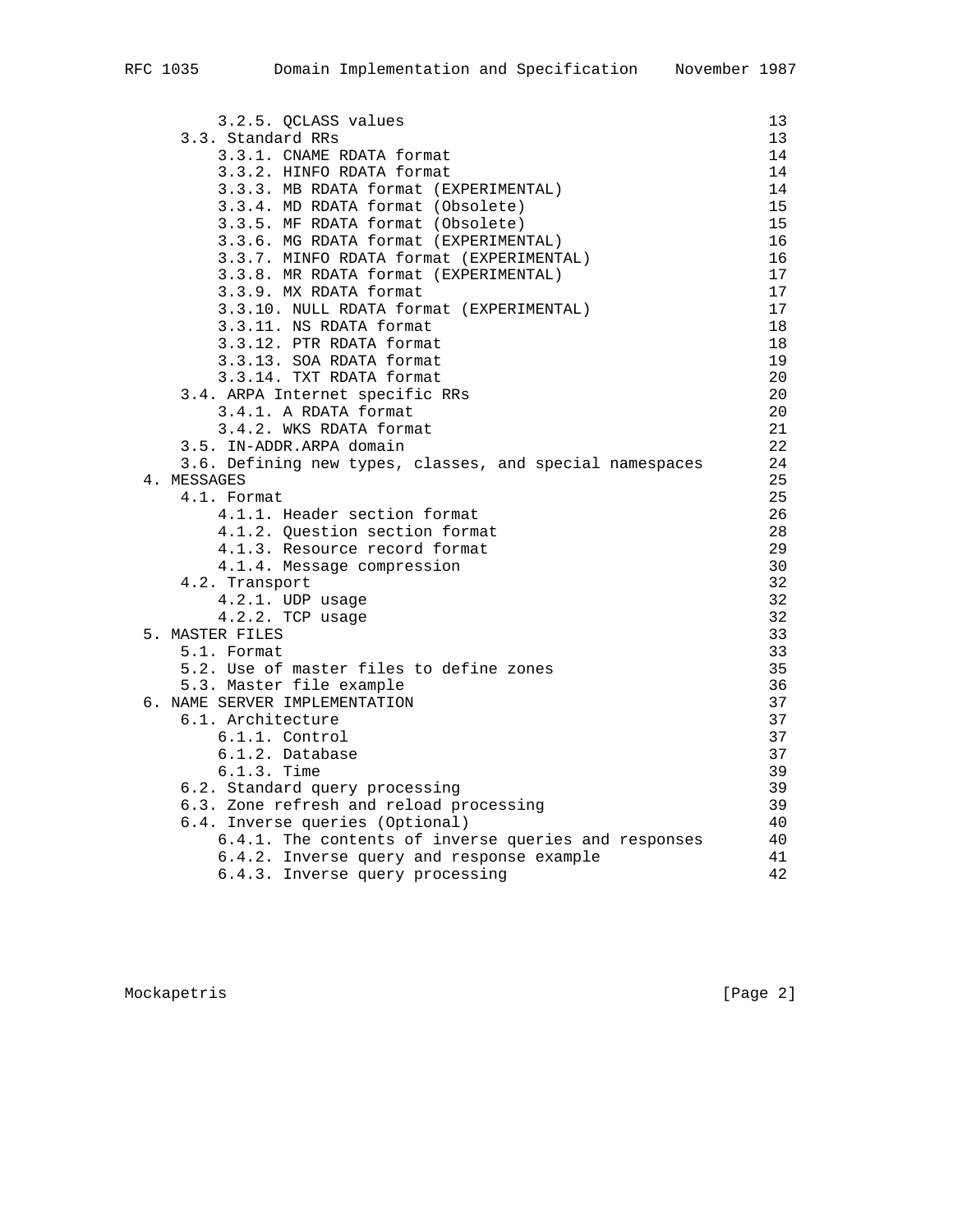| 6.5. Completion queries and responses         | 42 |
|-----------------------------------------------|----|
| 7. RESOLVER IMPLEMENTATION                    | 43 |
| 7.1. Transforming a user request into a query | 43 |
| 7.2. Sending the queries                      | 44 |
| 7.3. Processing responses                     | 46 |
| 7.4. Using the cache                          | 47 |
| 8. MAIL SUPPORT                               | 47 |
| 8.1. Mail exchange binding                    | 48 |
| 8.2. Mailbox binding (Experimental)           | 48 |
| 9. REFERENCES and BIBLIOGRAPHY                | 50 |
| Index                                         | 54 |
|                                               |    |

## 2. INTRODUCTION

2.1. Overview

The goal of domain names is to provide a mechanism for naming resources in such a way that the names are usable in different hosts, networks, protocol families, internets, and administrative organizations.

From the user's point of view, domain names are useful as arguments to a local agent, called a resolver, which retrieves information associated with the domain name. Thus a user might ask for the host address or mail information associated with a particular domain name. To enable the user to request a particular type of information, an appropriate query type is passed to the resolver with the domain name. To the user, the domain tree is a single information space; the resolver is responsible for hiding the distribution of data among name servers from the user.

From the resolver's point of view, the database that makes up the domain space is distributed among various name servers. Different parts of the domain space are stored in different name servers, although a particular data item will be stored redundantly in two or more name servers. The resolver starts with knowledge of at least one name server. When the resolver processes a user query it asks a known name server for the information; in return, the resolver either receives the desired information or a referral to another name server. Using these referrals, resolvers learn the identities and contents of other name servers. Resolvers are responsible for dealing with the distribution of the domain space and dealing with the effects of name server failure by consulting redundant databases in other servers.

Name servers manage two kinds of data. The first kind of data held in sets called zones; each zone is the complete database for a particular "pruned" subtree of the domain space. This data is called authoritative. A name server periodically checks to make sure that its zones are up to date, and if not, obtains a new copy of updated zones

Mockapetris [Page 3]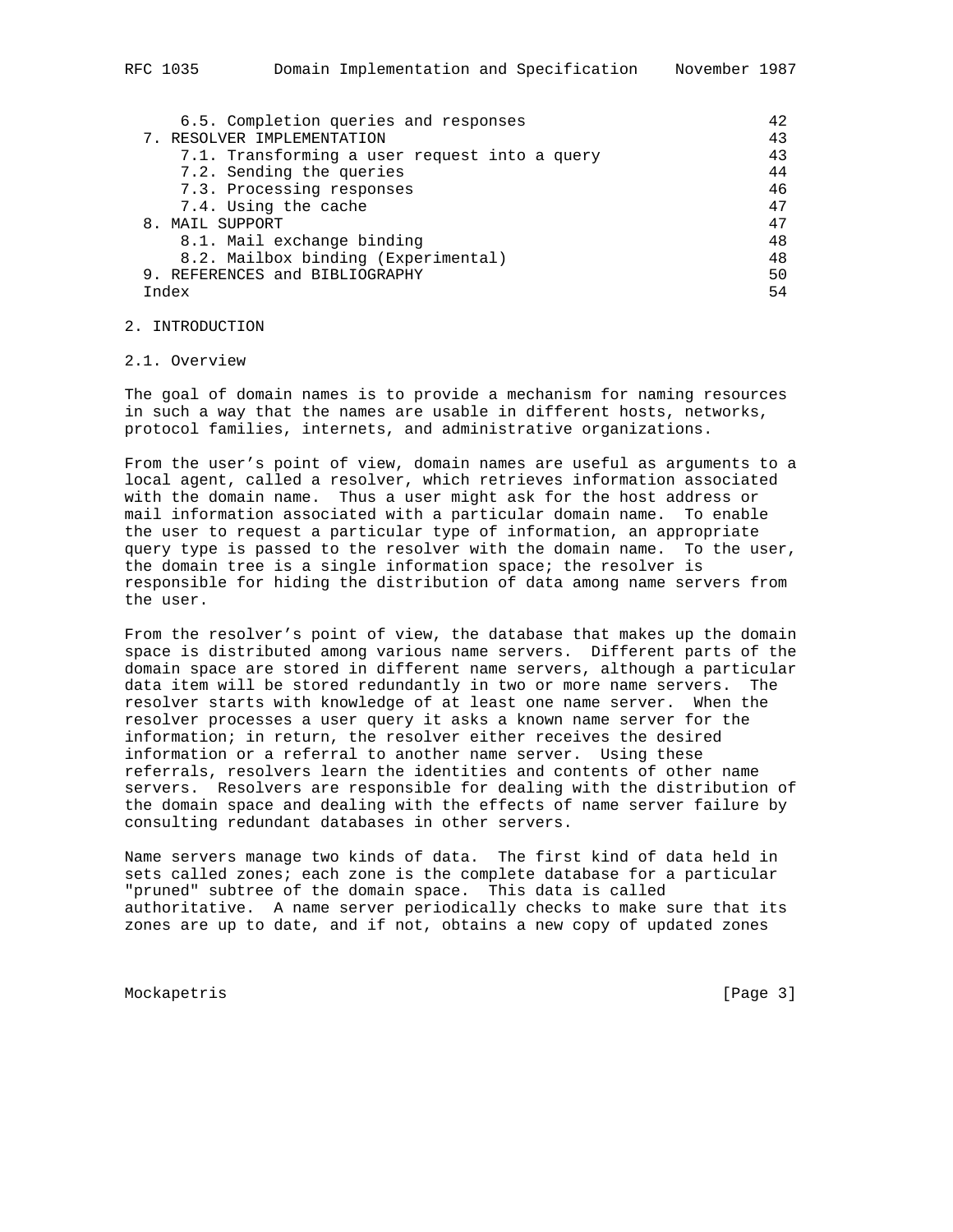from master files stored locally or in another name server. The second kind of data is cached data which was acquired by a local resolver. This data may be incomplete, but improves the performance of the retrieval process when non-local data is repeatedly accessed. Cached data is eventually discarded by a timeout mechanism.

This functional structure isolates the problems of user interface, failure recovery, and distribution in the resolvers and isolates the database update and refresh problems in the name servers.

## 2.2. Common configurations

A host can participate in the domain name system in a number of ways, depending on whether the host runs programs that retrieve information from the domain system, name servers that answer queries from other hosts, or various combinations of both functions. The simplest, and perhaps most typical, configuration is shown below:



User programs interact with the domain name space through resolvers; the format of user queries and user responses is specific to the host and its operating system. User queries will typically be operating system calls, and the resolver and its cache will be part of the host operating system. Less capable hosts may choose to implement the resolver as a subroutine to be linked in with every program that needs its services. Resolvers answer user queries with information they acquire via queries to foreign name servers and the local cache.

Note that the resolver may have to make several queries to several different foreign name servers to answer a particular user query, and hence the resolution of a user query may involve several network accesses and an arbitrary amount of time. The queries to foreign name servers and the corresponding responses have a standard format described

Mockapetris [Page 4]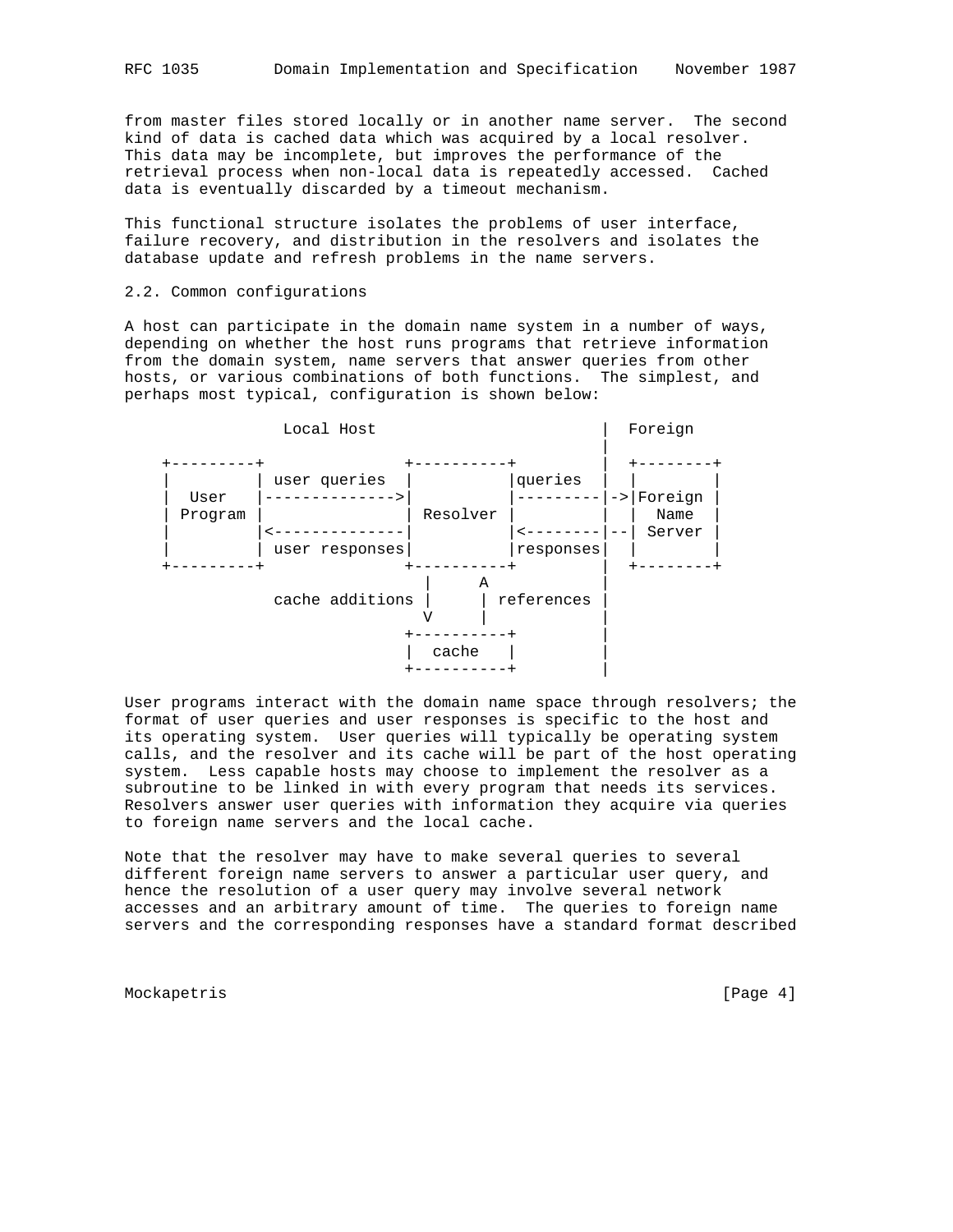in this memo, and may be datagrams.

Depending on its capabilities, a name server could be a stand alone program on a dedicated machine or a process or processes on a large timeshared host. A simple configuration might be:



Here a primary name server acquires information about one or more zones by reading master files from its local file system, and answers queries about those zones that arrive from foreign resolvers.

The DNS requires that all zones be redundantly supported by more than one name server. Designated secondary servers can acquire zones and check for updates from the primary server using the zone transfer protocol of the DNS. This configuration is shown below:



In this configuration, the name server periodically establishes a virtual circuit to a foreign name server to acquire a copy of a zone or to check that an existing copy has not changed. The messages sent for

Mockapetris [Page 5]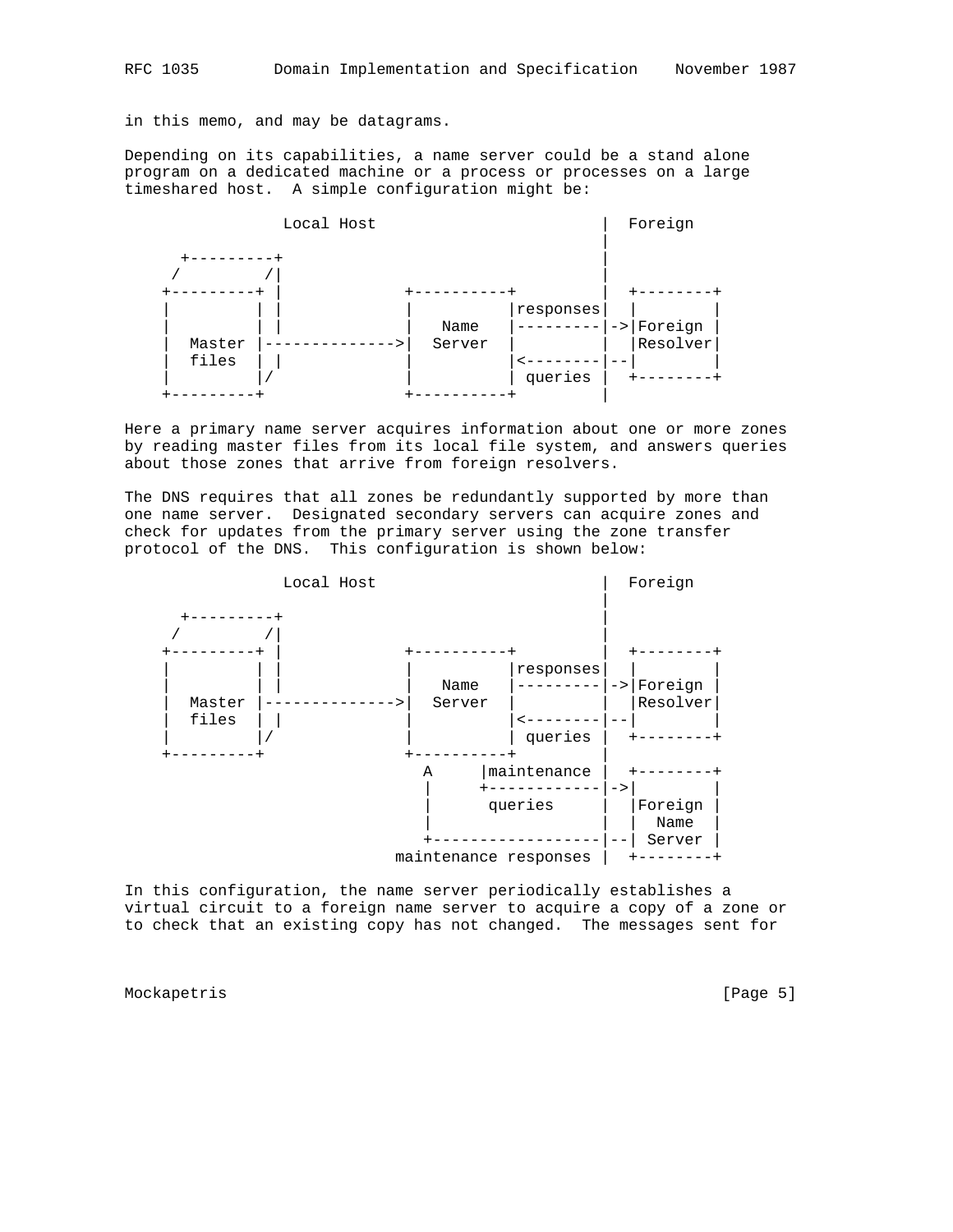these maintenance activities follow the same form as queries and responses, but the message sequences are somewhat different.

The information flow in a host that supports all aspects of the domain name system is shown below:



The shared database holds domain space data for the local name server and resolver. The contents of the shared database will typically be a mixture of authoritative data maintained by the periodic refresh operations of the name server and cached data from previous resolver requests. The structure of the domain data and the necessity for synchronization between name servers and resolvers imply the general characteristics of this database, but the actual format is up to the local implementor.

Mockapetris [Page 6] [Page 6] [Page 6] [Page 6] [Page 6] [Page 6] [Page 6] [Page 6] [Page 6] [Page 6] [Page 6] [Page 6] [Page 6] [Page 6] [Page 6] [Page 6] [Page 6] [Page 6] [Page 6] [Page 6] [Page 6] [Page 6] [Page 6] [Pa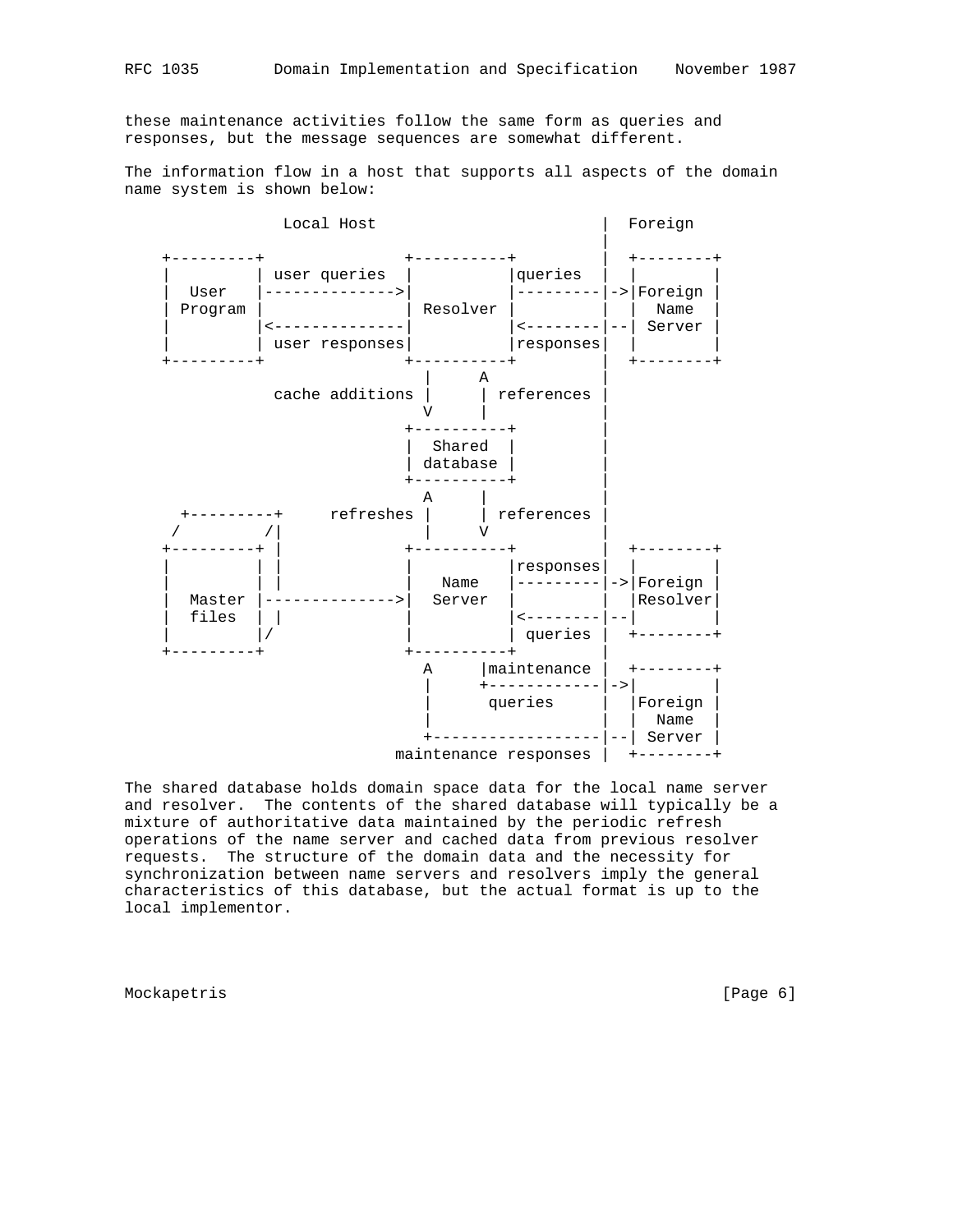Information flow can also be tailored so that a group of hosts act together to optimize activities. Sometimes this is done to offload less capable hosts so that they do not have to implement a full resolver. This can be appropriate for PCs or hosts which want to minimize the amount of new network code which is required. This scheme can also allow a group of hosts can share a small number of caches rather than maintaining a large number of separate caches, on the premise that the centralized caches will have a higher hit ratio. In either case, resolvers are replaced with stub resolvers which act as front ends to resolvers located in a recursive server in one or more name servers known to perform that service:



In any case, note that domain components are always replicated for reliability whenever possible.

## 2.3. Conventions

The domain system has several conventions dealing with low-level, but fundamental, issues. While the implementor is free to violate these conventions WITHIN HIS OWN SYSTEM, he must observe these conventions in ALL behavior observed from other hosts.

#### 2.3.1. Preferred name syntax

The DNS specifications attempt to be as general as possible in the rules for constructing domain names. The idea is that the name of any existing object can be expressed as a domain name with minimal changes.

Mockapetris [Page 7]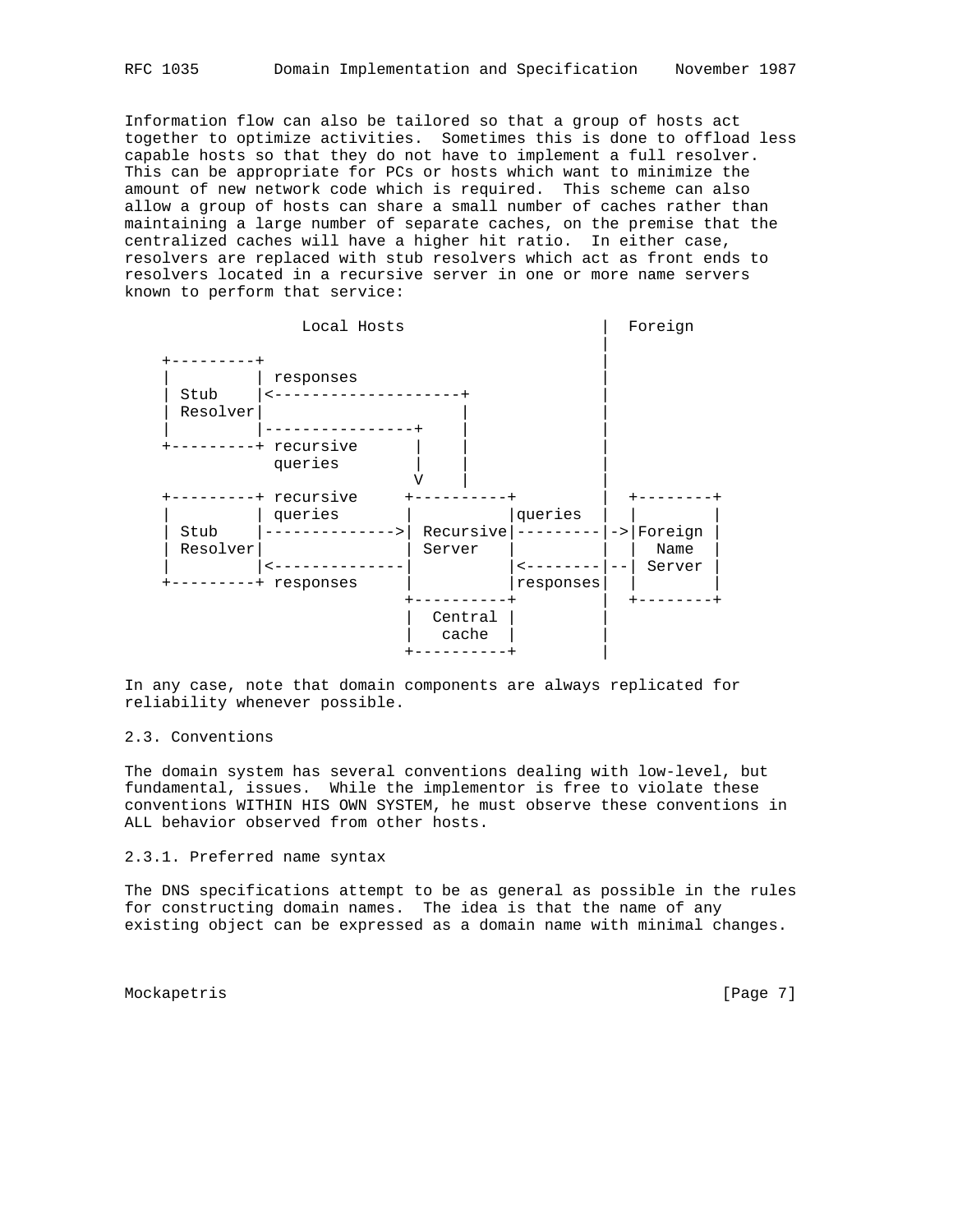However, when assigning a domain name for an object, the prudent user will select a name which satisfies both the rules of the domain system and any existing rules for the object, whether these rules are published or implied by existing programs.

For example, when naming a mail domain, the user should satisfy both the rules of this memo and those in RFC-822. When creating a new host name, the old rules for HOSTS.TXT should be followed. This avoids problems when old software is converted to use domain names.

The following syntax will result in fewer problems with many

applications that use domain names (e.g., mail, TELNET).

<domain> ::= <subdomain> | " "

<subdomain> ::= <label> | <subdomain> "." <label>

<label> ::= <letter> [ [ <ldh-str> ] <let-dig> ]

<ldh-str> ::= <let-dig-hyp> | <let-dig-hyp> <ldh-str>

<let-dig-hyp> ::= <let-dig> | "-"

<let-dig> ::= <letter> | <digit>

 $\text{c}$  =  $\text{c}$   $\text{c}$  :  $\text{c}$  = any one of the 52 alphabetic characters A through Z in upper case and a through z in lower case

 $\langle$ digit> ::= any one of the ten digits 0 through 9

Note that while upper and lower case letters are allowed in domain names, no significance is attached to the case. That is, two names with the same spelling but different case are to be treated as if identical.

The labels must follow the rules for ARPANET host names. They must start with a letter, end with a letter or digit, and have as interior characters only letters, digits, and hyphen. There are also some restrictions on the length. Labels must be 63 characters or less.

For example, the following strings identify hosts in the Internet:

A.ISI.EDU XX.LCS.MIT.EDU SRI-NIC.ARPA

2.3.2. Data Transmission Order

The order of transmission of the header and data described in this document is resolved to the octet level. Whenever a diagram shows a

Mockapetris [Page 8]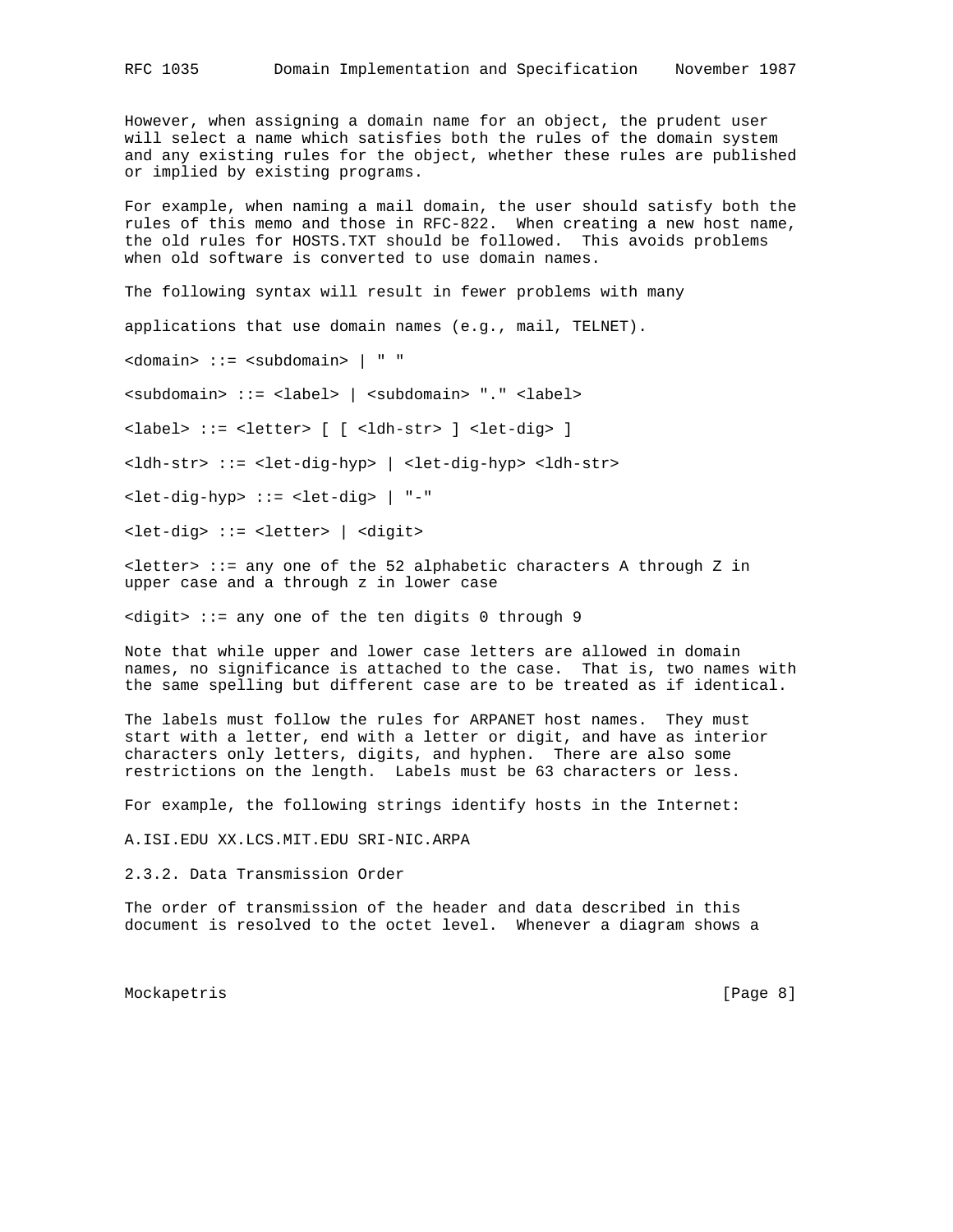group of octets, the order of transmission of those octets is the normal order in which they are read in English. For example, in the following diagram, the octets are transmitted in the order they are numbered.

 0 1 0 1 2 3 4 5 6 7 8 9 0 1 2 3 4 5 +-+-+-+-+-+-+-+-+-+-+-+-+-+-+-+-+ | 1 | 2 | +-+-+-+-+-+-+-+-+-+-+-+-+-+-+-+-+ | 3 | 4 | +-+-+-+-+-+-+-+-+-+-+-+-+-+-+-+-+ | 5 | 6 | +-+-+-+-+-+-+-+-+-+-+-+-+-+-+-+-+

Whenever an octet represents a numeric quantity, the left most bit in the diagram is the high order or most significant bit. That is, the bit labeled 0 is the most significant bit. For example, the following diagram represents the value 170 (decimal).

 0 1 2 3 4 5 6 7 +-+-+-+-+-+-+-+-+ |1 0 1 0 1 0 1 0| +-+-+-+-+-+-+-+-+

Similarly, whenever a multi-octet field represents a numeric quantity the left most bit of the whole field is the most significant bit. When a multi-octet quantity is transmitted the most significant octet is transmitted first.

## 2.3.3. Character Case

For all parts of the DNS that are part of the official protocol, all comparisons between character strings (e.g., labels, domain names, etc.) are done in a case-insensitive manner. At present, this rule is in force throughout the domain system without exception. However, future additions beyond current usage may need to use the full binary octet capabilities in names, so attempts to store domain names in 7-bit ASCII or use of special bytes to terminate labels, etc., should be avoided.

When data enters the domain system, its original case should be preserved whenever possible. In certain circumstances this cannot be done. For example, if two RRs are stored in a database, one at x.y and one at X.Y, they are actually stored at the same place in the database, and hence only one casing would be preserved. The basic rule is that case can be discarded only when data is used to define structure in a database, and two names are identical when compared in a case insensitive manner.

Mockapetris [Page 9]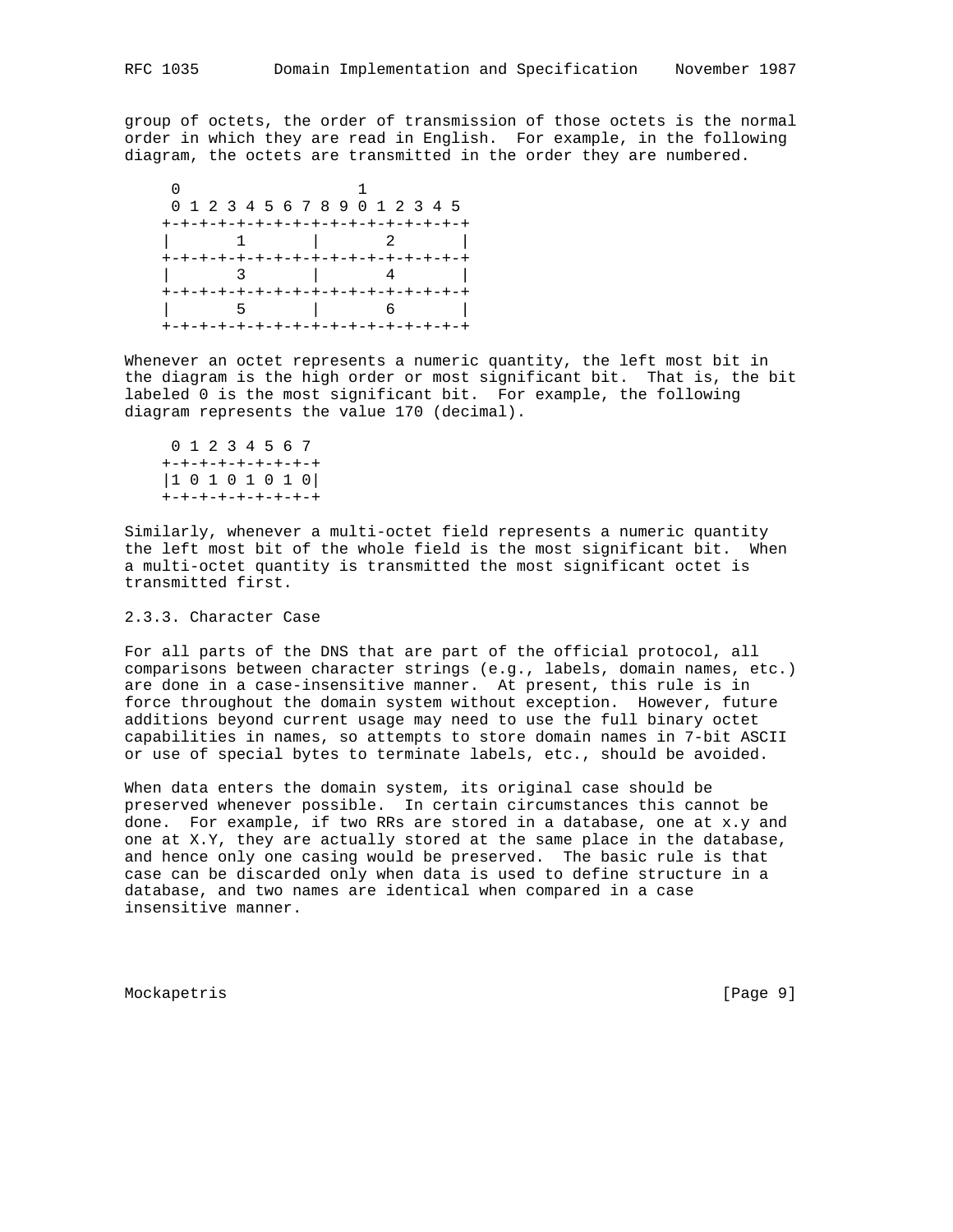Loss of case sensitive data must be minimized. Thus while data for  $x.y$ and X.Y may both be stored under a single location x.y or X.Y, data for a.x and B.X would never be stored under A.x, A.X, b.x, or b.X. In general, this preserves the case of the first label of a domain name, but forces standardization of interior node labels.

Systems administrators who enter data into the domain database should take care to represent the data they supply to the domain system in a case-consistent manner if their system is case-sensitive. The data distribution system in the domain system will ensure that consistent representations are preserved.

2.3.4. Size limits

Various objects and parameters in the DNS have size limits. They are listed below. Some could be easily changed, others are more fundamental.

labels 63 octets or less

names 255 octets or less

TTL positive values of a signed 32 bit number.

UDP messages 512 octets or less

3. DOMAIN NAME SPACE AND RR DEFINITIONS

3.1. Name space definitions

Domain names in messages are expressed in terms of a sequence of labels. Each label is represented as a one octet length field followed by that number of octets. Since every domain name ends with the null label of the root, a domain name is terminated by a length byte of zero. The high order two bits of every length octet must be zero, and the remaining six bits of the length field limit the label to 63 octets or less.

To simplify implementations, the total length of a domain name (i.e., label octets and label length octets) is restricted to 255 octets or less.

Although labels can contain any 8 bit values in octets that make up a label, it is strongly recommended that labels follow the preferred syntax described elsewhere in this memo, which is compatible with existing host naming conventions. Name servers and resolvers must compare labels in a case-insensitive manner (i.e., A=a), assuming ASCII with zero parity. Non-alphabetic codes must match exactly.

Mockapetris [Page 10]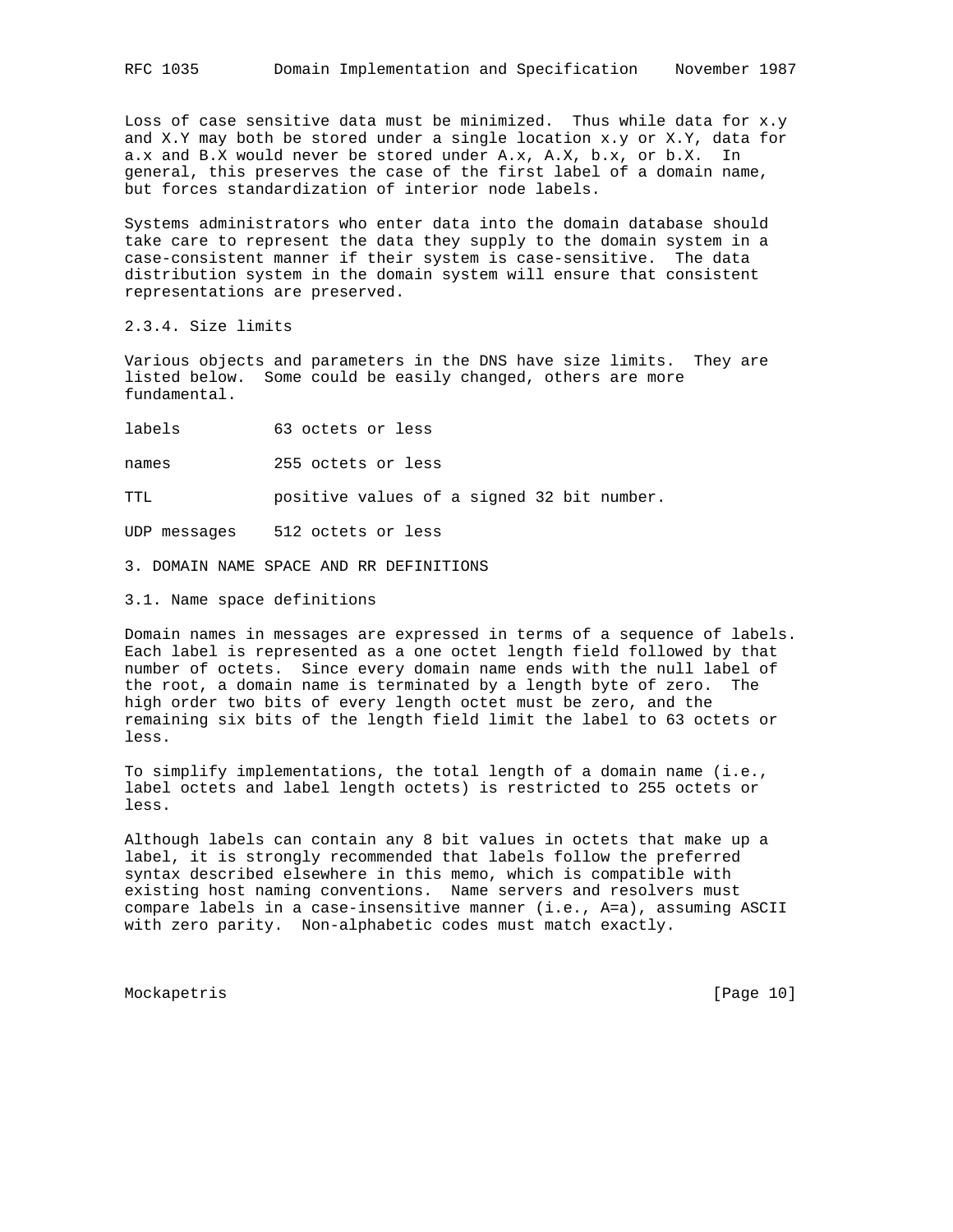## 3.2. RR definitions

3.2.1. Format

All RRs have the same top level format shown below:

 1 1 1 1 1 1 0 1 2 3 4 5 6 7 8 9 0 1 2 3 4 5 +--+--+--+--+--+--+--+--+--+--+--+--+--+--+--+--+ | | / /  $/$   $NAME$   $/$  | | +--+--+--+--+--+--+--+--+--+--+--+--+--+--+--+--+  $|\hspace{.1cm} \text{Type}|\hspace{.1cm} |\hspace{.1cm} |\hspace{.1cm} |\hspace{.1cm} |\hspace{.1cm} |\hspace{.1cm} |\hspace{.1cm} |\hspace{.1cm} |\hspace{.1cm} |\hspace{.1cm} |\hspace{.1cm} |\hspace{.1cm} |\hspace{.1cm} |\hspace{.1cm} |\hspace{.1cm} |\hspace{.1cm} |\hspace{.1cm} |\hspace{.1cm} |\hspace{.1cm} |\hspace{.1cm} |\hspace{.1cm} |\hspace{.1cm} |\hspace{.1cm} |\hspace{.1cm} |\hspace{.1cm} |\hspace{.1cm$  +--+--+--+--+--+--+--+--+--+--+--+--+--+--+--+--+ | CLASS | +--+--+--+--+--+--+--+--+--+--+--+--+--+--+--+--+ | TTL | | | +--+--+--+--+--+--+--+--+--+--+--+--+--+--+--+--+ | RDLENGTH | +--+--+--+--+--+--+--+--+--+--+--+--+--+--+--+--|  $R$ DATA / / +--+--+--+--+--+--+--+--+--+--+--+--+--+--+--+--+

where:

| NAME |  |                           |  |  |  | an owner name, i.e., the name of the node to which this |  |
|------|--|---------------------------|--|--|--|---------------------------------------------------------|--|
|      |  | resource record pertains. |  |  |  |                                                         |  |

TYPE two octets containing one of the RR TYPE codes.

CLASS two octets containing one of the RR CLASS codes.

- TTL a 32 bit signed integer that specifies the time interval that the resource record may be cached before the source of the information should again be consulted. Zero values are interpreted to mean that the RR can only be used for the transaction in progress, and should not be cached. For example, SOA records are always distributed with a zero TTL to prohibit caching. Zero values can also be used for extremely volatile data.
- RDLENGTH an unsigned 16 bit integer that specifies the length in octets of the RDATA field.

Mockapetris [Page 11]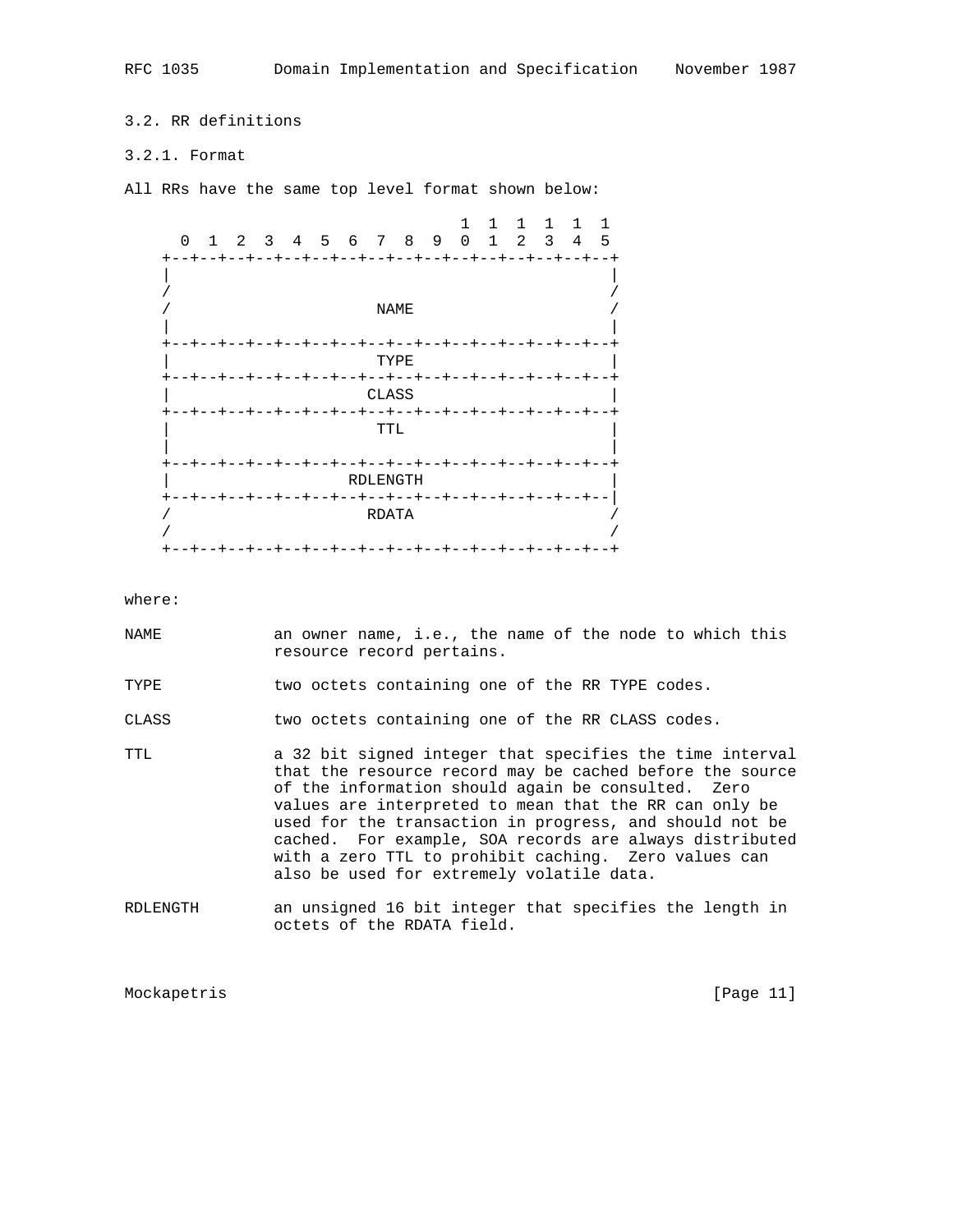RDATA a variable length string of octets that describes the resource. The format of this information varies according to the TYPE and CLASS of the resource record.

3.2.2. TYPE values

TYPE fields are used in resource records. Note that these types are a subset of QTYPEs.

| TYPE         | value and meaning                          |
|--------------|--------------------------------------------|
| Α            | 1 a host address                           |
| $_{\rm NS}$  | 2 an authoritative name server             |
| MD           | 3 a mail destination (Obsolete - use MX)   |
| ΜF           | 4 a mail forwarder (Obsolete - use MX)     |
| <b>CNAME</b> | 5 the canonical name for an alias          |
| SOA          | 6 marks the start of a zone of authority   |
| MВ           | 7 a mailbox domain name (EXPERIMENTAL)     |
| ΜG           | 8 a mail group member (EXPERIMENTAL)       |
| MR           | 9 a mail rename domain name (EXPERIMENTAL) |
| <b>NULL</b>  | 10 a null RR (EXPERIMENTAL)                |
| WKS          | 11 a well known service description        |
| PTR          | 12 a domain name pointer                   |
| HINFO        | 13 host information                        |
| MINFO        | 14 mailbox or mail list information        |
| МX           | 15 mail exchange                           |
| TXT          | 16 text strings                            |

3.2.3. QTYPE values

QTYPE fields appear in the question part of a query. QTYPES are a superset of TYPEs, hence all TYPEs are valid QTYPEs. In addition, the following QTYPEs are defined:

Mockapetris [Page 12]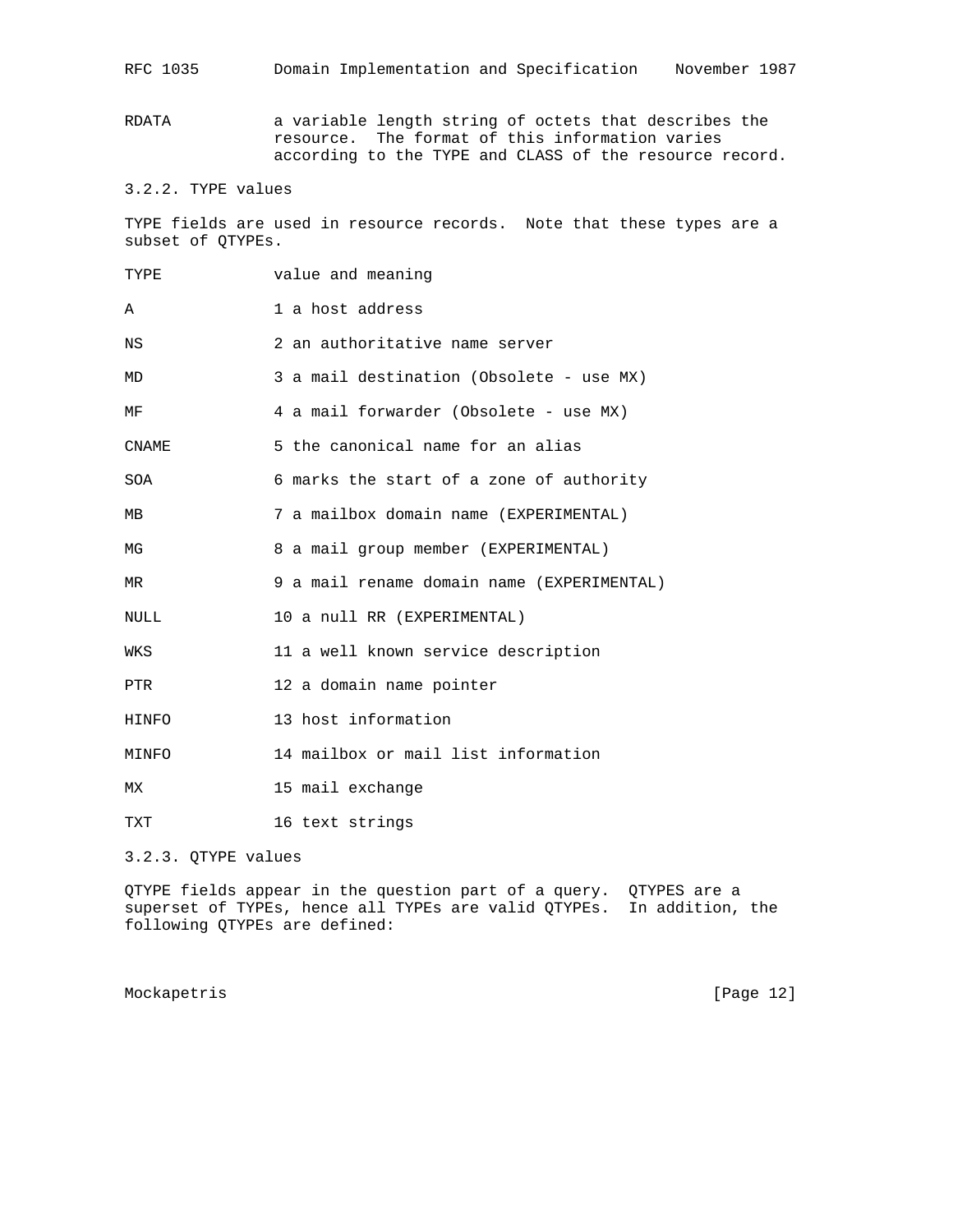AXFR 252 A request for a transfer of an entire zone

MAILB 253 A request for mailbox-related records (MB, MG or MR)

MAILA 254 A request for mail agent RRs (Obsolete - see MX)

255 A request for all records

3.2.4. CLASS values

CLASS fields appear in resource records. The following CLASS mnemonics and values are defined:

IN 1 the Internet

CS 2 the CSNET class (Obsolete - used only for examples in some obsolete RFCs)

CH 3 the CHAOS class

HS 4 Hesiod [Dyer 87]

3.2.5. QCLASS values

QCLASS fields appear in the question section of a query. QCLASS values are a superset of CLASS values; every CLASS is a valid QCLASS. In addition to CLASS values, the following QCLASSes are defined:

\* 255 any class

#### 3.3. Standard RRs

The following RR definitions are expected to occur, at least potentially, in all classes. In particular, NS, SOA, CNAME, and PTR will be used in all classes, and have the same format in all classes. Because their RDATA format is known, all domain names in the RDATA section of these RRs may be compressed.

<domain-name> is a domain name represented as a series of labels, and terminated by a label with zero length. <character-string> is a single length octet followed by that number of characters. < character-string> is treated as binary information, and can be up to 256 characters in length (including the length octet).

Mockapetris [Page 13]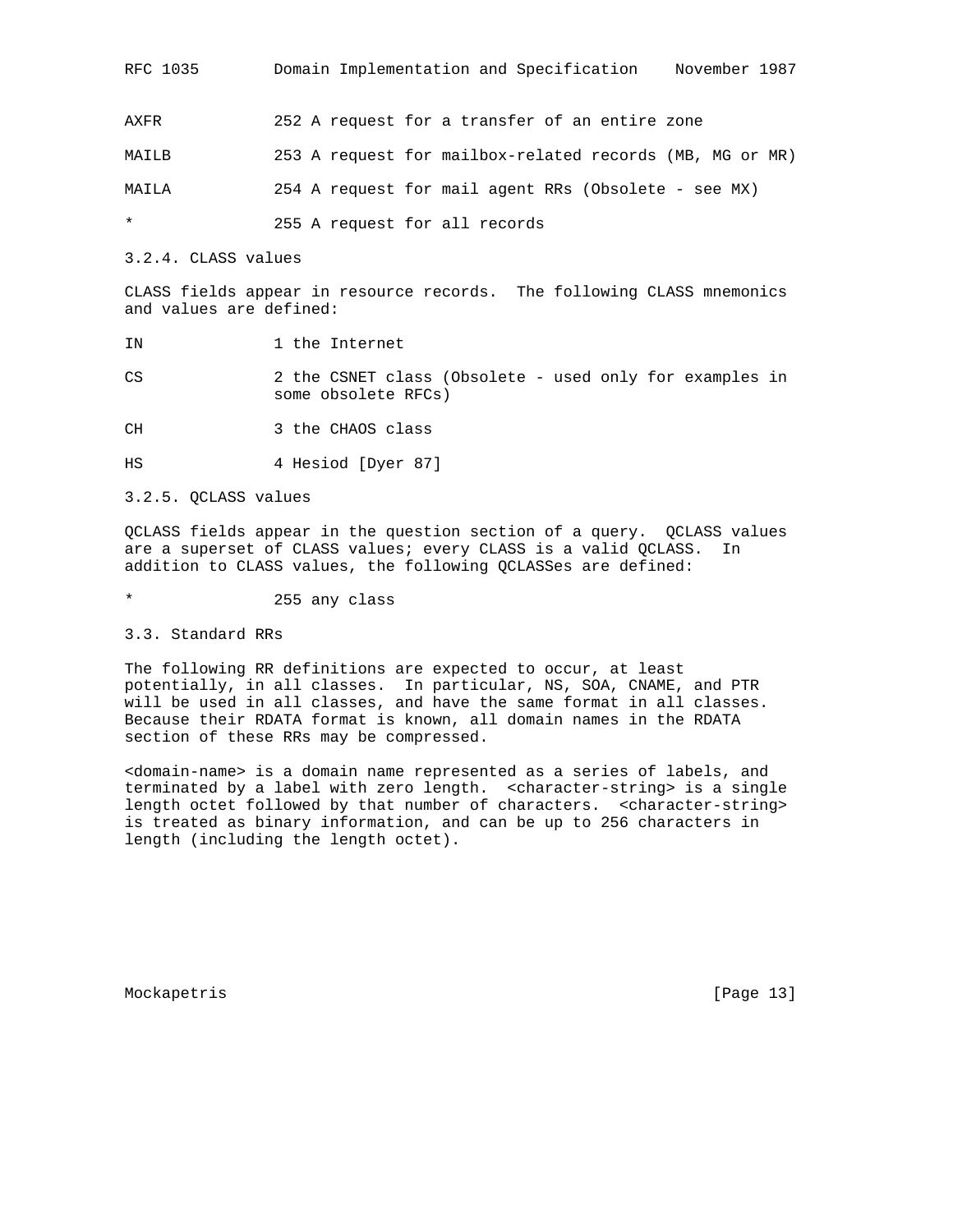3.3.1. CNAME RDATA format

|  | CNAME. |  |
|--|--------|--|
|  |        |  |
|  |        |  |

where:

CNAME A <domain-name> which specifies the canonical or primary name for the owner. The owner name is an alias.

CNAME RRs cause no additional section processing, but name servers may choose to restart the query at the canonical name in certain cases. See the description of name server logic in [RFC-1034] for details.

3.3.2. HINFO RDATA format

| CPII     |  |
|----------|--|
|          |  |
| $^{(1)}$ |  |
|          |  |

where:

CPU A <character-string> which specifies the CPU type.

OS A <character-string> which specifies the operating system type.

Standard values for CPU and OS can be found in [RFC-1010].

HINFO records are used to acquire general information about a host. The main use is for protocols such as FTP that can use special procedures when talking between machines or operating systems of the same type.

3.3.3. MB RDATA format (EXPERIMENTAL)

| MADNAME. |  |
|----------|--|
|          |  |

where:

MADNAME A <domain-name> which specifies a host which has the specified mailbox.

Mockapetris [Page 14]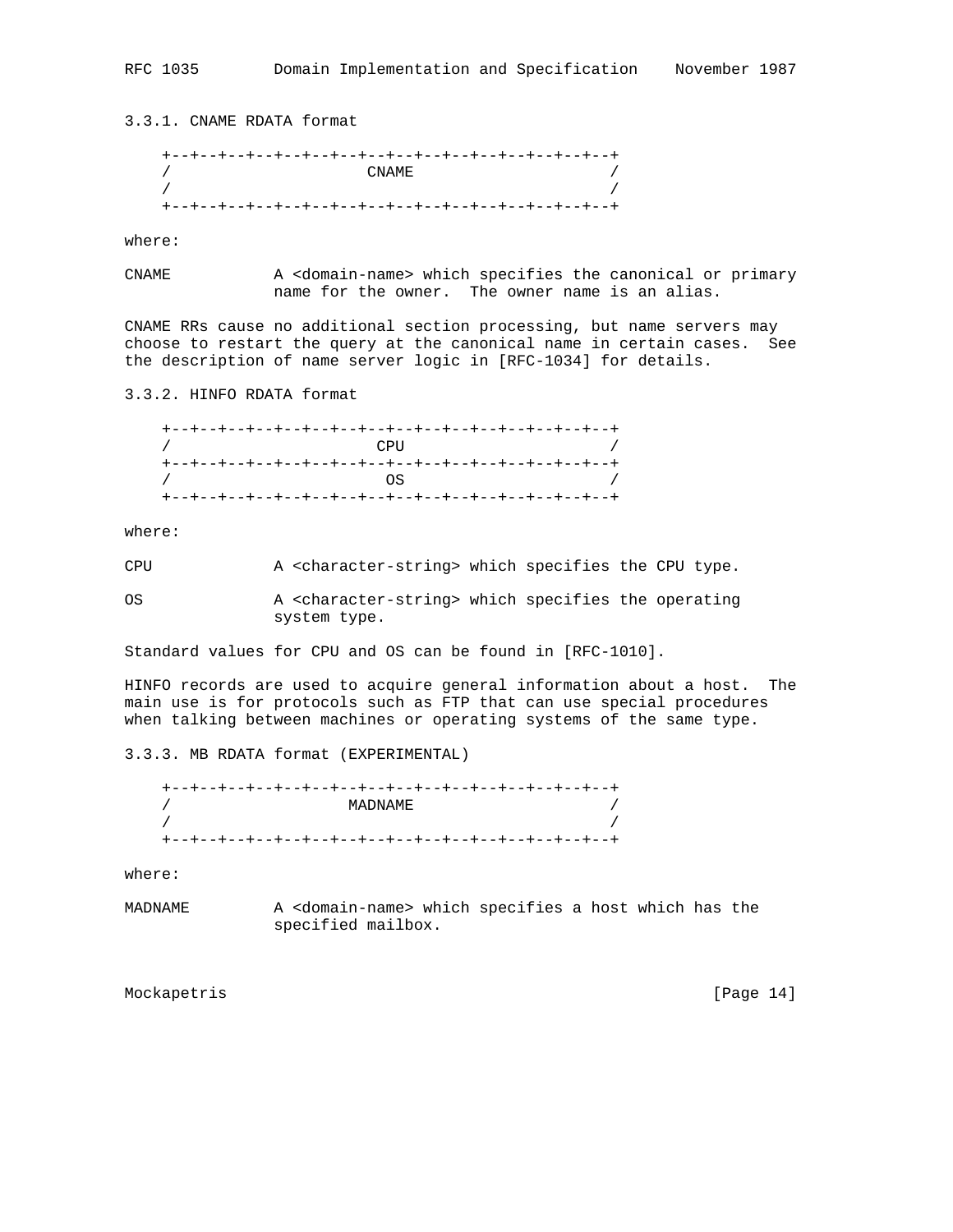MB records cause additional section processing which looks up an A type RRs corresponding to MADNAME.

3.3.4. MD RDATA format (Obsolete)

| MADNAME. |  |
|----------|--|
|          |  |
|          |  |

where:

MADNAME A <domain-name> which specifies a host which has a mail agent for the domain which should be able to deliver mail for the domain.

MD records cause additional section processing which looks up an A type record corresponding to MADNAME.

MD is obsolete. See the definition of MX and [RFC-974] for details of the new scheme. The recommended policy for dealing with MD RRs found in a master file is to reject them, or to convert them to MX RRs with a preference of 0.

3.3.5. MF RDATA format (Obsolete)

|  | MADNAME. |  |
|--|----------|--|
|  |          |  |
|  |          |  |

where:

MADNAME A <domain-name> which specifies a host which has a mail agent for the domain which will accept mail for forwarding to the domain.

MF records cause additional section processing which looks up an A type record corresponding to MADNAME.

MF is obsolete. See the definition of MX and [RFC-974] for details ofw the new scheme. The recommended policy for dealing with MD RRs found in a master file is to reject them, or to convert them to MX RRs with a preference of 10.

Mockapetris [Page 15]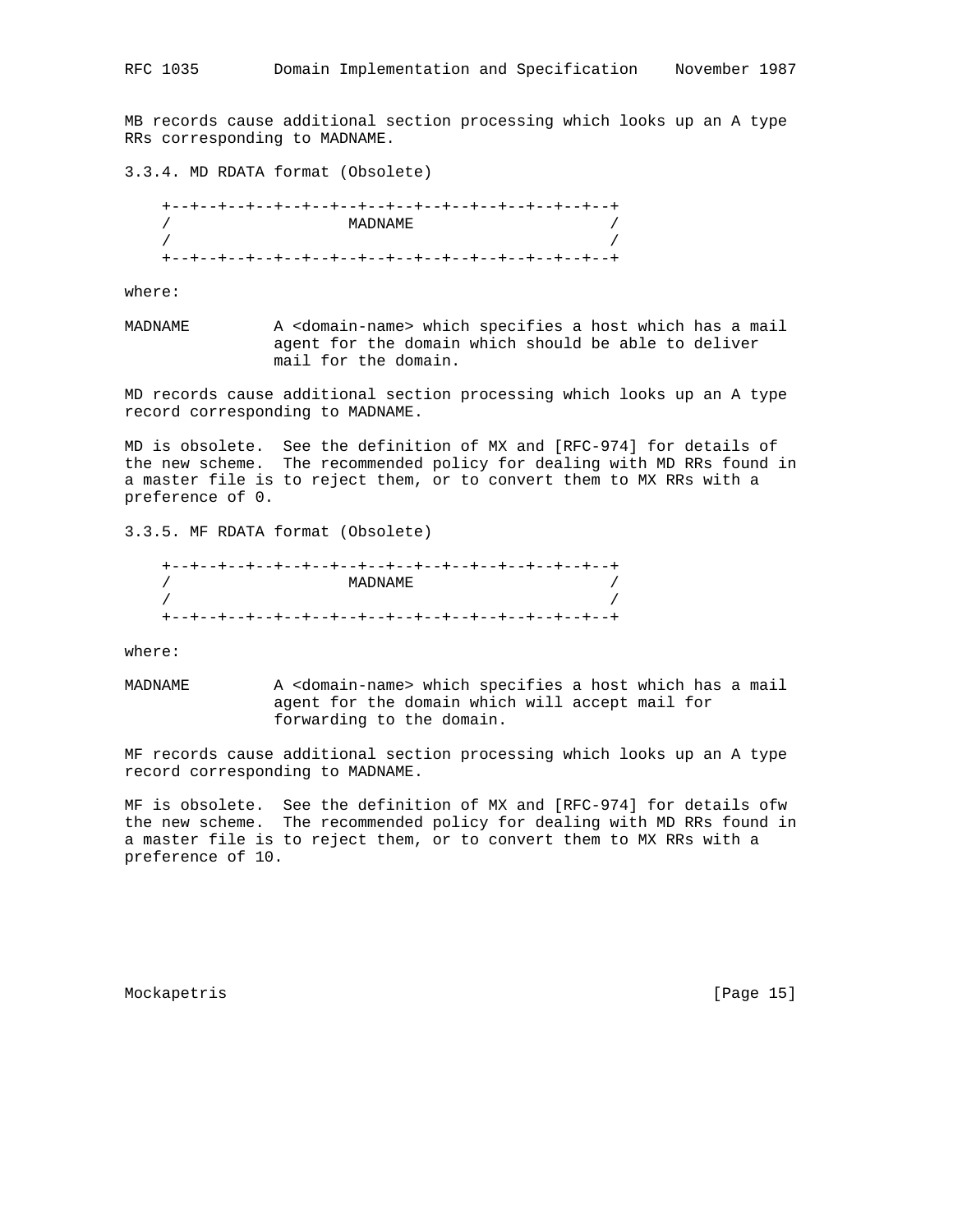3.3.6. MG RDATA format (EXPERIMENTAL)



where:

MGMNAME A <domain-name> which specifies a mailbox which is a member of the mail group specified by the domain name.

MG records cause no additional section processing.

3.3.7. MINFO RDATA format (EXPERIMENTAL)

| RMATLBX   |  |
|-----------|--|
|           |  |
| F.MATI.BX |  |
|           |  |

where:

- RMAILBX A <domain-name> which specifies a mailbox which is responsible for the mailing list or mailbox. If this domain name names the root, the owner of the MINFO RR is responsible for itself. Note that many existing mailing lists use a mailbox X-request for the RMAILBX field of mailing list X, e.g., Msgroup-request for Msgroup. This field provides a more general mechanism.
- EMAILBX A <domain-name> which specifies a mailbox which is to receive error messages related to the mailing list or mailbox specified by the owner of the MINFO RR (similar to the ERRORS-TO: field which has been proposed). If this domain name names the root, errors should be returned to the sender of the message.

MINFO records cause no additional section processing. Although these records can be associated with a simple mailbox, they are usually used with a mailing list.

Mockapetris [Page 16]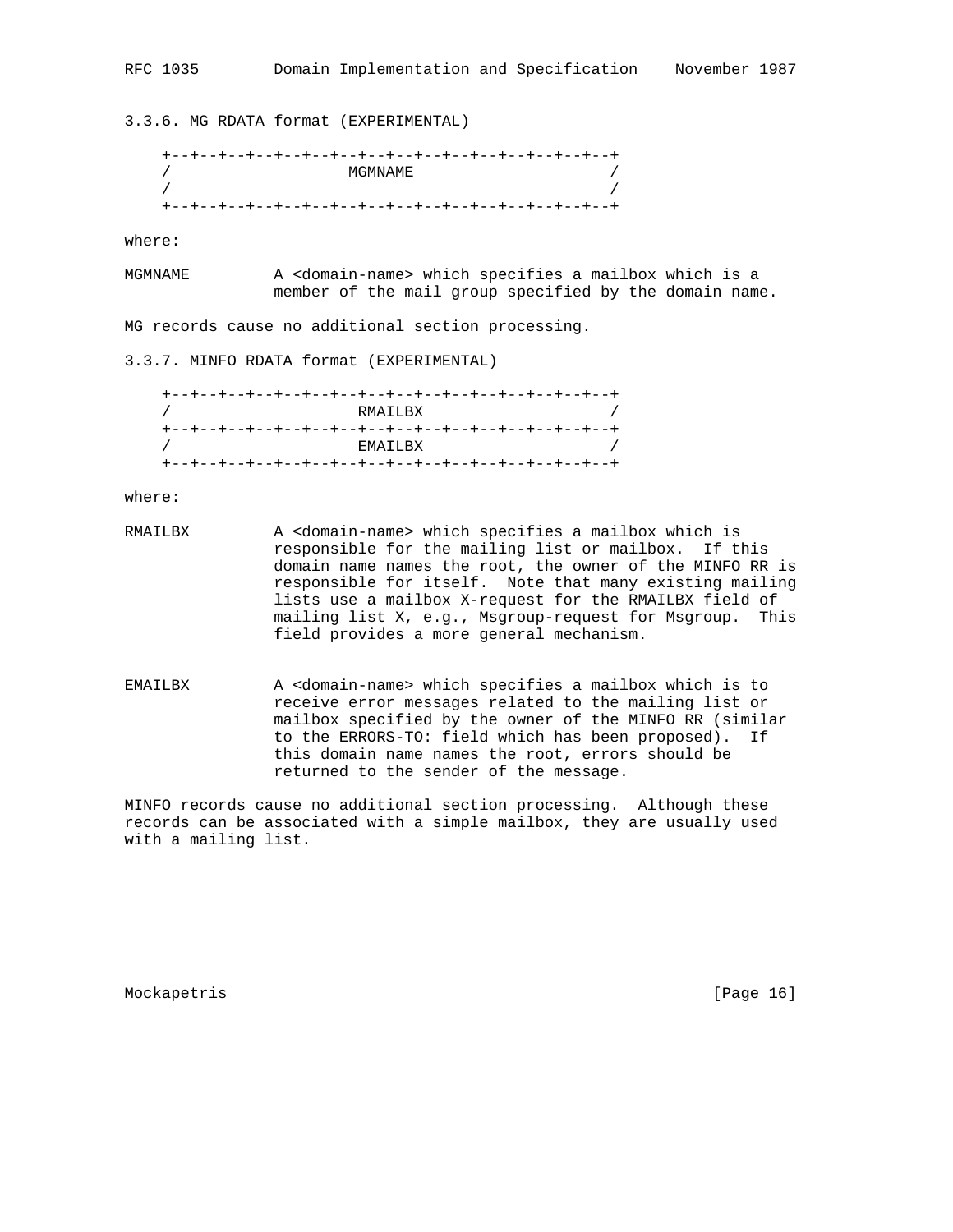3.3.8. MR RDATA format (EXPERIMENTAL)

|  | NEWNAME. |  |
|--|----------|--|
|  |          |  |
|  |          |  |

where:

NEWNAME A <domain-name> which specifies a mailbox which is the proper rename of the specified mailbox.

MR records cause no additional section processing. The main use for MR is as a forwarding entry for a user who has moved to a different mailbox.

3.3.9. MX RDATA format

| PREFERENCE |
|------------|
|            |
| EXCHANGE   |
|            |
|            |

#### where:

- PREFERENCE A 16 bit integer which specifies the preference given to this RR among others at the same owner. Lower values are preferred.
- EXCHANGE A <domain-name> which specifies a host willing to act as a mail exchange for the owner name.

MX records cause type A additional section processing for the host specified by EXCHANGE. The use of MX RRs is explained in detail in [RFC-974].

3.3.10. NULL RDATA format (EXPERIMENTAL)

 +--+--+--+--+--+--+--+--+--+--+--+--+--+--+--+--+  $/$   $\langle$  anything>  $/$  / / +--+--+--+--+--+--+--+--+--+--+--+--+--+--+--+--+

Anything at all may be in the RDATA field so long as it is 65535 octets or less.

Mockapetris [Page 17]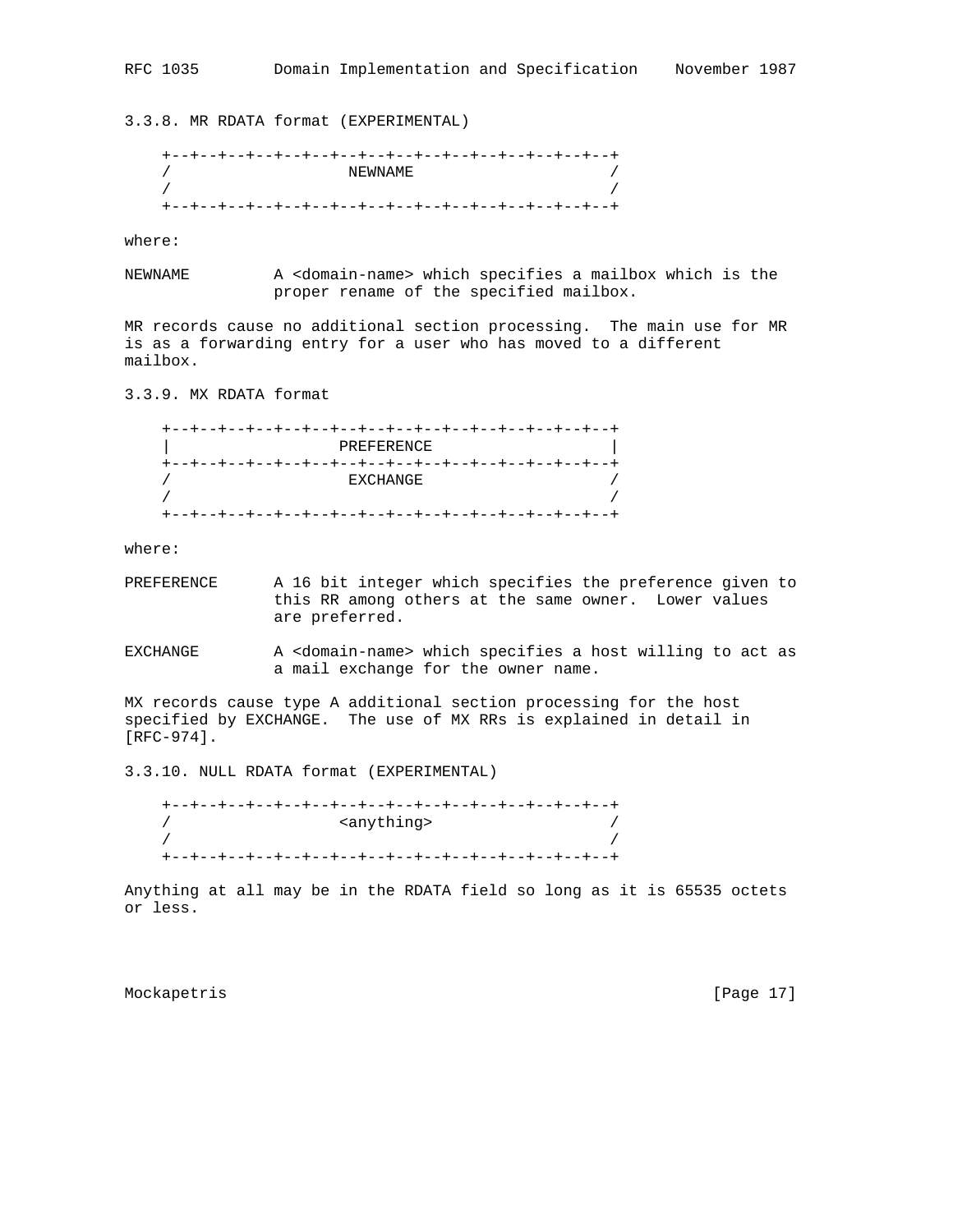NULL records cause no additional section processing. NULL RRs are not allowed in master files. NULLs are used as placeholders in some experimental extensions of the DNS.

3.3.11. NS RDATA format

|  | NSDNAME |  |
|--|---------|--|
|  |         |  |
|  |         |  |

where:

NSDNAME A <domain-name> which specifies a host which should be authoritative for the specified class and domain.

NS records cause both the usual additional section processing to locate a type A record, and, when used in a referral, a special search of the zone in which they reside for glue information.

The NS RR states that the named host should be expected to have a zone starting at owner name of the specified class. Note that the class may not indicate the protocol family which should be used to communicate with the host, although it is typically a strong hint. For example, hosts which are name servers for either Internet (IN) or Hesiod (HS) class information are normally queried using IN class protocols.

3.3.12. PTR RDATA format

|  | PTRDNAME |  |
|--|----------|--|
|  |          |  |

where:

PTRDNAME A <domain-name> which points to some location in the domain name space.

PTR records cause no additional section processing. These RRs are used in special domains to point to some other location in the domain space. These records are simple data, and don't imply any special processing similar to that performed by CNAME, which identifies aliases. See the description of the IN-ADDR.ARPA domain for an example.

Mockapetris [Page 18]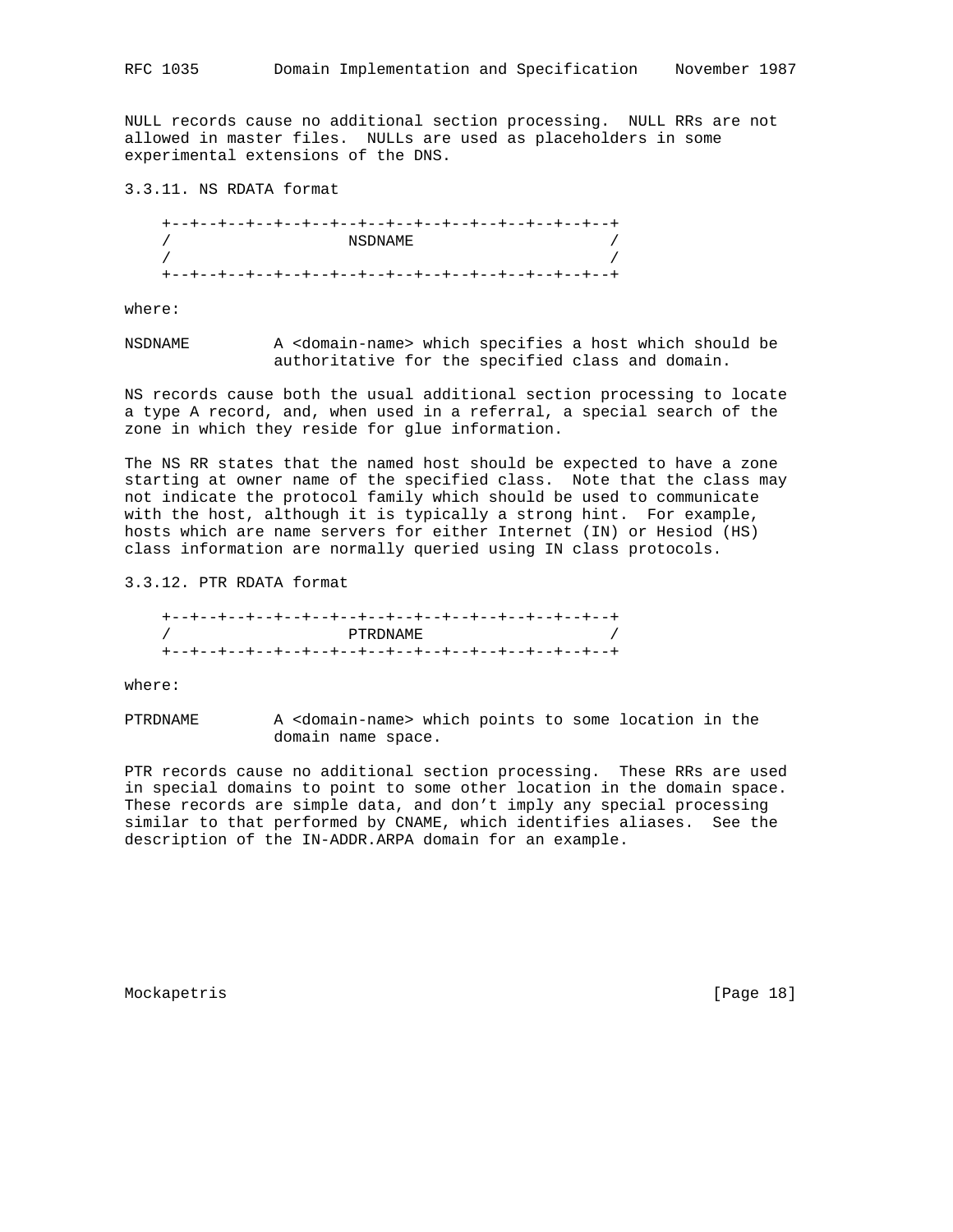# 3.3.13. SOA RDATA format

|                                       | <b>MNAME</b>                                                                      |                   |
|---------------------------------------|-----------------------------------------------------------------------------------|-------------------|
| --+--+--+<br>$+$ -<br>$+ - - + - - +$ | +--+--+--+--+--<br>$+ - - + - - +$<br>RNAME<br>--+--+--+--+--+<br>-+--+<br>SERIAL | $- + - - + - - +$ |
| +--+--+--+-                           | --+--+--+--+-<br>$-+--+$<br>REFRESH                                               | $- + - - + - -$   |
| $^+$                                  | RETRY                                                                             |                   |
| $+ - - + - - +$                       | --+<br>--+<br>EXPIRE                                                              |                   |
| $\pm$                                 | --+<br>--+--+--+<br>MINIMUM                                                       | -+-               |
| $+ - - +$                             |                                                                                   |                   |

where:

| MNAME         | The <domain-name> of the name server that was the<br/>original or primary source of data for this zone.</domain-name>                                                                      |
|---------------|--------------------------------------------------------------------------------------------------------------------------------------------------------------------------------------------|
| RNAME         | A <domain-name> which specifies the mailbox of the<br/>person responsible for this zone.</domain-name>                                                                                     |
| SERIAL        | The unsigned 32 bit version number of the original copy<br>of the zone. Zone transfers preserve this value. This<br>value wraps and should be compared using sequence space<br>arithmetic. |
| REFRESH       | A 32 bit time interval before the zone should be<br>refreshed.                                                                                                                             |
| RETRY         | A 32 bit time interval that should elapse before a<br>failed refresh should be retried.                                                                                                    |
| <b>FXPTRF</b> | A 32 bit time value that specifies the upper limit on<br>the time interval that can elapse before the zone is no<br>longer authoritative.                                                  |

Mockapetris [Page 19]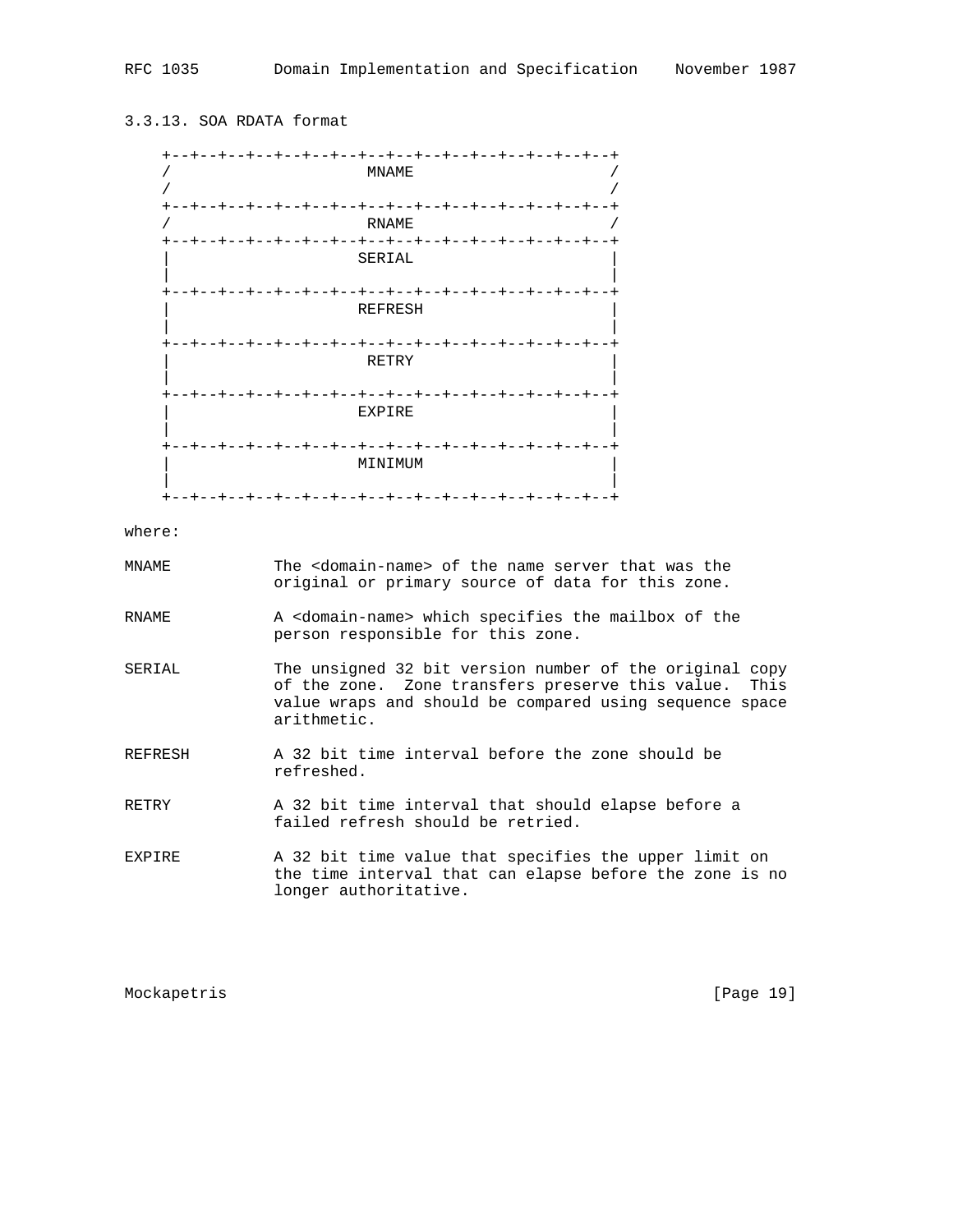MINIMUM The unsigned 32 bit minimum TTL field that should be exported with any RR from this zone.

SOA records cause no additional section processing.

All times are in units of seconds.

Most of these fields are pertinent only for name server maintenance operations. However, MINIMUM is used in all query operations that retrieve RRs from a zone. Whenever a RR is sent in a response to a query, the TTL field is set to the maximum of the TTL field from the RR and the MINIMUM field in the appropriate SOA. Thus MINIMUM is a lower bound on the TTL field for all RRs in a zone. Note that this use of MINIMUM should occur when the RRs are copied into the response and not when the zone is loaded from a master file or via a zone transfer. The reason for this provison is to allow future dynamic update facilities to change the SOA RR with known semantics.

3.3.14. TXT RDATA format

| TXT-DATA |
|----------|
|          |

where:

TXT-DATA One or more <character-string>s.

TXT RRs are used to hold descriptive text. The semantics of the text depends on the domain where it is found.

3.4. Internet specific RRs

3.4.1. A RDATA format

| ADDRESS |
|---------|
|         |

where:

ADDRESS A 32 bit Internet address.

Hosts that have multiple Internet addresses will have multiple A records.

Mockapetris [Page 20]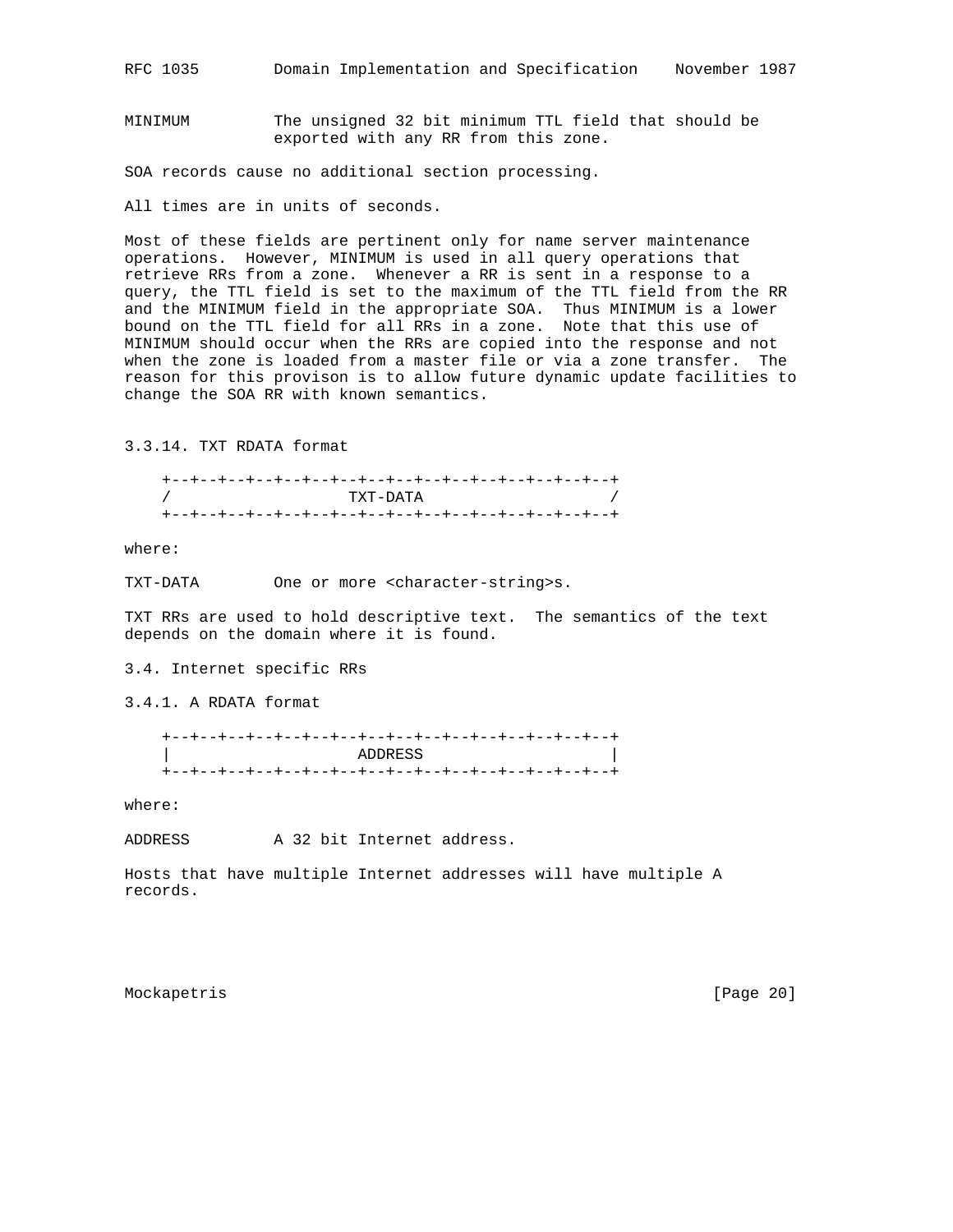A records cause no additional section processing. The RDATA section of an A line in a master file is an Internet address expressed as four decimal numbers separated by dots without any imbedded spaces (e.g., "10.2.0.52" or "192.0.5.6").

3.4.2. WKS RDATA format

 +--+--+--+--+--+--+--+--+--+--+--+--+--+--+--+--+ | ADDRESS | +--+--+--+--+--+--+--+--+--+--+--+--+--+--+--+--+ | PROTOCOL | | +--+--+--+--+--+--+--+--+ | | | / <BIT MAP> / / / +--+--+--+--+--+--+--+--+--+--+--+--+--+--+--+--+

where:

ADDRESS An 32 bit Internet address

PROTOCOL An 8 bit IP protocol number

<BIT MAP> A variable length bit map. The bit map must be a multiple of 8 bits long.

The WKS record is used to describe the well known services supported by a particular protocol on a particular internet address. The PROTOCOL field specifies an IP protocol number, and the bit map has one bit per port of the specified protocol. The first bit corresponds to port 0, the second to port 1, etc. If the bit map does not include a bit for a protocol of interest, that bit is assumed zero. The appropriate values and mnemonics for ports and protocols are specified in [RFC-1010].

For example, if PROTOCOL=TCP (6), the 26th bit corresponds to TCP port 25 (SMTP). If this bit is set, a SMTP server should be listening on TCP port 25; if zero, SMTP service is not supported on the specified address.

The purpose of WKS RRs is to provide availability information for servers for TCP and UDP. If a server supports both TCP and UDP, or has multiple Internet addresses, then multiple WKS RRs are used.

WKS RRs cause no additional section processing.

In master files, both ports and protocols are expressed using mnemonics or decimal numbers.

Mockapetris [Page 21]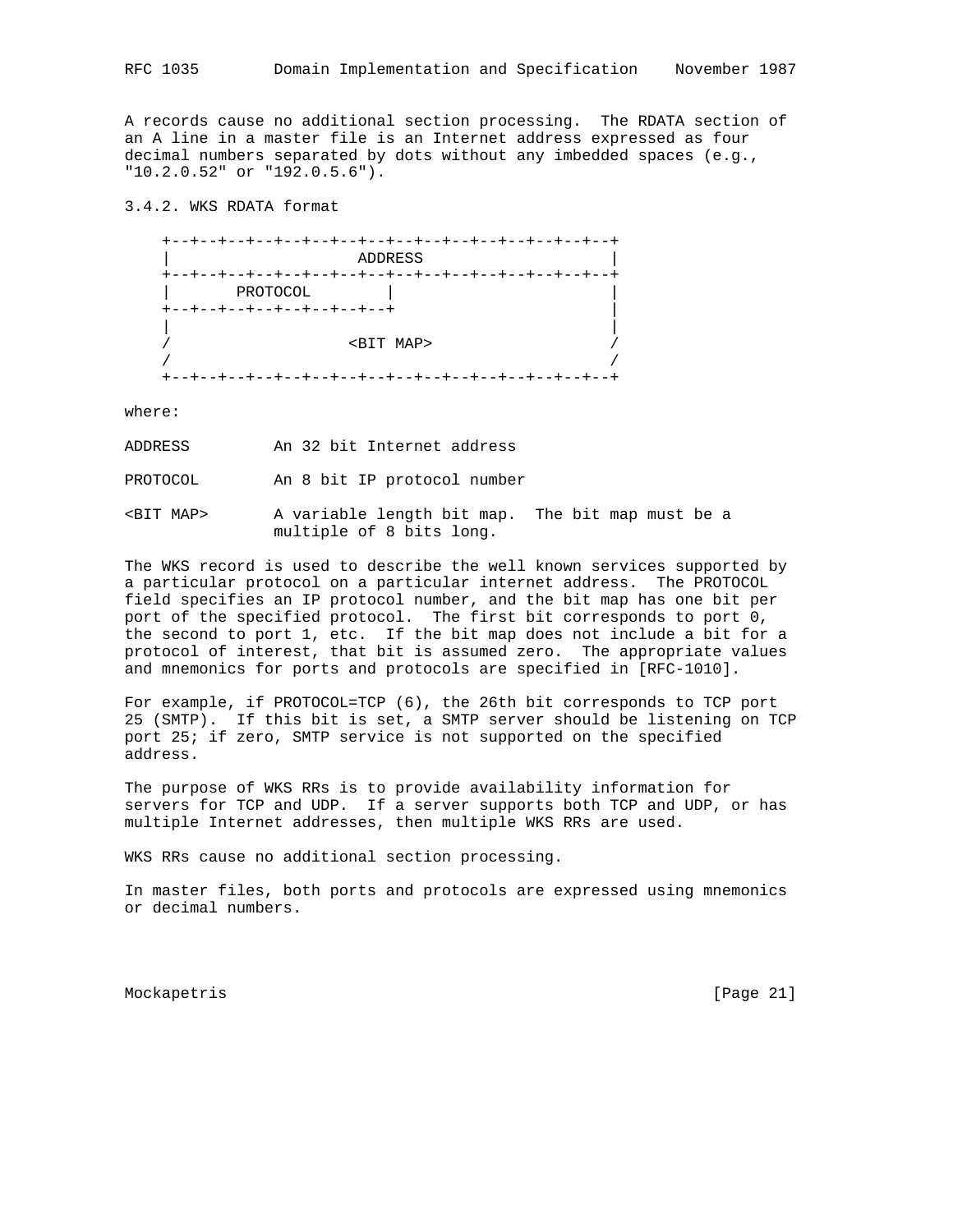#### 3.5. IN-ADDR.ARPA domain

The Internet uses a special domain to support gateway location and Internet address to host mapping. Other classes may employ a similar strategy in other domains. The intent of this domain is to provide a guaranteed method to perform host address to host name mapping, and to facilitate queries to locate all gateways on a particular network in the Internet.

Note that both of these services are similar to functions that could be performed by inverse queries; the difference is that this part of the domain name space is structured according to address, and hence can guarantee that the appropriate data can be located without an exhaustive search of the domain space.

The domain begins at IN-ADDR.ARPA and has a substructure which follows the Internet addressing structure.

Domain names in the IN-ADDR.ARPA domain are defined to have up to four labels in addition to the IN-ADDR.ARPA suffix. Each label represents one octet of an Internet address, and is expressed as a character string for a decimal value in the range 0-255 (with leading zeros omitted except in the case of a zero octet which is represented by a single zero).

Host addresses are represented by domain names that have all four labels specified. Thus data for Internet address 10.2.0.52 is located at domain name 52.0.2.10.IN-ADDR.ARPA. The reversal, though awkward to read, allows zones to be delegated which are exactly one network of address space. For example, 10.IN-ADDR.ARPA can be a zone containing data for the ARPANET, while 26.IN-ADDR.ARPA can be a separate zone for MILNET. Address nodes are used to hold pointers to primary host names in the normal domain space.

Network numbers correspond to some non-terminal nodes at various depths in the IN-ADDR.ARPA domain, since Internet network numbers are either 1, 2, or 3 octets. Network nodes are used to hold pointers to the primary host names of gateways attached to that network. Since a gateway is, by definition, on more than one network, it will typically have two or more network nodes which point at it. Gateways will also have host level pointers at their fully qualified addresses.

Both the gateway pointers at network nodes and the normal host pointers at full address nodes use the PTR RR to point back to the primary domain names of the corresponding hosts.

For example, the IN-ADDR.ARPA domain will contain information about the ISI gateway between net 10 and 26, an MIT gateway from net 10 to MIT's

Mockapetris [Page 22]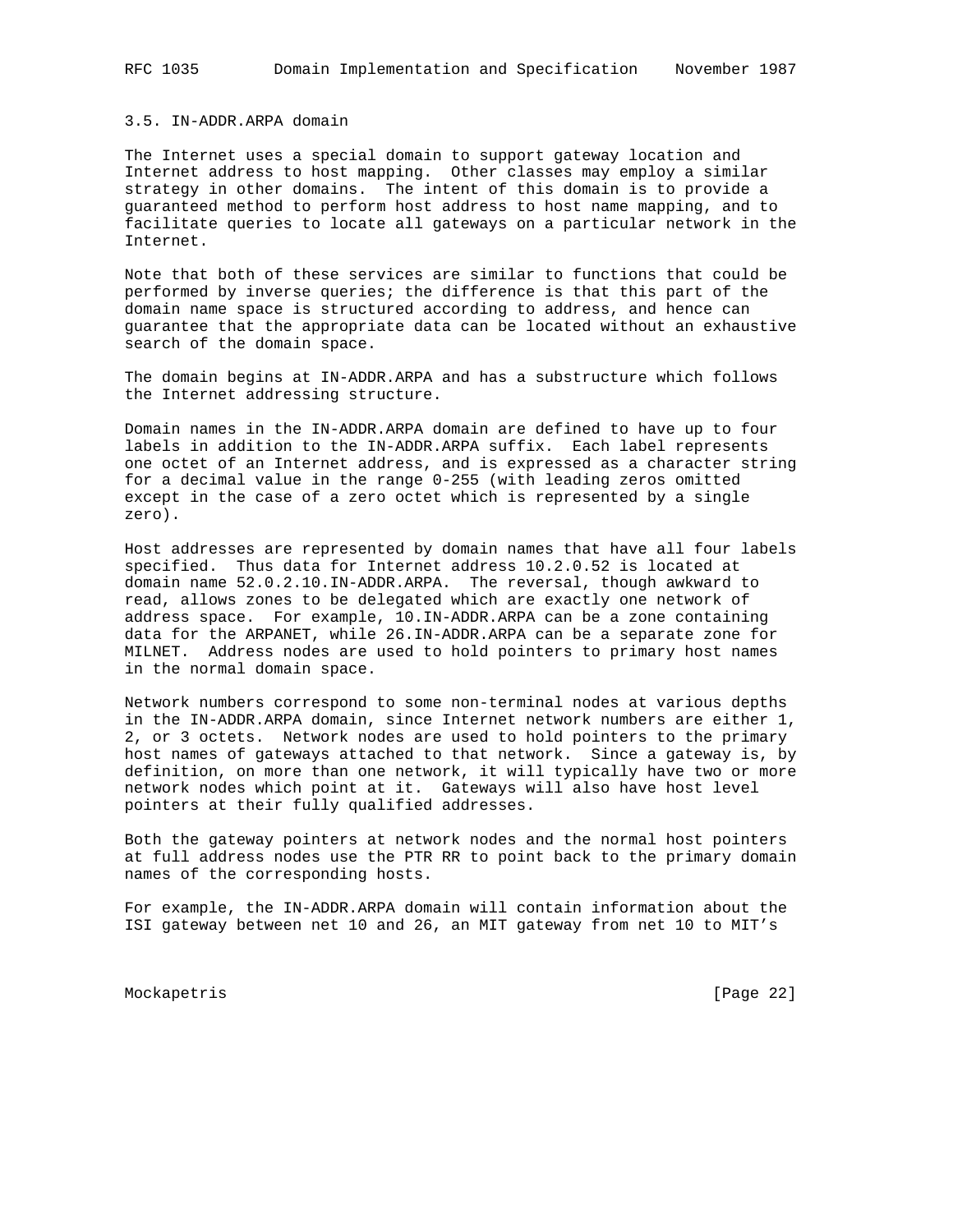net 18, and hosts A.ISI.EDU and MULTICS.MIT.EDU. Assuming that ISI gateway has addresses 10.2.0.22 and 26.0.0.103, and a name MILNET-GW.ISI.EDU, and the MIT gateway has addresses 10.0.0.77 and 18.10.0.4 and a name GW.LCS.MIT.EDU, the domain database would contain:

| 10.IN-ADDR.ARPA.           | PTR MILNET-GW.ISI.EDU. |
|----------------------------|------------------------|
| 10.IN-ADDR.ARPA.           | PTR GW.LCS.MIT.EDU.    |
| 18.IN-ADDR.ARPA.           | PTR GW.LCS.MIT.EDU.    |
| 26.IN-ADDR.ARPA.           | PTR MILNET-GW.ISI.EDU. |
| 22.0.2.10.IN-ADDR.ARPA.    | PTR MILNET-GW.ISI.EDU. |
| 103.0.0.26.IN-ADDR.ARPA.   | PTR MILNET-GW.ISI.EDU. |
| 77.0.0.10.IN-ADDR.ARPA.    | PTR GW.LCS.MIT.EDU.    |
| 4.0.10.18.IN-ADDR.ARPA.    | PTR GW.LCS.MIT.EDU.    |
| 103.0.3.26. IN-ADDR. ARPA. | PTR A.ISI.EDU.         |
| $6.0.0.10.$ IN-ADDR. ARPA. | PTR MULTICS.MIT.EDU.   |

Thus a program which wanted to locate gateways on net 10 would originate a query of the form QTYPE=PTR, QCLASS=IN, QNAME=10.IN-ADDR.ARPA. It would receive two RRs in response:

| 10.IN-ADDR.ARPA. | PTR MILNET-GW.ISI.EDU. |
|------------------|------------------------|
| 10.IN-ADDR.ARPA. | PTR GW.LCS.MIT.EDU.    |

The program could then originate QTYPE=A, QCLASS=IN queries for MILNET-GW.ISI.EDU. and GW.LCS.MIT.EDU. to discover the Internet addresses of these gateways.

A resolver which wanted to find the host name corresponding to Internet host address 10.0.0.6 would pursue a query of the form QTYPE=PTR, QCLASS=IN, QNAME=6.0.0.10.IN-ADDR.ARPA, and would receive:

6.0.0.10.IN-ADDR.ARPA. PTR MULTICS.MIT.EDU.

Several cautions apply to the use of these services:

- Since the IN-ADDR.ARPA special domain and the normal domain for a particular host or gateway will be in different zones, the possibility exists that that the data may be inconsistent.
- Gateways will often have two names in separate domains, only one of which can be primary.
- Systems that use the domain database to initialize their routing tables must start with enough gateway information to guarantee that they can access the appropriate name server.
- The gateway data only reflects the existence of a gateway in a manner equivalent to the current HOSTS.TXT file. It doesn't replace the dynamic availability information from GGP or EGP.

Mockapetris [Page 23]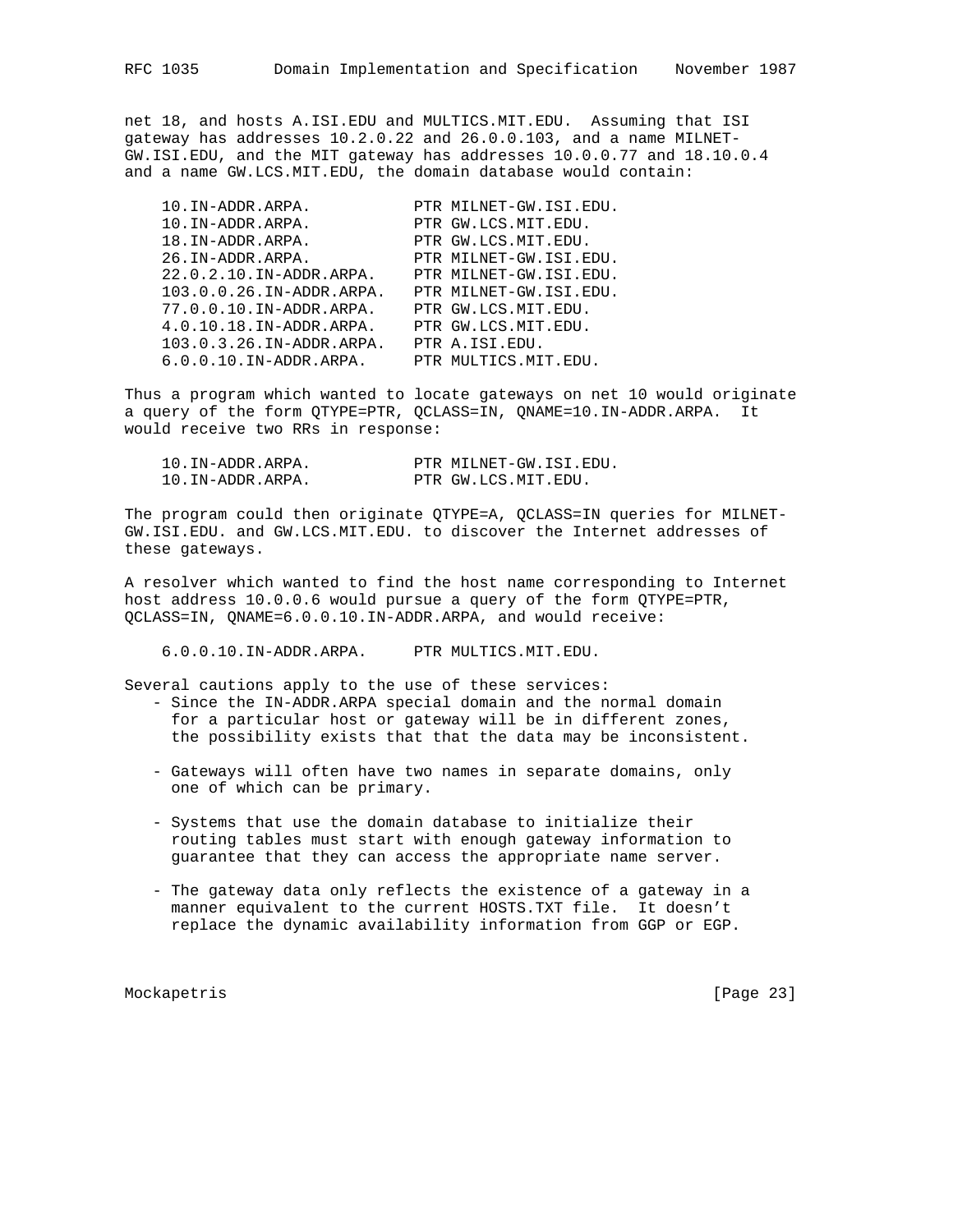## 3.6. Defining new types, classes, and special namespaces

The previously defined types and classes are the ones in use as of the date of this memo. New definitions should be expected. This section makes some recommendations to designers considering additions to the existing facilities. The mailing list NAMEDROPPERS@SRI-NIC.ARPA is the forum where general discussion of design issues takes place.

In general, a new type is appropriate when new information is to be added to the database about an existing object, or we need new data formats for some totally new object. Designers should attempt to define types and their RDATA formats that are generally applicable to all classes, and which avoid duplication of information. New classes are appropriate when the DNS is to be used for a new protocol, etc which requires new class-specific data formats, or when a copy of the existing name space is desired, but a separate management domain is necessary.

New types and classes need mnemonics for master files; the format of the master files requires that the mnemonics for type and class be disjoint.

TYPE and CLASS values must be a proper subset of QTYPEs and QCLASSes respectively.

The present system uses multiple RRs to represent multiple values of a type rather than storing multiple values in the RDATA section of a single RR. This is less efficient for most applications, but does keep RRs shorter. The multiple RRs assumption is incorporated in some experimental work on dynamic update methods.

The present system attempts to minimize the duplication of data in the database in order to insure consistency. Thus, in order to find the address of the host for a mail exchange, you map the mail domain name to a host name, then the host name to addresses, rather than a direct mapping to host address. This approach is preferred because it avoids the opportunity for inconsistency.

In defining a new type of data, multiple RR types should not be used to create an ordering between entries or express different formats for equivalent bindings, instead this information should be carried in the body of the RR and a single type used. This policy avoids problems with caching multiple types and defining QTYPEs to match multiple types.

For example, the original form of mail exchange binding used two RR types one to represent a "closer" exchange (MD) and one to represent a "less close" exchange (MF). The difficulty is that the presence of one RR type in a cache doesn't convey any information about the other because the query which acquired the cached information might have used a QTYPE of MF, MD, or MAILA (which matched both). The redesigned

Mockapetris [Page 24]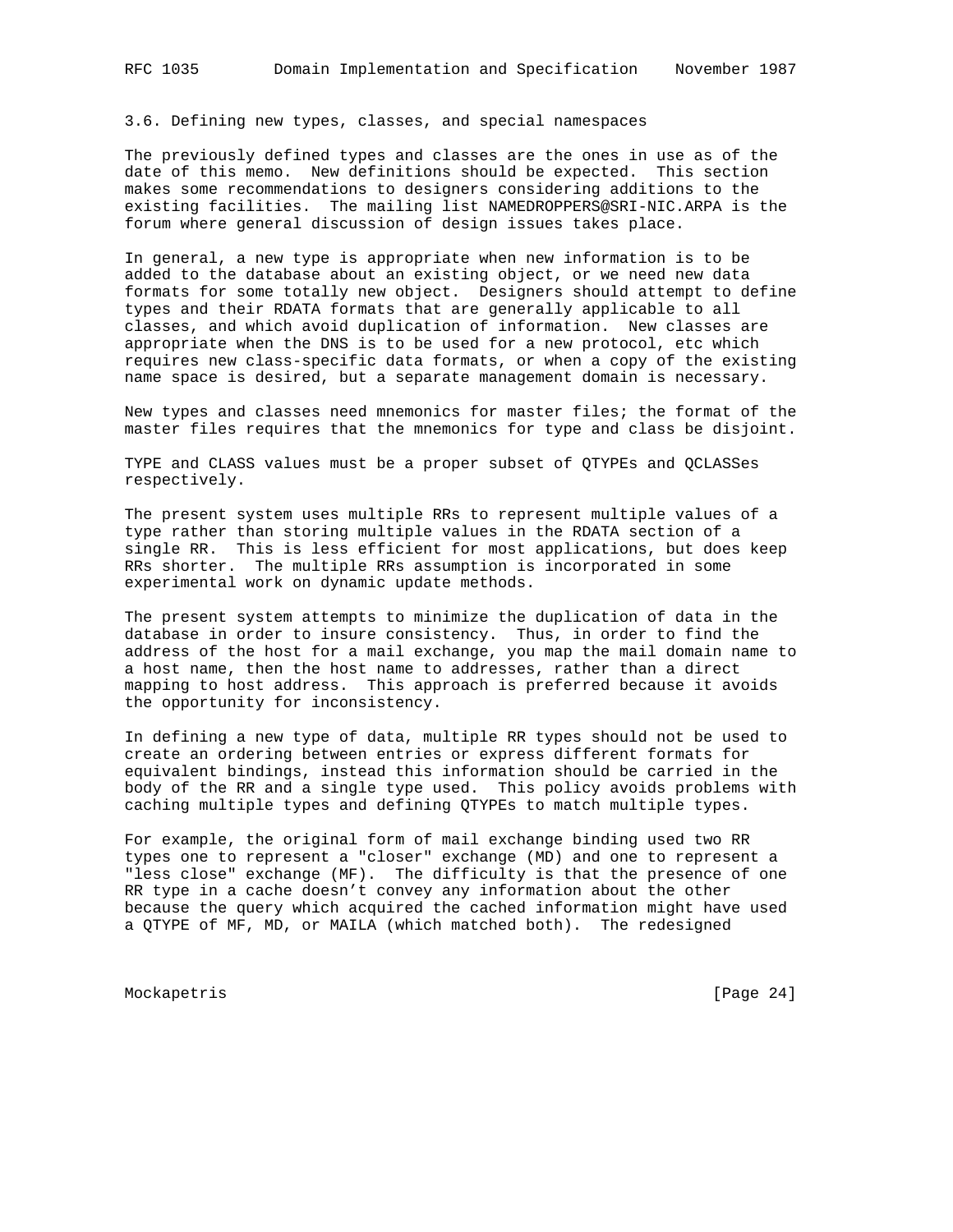service used a single type (MX) with a "preference" value in the RDATA section which can order different RRs. However, if any MX RRs are found in the cache, then all should be there.

- 4. MESSAGES
- 4.1. Format

All communications inside of the domain protocol are carried in a single format called a message. The top level format of message is divided into 5 sections (some of which are empty in certain cases) shown below:

| Header     |                                    |
|------------|------------------------------------|
| Ouestion   | the question for the name server   |
| Answer     | RRs answering the question         |
| Authority  | RRs pointing toward an authority   |
| Additional | RRs holding additional information |

The header section is always present. The header includes fields that specify which of the remaining sections are present, and also specify whether the message is a query or a response, a standard query or some other opcode, etc.

The names of the sections after the header are derived from their use in standard queries. The question section contains fields that describe a question to a name server. These fields are a query type (QTYPE), a query class (QCLASS), and a query domain name (QNAME). The last three sections have the same format: a possibly empty list of concatenated resource records (RRs). The answer section contains RRs that answer the question; the authority section contains RRs that point toward an authoritative name server; the additional records section contains RRs which relate to the query, but are not strictly answers for the question.

Mockapetris [Page 25]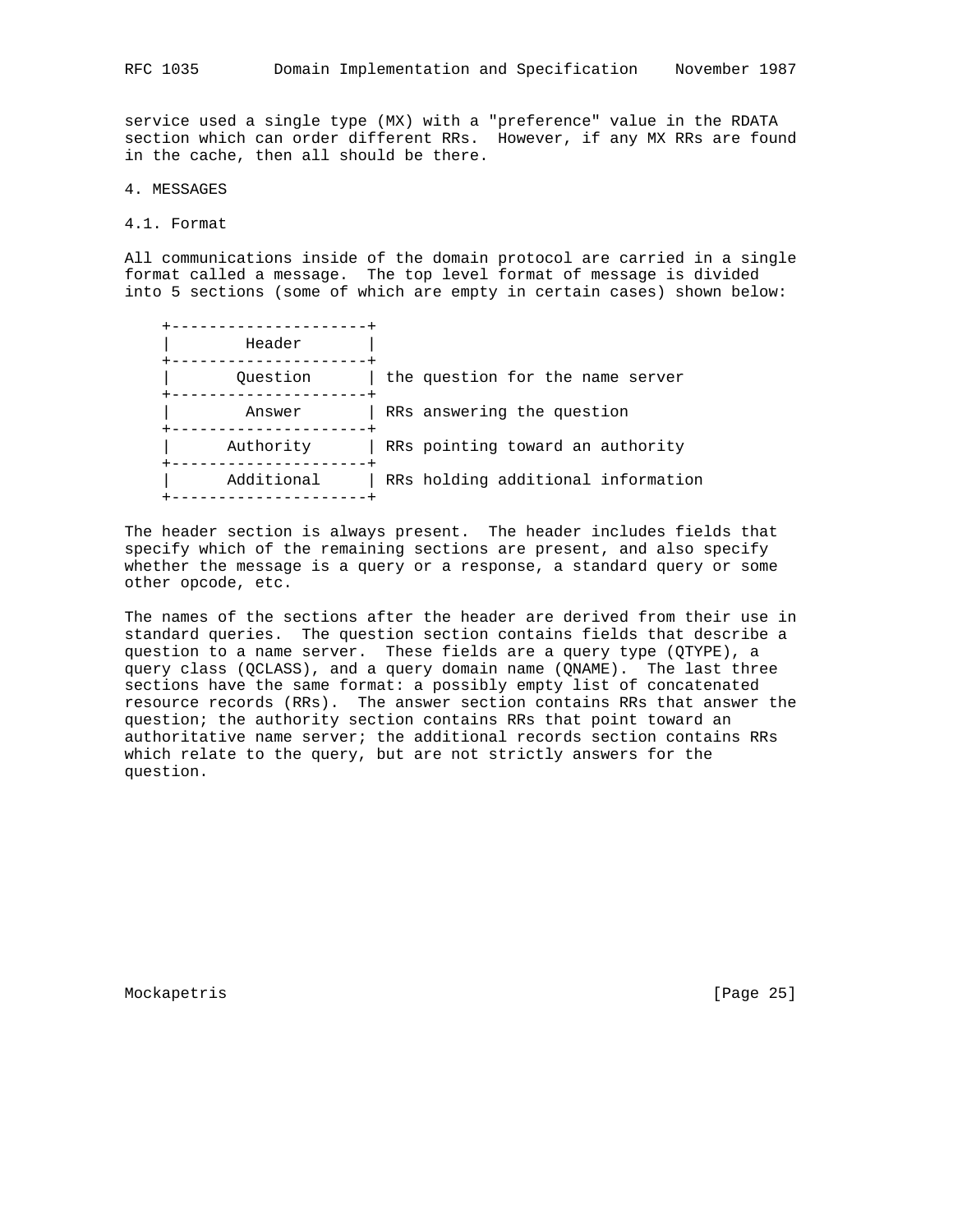## 4.1.1. Header section format

The header contains the following fields:

| $\left( \right)$ | $2 \quad 3$                 | 4<br>5. | - 6                               | 7 8 9 0 |  | $\overline{1}$ | $2 \quad 3$ | 4 | 5 |
|------------------|-----------------------------|---------|-----------------------------------|---------|--|----------------|-------------|---|---|
|                  |                             |         |                                   |         |  |                |             |   |   |
|                  |                             |         |                                   | ΙD      |  |                |             |   |   |
|                  |                             |         | -+--+--+--+--+--+--+-             |         |  |                |             |   |   |
| I QR             | Opcode $ AA TC RD RA$ Z $ $ |         |                                   |         |  |                | RCODE       |   |   |
|                  | +--+--+--+--+               |         | +--+--+--+--+--+--+--+--+--+--+-- |         |  |                |             |   |   |
|                  |                             |         |                                   | ODCOUNT |  |                |             |   |   |
|                  |                             |         | -+--+--+--+                       |         |  |                |             |   |   |
|                  |                             |         |                                   | ANCOUNT |  |                |             |   |   |
|                  |                             |         |                                   |         |  |                |             |   |   |
|                  |                             |         |                                   | NSCOUNT |  |                |             |   |   |
|                  |                             |         | -+--+--+--+                       |         |  |                |             |   |   |
|                  |                             |         |                                   | ARCOUNT |  |                |             |   |   |
|                  |                             |         |                                   |         |  |                |             |   |   |

where:

| ID     |                                                                                                                                                                   | A 16 bit identifier assigned by the program that<br>generates any kind of query. This identifier is copied<br>the corresponding reply and can be used by the requester<br>to match up replies to outstanding queries. |  |  |
|--------|-------------------------------------------------------------------------------------------------------------------------------------------------------------------|-----------------------------------------------------------------------------------------------------------------------------------------------------------------------------------------------------------------------|--|--|
| QR     | A one bit field that specifies whether this message is a<br>query $(0)$ , or a response $(1)$ .                                                                   |                                                                                                                                                                                                                       |  |  |
| OPCODE | A four bit field that specifies kind of query in this<br>message. This value is set by the originator of a query<br>and copied into the response. The values are: |                                                                                                                                                                                                                       |  |  |
|        | 0                                                                                                                                                                 | a standard query (QUERY)                                                                                                                                                                                              |  |  |
|        | $\mathbf{1}$                                                                                                                                                      | an inverse query (IOUERY)                                                                                                                                                                                             |  |  |
|        | $\mathfrak{D}$                                                                                                                                                    | a server status request (STATUS)                                                                                                                                                                                      |  |  |
|        | $3 - 15$                                                                                                                                                          | reserved for future use                                                                                                                                                                                               |  |  |
| AA     |                                                                                                                                                                   | Authoritative Answer - this bit is valid in responses,<br>and specifies that the responding name server is an<br>authority for the domain name in question section.                                                   |  |  |
|        |                                                                                                                                                                   | Note that the contents of the answer section may have<br>multiple owner names because of aliases. The AA bit                                                                                                          |  |  |

Mockapetris [Page 26]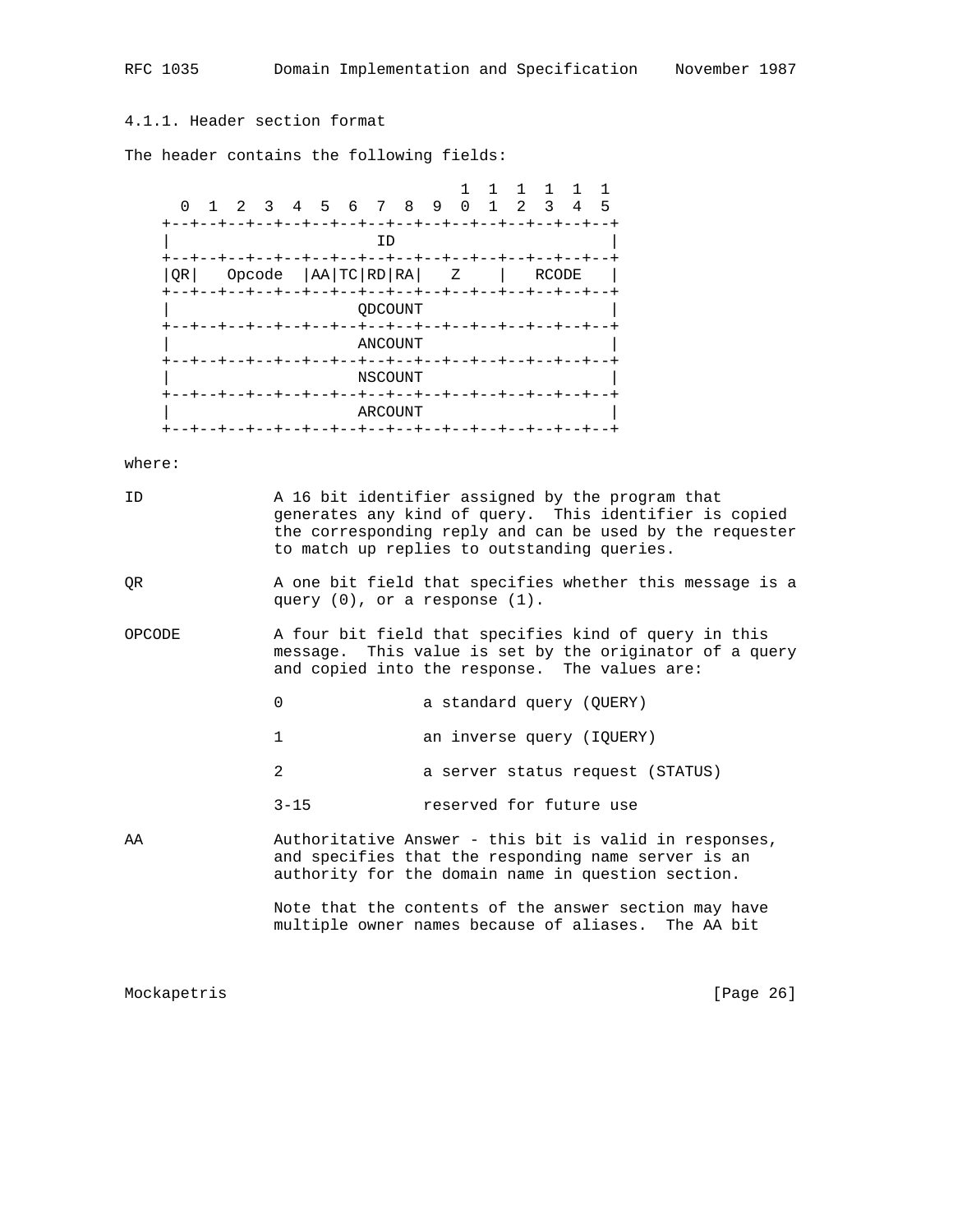corresponds to the name which matches the query name, or the first owner name in the answer section.

- TC TrunCation specifies that this message was truncated due to length greater than that permitted on the transmission channel.
- RD Recursion Desired this bit may be set in a query and is copied into the response. If RD is set, it directs the name server to pursue the query recursively. Recursive query support is optional.
- RA Recursion Available this be is set or cleared in a response, and denotes whether recursive query support is available in the name server.
- Z Reserved for future use. Must be zero in all queries and responses.
- RCODE Response code this 4 bit field is set as part of responses. The values have the following interpretation:
	- 0 No error condition
	- 1 Format error The name server was unable to interpret the query.
	- 2 Server failure The name server was unable to process this query due to a problem with the name server.
	- 3 Name Error Meaningful only for responses from an authoritative name server, this code signifies that the domain name referenced in the query does not exist.
	- 4 Not Implemented The name server does not support the requested kind of query.
	- 5 Refused The name server refuses to perform the specified operation for policy reasons. For example, a name server may not wish to provide the information to the particular requester, or a name server may not wish to perform a particular operation (e.g., zone

Mockapetris [Page 27]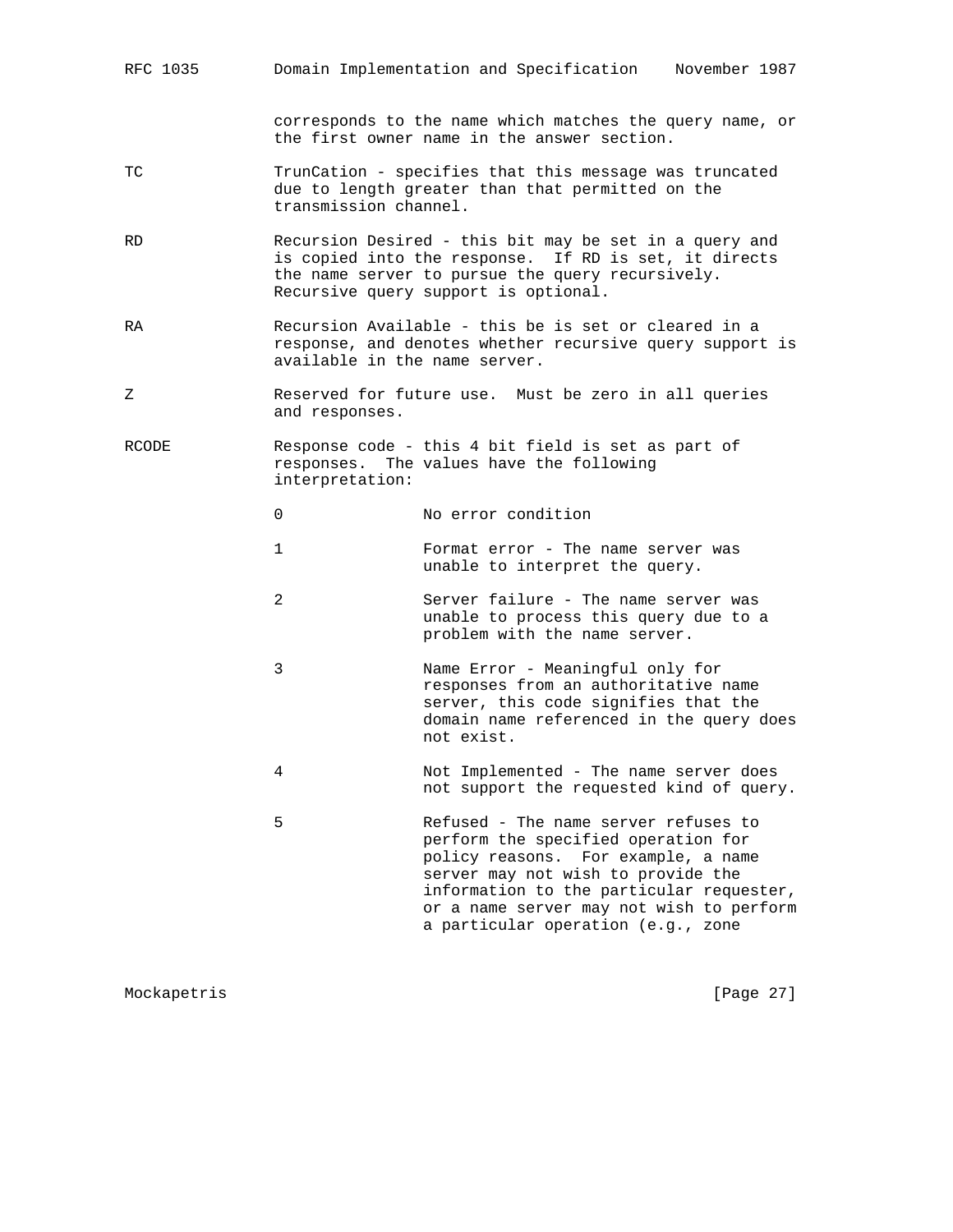transfer) for particular data.

6-15 Reserved for future use.

QDCOUNT an unsigned 16 bit integer specifying the number of entries in the question section.

ANCOUNT an unsigned 16 bit integer specifying the number of resource records in the answer section.

NSCOUNT an unsigned 16 bit integer specifying the number of name server resource records in the authority records section.

ARCOUNT an unsigned 16 bit integer specifying the number of resource records in the additional records section.

4.1.2. Question section format

The question section is used to carry the "question" in most queries, i.e., the parameters that define what is being asked. The section contains QDCOUNT (usually 1) entries, each of the following format:



where:

- QNAME a domain name represented as a sequence of labels, where each label consists of a length octet followed by that number of octets. The domain name terminates with the zero length octet for the null label of the root. Note that this field may be an odd number of octets; no padding is used.
- QTYPE a two octet code which specifies the type of the query. The values for this field include all codes valid for a TYPE field, together with some more general codes which can match more than one type of RR.

Mockapetris [Page 28]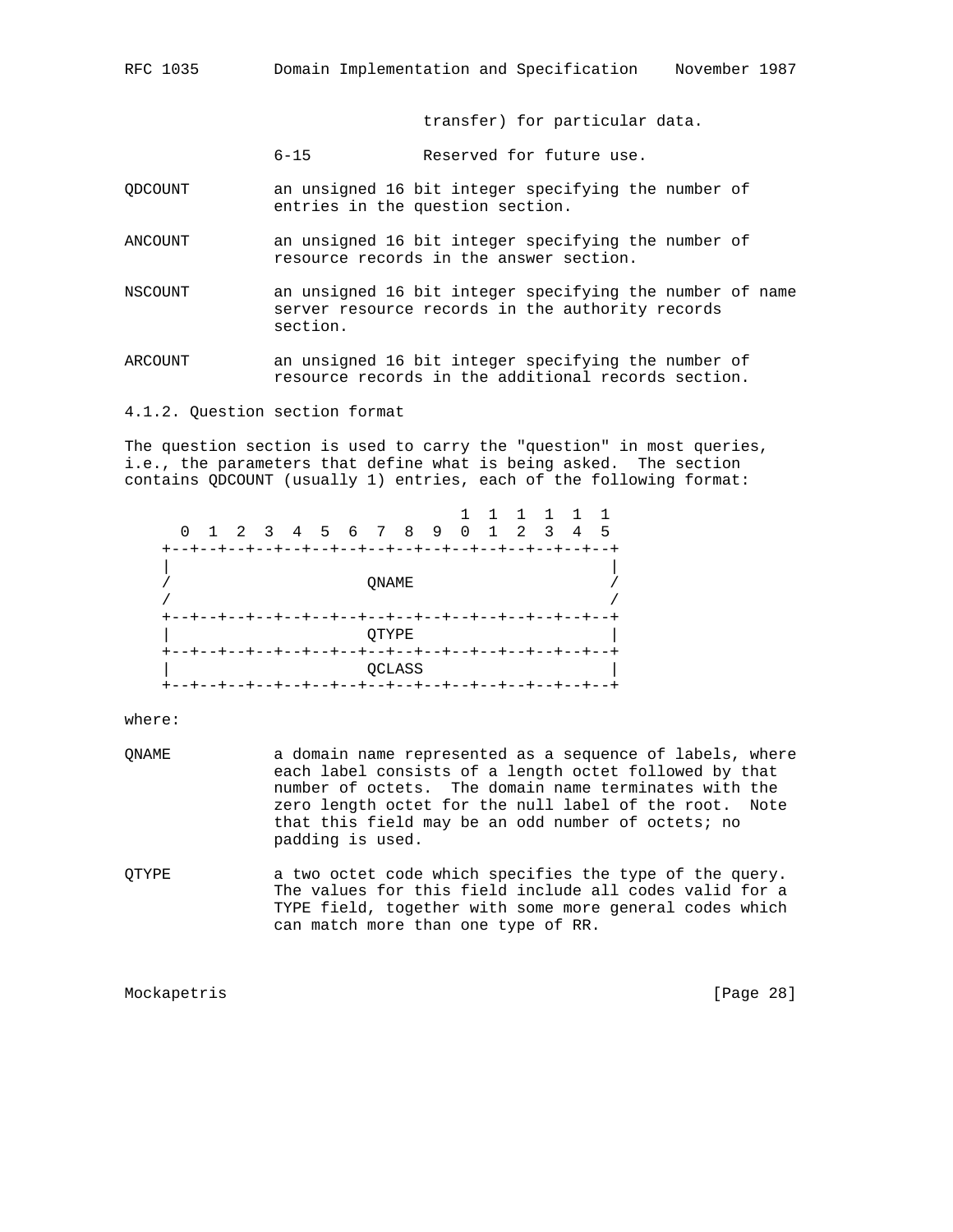QCLASS a two octet code that specifies the class of the query. For example, the QCLASS field is IN for the Internet.

## 4.1.3. Resource record format

The answer, authority, and additional sections all share the same format: a variable number of resource records, where the number of records is specified in the corresponding count field in the header. Each resource record has the following format:

|       |              |                 |   |                         |                |     |                         |           |   | ı        | ı            | 1. | 1            | 1       | 1 |
|-------|--------------|-----------------|---|-------------------------|----------------|-----|-------------------------|-----------|---|----------|--------------|----|--------------|---------|---|
|       | <sup>0</sup> | 1               | 2 | $\overline{\mathbf{3}}$ | $\overline{4}$ | 5 6 | $\overline{7}$          | 8         | 9 | $\Omega$ | $\mathbf{1}$ | 2  | 3            | 4       | 5 |
|       |              | $+ - - + - - +$ |   | --+                     |                |     | +--+--+--+--+--+        |           |   |          | $--+$        |    | --+--+--+--+ |         |   |
|       |              |                 |   |                         |                |     |                         |           |   |          |              |    |              |         |   |
|       |              |                 |   |                         |                |     |                         |           |   |          |              |    |              |         |   |
|       |              |                 |   |                         |                |     |                         | NAME      |   |          |              |    |              |         |   |
|       |              |                 |   |                         |                |     |                         |           |   |          |              |    |              |         |   |
|       |              | キーーキーーキ         |   |                         |                |     |                         |           |   |          |              |    | --+--+--+--+ |         |   |
|       |              |                 |   |                         |                |     |                         | TYPE      |   |          |              |    |              |         |   |
|       |              |                 |   |                         |                |     |                         | $+ - - +$ |   |          |              |    |              |         |   |
|       |              |                 |   |                         |                |     | CLASS                   |           |   |          |              |    |              |         |   |
|       |              |                 |   |                         |                |     |                         |           |   |          |              |    |              |         |   |
|       |              |                 |   |                         |                |     | TTL                     |           |   |          |              |    |              |         |   |
|       |              |                 |   |                         |                |     |                         |           |   |          |              |    |              |         |   |
| $^+$  |              | --+--+--        |   |                         |                |     | $+ - - + - -$           | $\div$    |   |          |              |    | $^{+}$       | $- + -$ |   |
|       |              |                 |   |                         |                |     | RDLENGTH                |           |   |          |              |    |              |         |   |
| $\pm$ |              |                 |   |                         |                |     | $+ - - + - - + - - + -$ |           |   |          |              |    |              |         |   |
|       |              |                 |   |                         |                |     | RDATA                   |           |   |          |              |    |              |         |   |
|       |              |                 |   |                         |                |     |                         |           |   |          |              |    |              |         |   |
|       | $+ - - +$    |                 |   |                         |                |     |                         |           |   |          |              |    |              |         |   |

where:

NAME a domain name to which this resource record pertains.

TYPE two octets containing one of the RR type codes. This field specifies the meaning of the data in the RDATA field.

CLASS two octets which specify the class of the data in the RDATA field.

TTL a 32 bit unsigned integer that specifies the time interval (in seconds) that the resource record may be cached before it should be discarded. Zero values are interpreted to mean that the RR can only be used for the transaction in progress, and should not be cached.

Mockapetris [Page 29]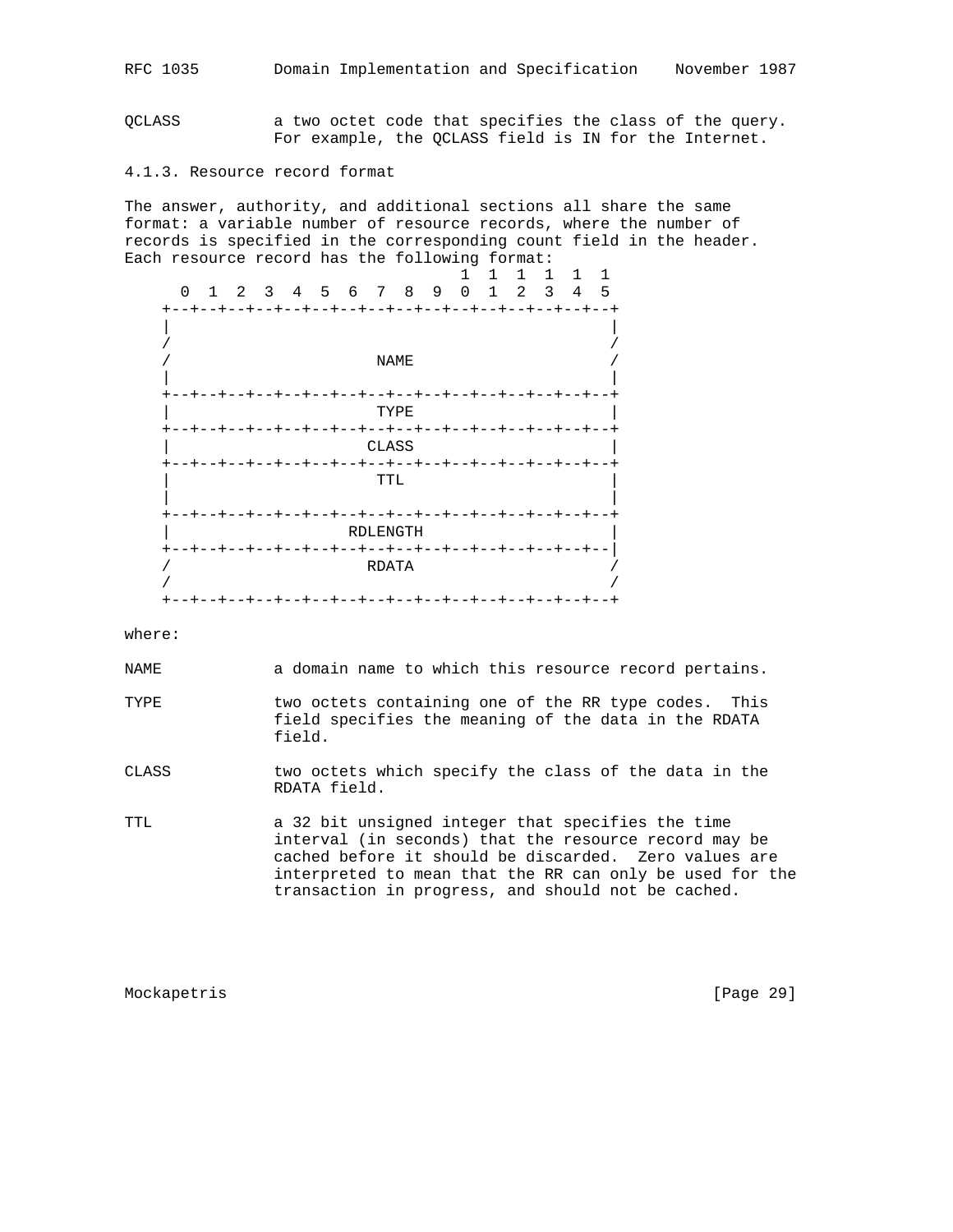RDLENGTH an unsigned 16 bit integer that specifies the length in octets of the RDATA field.

RDATA a variable length string of octets that describes the resource. The format of this information varies according to the TYPE and CLASS of the resource record. For example, the if the TYPE is A and the CLASS is IN, the RDATA field is a 4 octet ARPA Internet address.

## 4.1.4. Message compression

In order to reduce the size of messages, the domain system utilizes a compression scheme which eliminates the repetition of domain names in a message. In this scheme, an entire domain name or a list of labels at the end of a domain name is replaced with a pointer to a prior occurance of the same name.

The pointer takes the form of a two octet sequence:

| $\begin{vmatrix} 1 & 1 \end{vmatrix}$ | OFFSET |
|---------------------------------------|--------|
|                                       |        |

The first two bits are ones. This allows a pointer to be distinguished from a label, since the label must begin with two zero bits because labels are restricted to 63 octets or less. (The 10 and 01 combinations are reserved for future use.) The OFFSET field specifies an offset from the start of the message (i.e., the first octet of the ID field in the domain header). A zero offset specifies the first byte of the ID field, etc.

The compression scheme allows a domain name in a message to be represented as either:

- a sequence of labels ending in a zero octet
- a pointer
- a sequence of labels ending with a pointer

Pointers can only be used for occurances of a domain name where the format is not class specific. If this were not the case, a name server or resolver would be required to know the format of all RRs it handled. As yet, there are no such cases, but they may occur in future RDATA formats.

If a domain name is contained in a part of the message subject to a length field (such as the RDATA section of an RR), and compression is

Mockapetris [Page 30]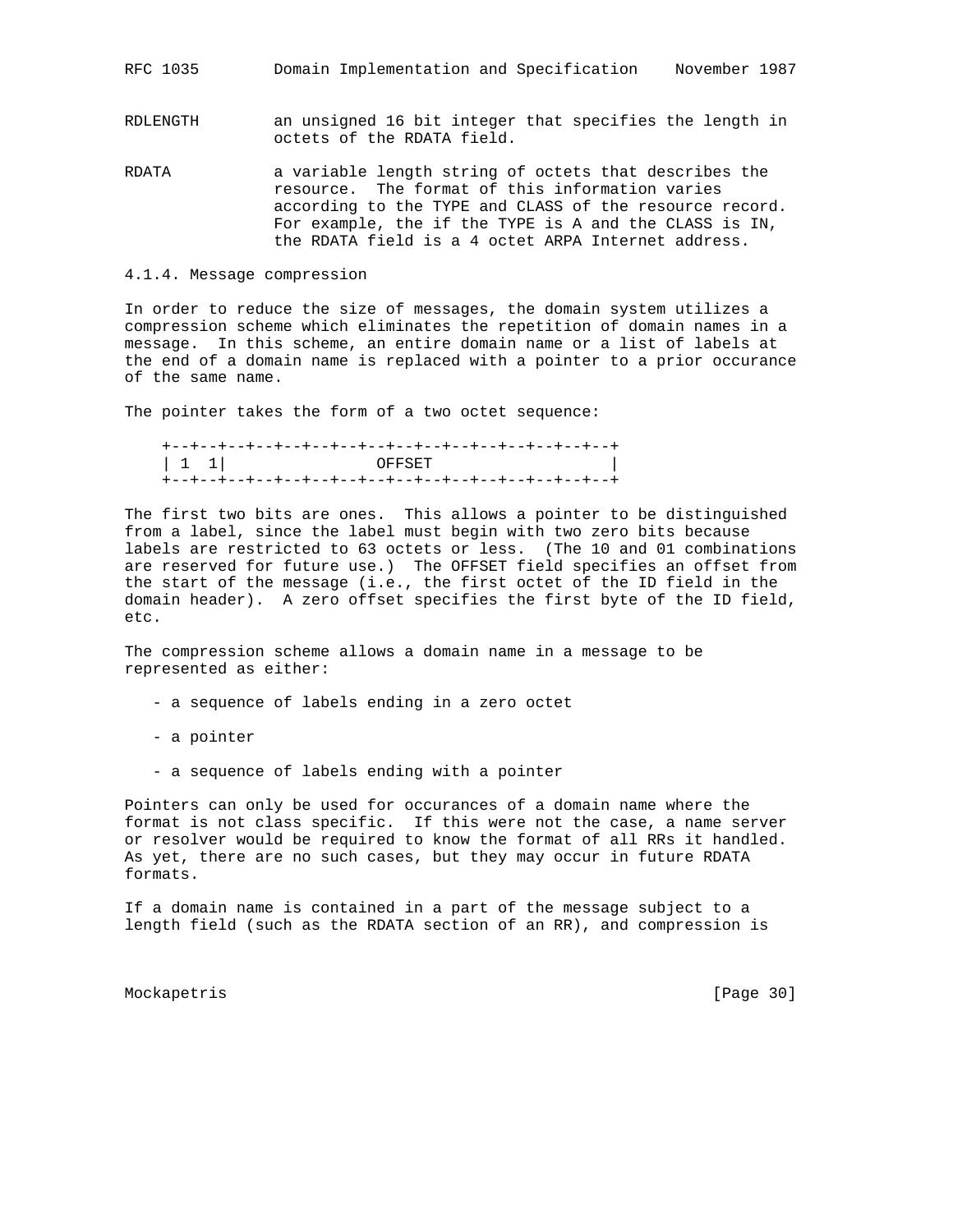used, the length of the compressed name is used in the length calculation, rather than the length of the expanded name.

Programs are free to avoid using pointers in messages they generate, although this will reduce datagram capacity, and may cause truncation. However all programs are required to understand arriving messages that contain pointers.

For example, a datagram might need to use the domain names F.ISI.ARPA, FOO.F.ISI.ARPA, ARPA, and the root. Ignoring the other fields of the message, these domain names might be represented as:

|    | キーーキーーキーーキ                                     |                  |               |                          |        | --+--+--+--+--+--+--+--+--+--+--+--+- |                         |           |
|----|------------------------------------------------|------------------|---------------|--------------------------|--------|---------------------------------------|-------------------------|-----------|
| 20 |                                                | 1                |               |                          |        | F                                     |                         |           |
| 22 |                                                | 3                |               |                          |        | I                                     |                         |           |
| 24 | --+--+<br>-+                                   | --+<br>S         | ーーナーーナーーナーーナ  |                          | ーーキーーキ | I                                     | --+--+--+--+--+         |           |
| 26 |                                                | 4                |               |                          |        | Α                                     |                         |           |
| 28 | ーーナーーナ                                         | --+<br>R         |               | --+--+--+--+--+--+--+--+ |        | Ρ                                     | - - + - - + - - + - - + |           |
| 30 | +--+-                                          | Α                |               |                          |        | O                                     |                         |           |
|    |                                                |                  |               |                          |        |                                       |                         |           |
|    | -+                                             | $-+$             | $- - + - - +$ | --+                      |        | --+--+--+--+--+--+--+--+--+           |                         |           |
| 40 |                                                | 3                |               |                          |        | F                                     |                         |           |
| 42 |                                                | ∩                |               |                          |        | ( )                                   |                         |           |
| 44 | $1\vert$<br>1                                  |                  |               | 20                       |        |                                       |                         |           |
|    |                                                |                  |               |                          |        |                                       |                         |           |
| 64 | $1\vert$<br>1                                  | --+              |               | --+<br>26                |        | --+--+--+--+--+--+--+                 |                         | ーーナーーナーーナ |
| 92 | --+--+--+--+--+--+--+--+--+--+--+-<br>$\,{}^+$ | $\left( \right)$ |               |                          |        | --+--+                                |                         | ーーナーーナーーナ |

The domain name for F.ISI.ARPA is shown at offset 20. The domain name FOO.F.ISI.ARPA is shown at offset 40; this definition uses a pointer to concatenate a label for FOO to the previously defined F.ISI.ARPA. The domain name ARPA is defined at offset 64 using a pointer to the ARPA component of the name F.ISI.ARPA at 20; note that this pointer relies on ARPA being the last label in the string at 20. The root domain name is

Mockapetris [Page 31]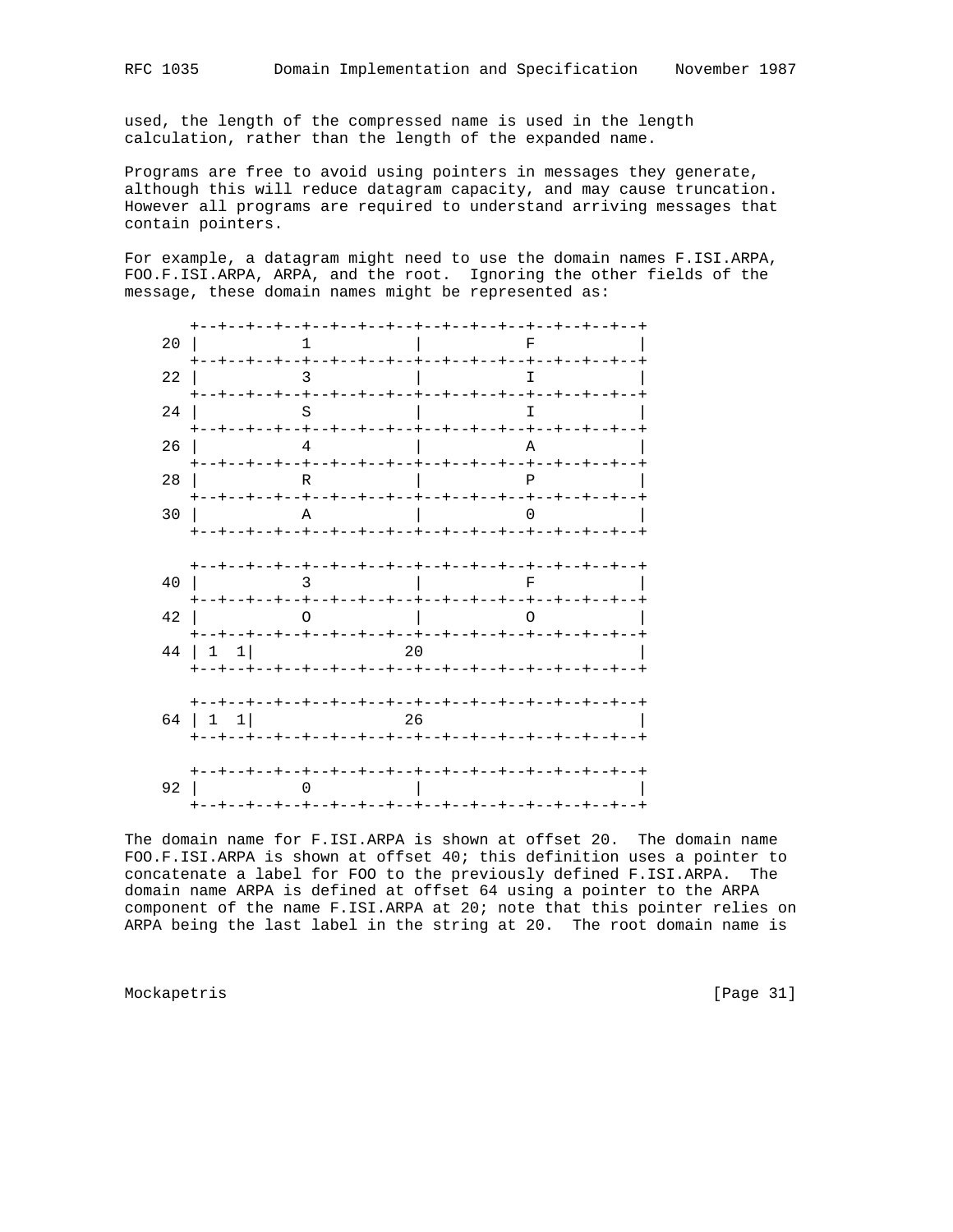defined by a single octet of zeros at 92; the root domain name has no labels.

#### 4.2. Transport

The DNS assumes that messages will be transmitted as datagrams or in a byte stream carried by a virtual circuit. While virtual circuits can be used for any DNS activity, datagrams are preferred for queries due to their lower overhead and better performance. Zone refresh activities must use virtual circuits because of the need for reliable transfer.

The Internet supports name server access using TCP [RFC-793] on server port 53 (decimal) as well as datagram access using UDP [RFC-768] on UDP port 53 (decimal).

4.2.1. UDP usage

Messages sent using UDP user server port 53 (decimal).

Messages carried by UDP are restricted to 512 bytes (not counting the IP or UDP headers). Longer messages are truncated and the TC bit is set in the header.

UDP is not acceptable for zone transfers, but is the recommended method for standard queries in the Internet. Queries sent using UDP may be lost, and hence a retransmission strategy is required. Queries or their responses may be reordered by the network, or by processing in name servers, so resolvers should not depend on them being returned in order.

The optimal UDP retransmission policy will vary with performance of the Internet and the needs of the client, but the following are recommended:

- The client should try other servers and server addresses before repeating a query to a specific address of a server.
- The retransmission interval should be based on prior statistics if possible. Too aggressive retransmission can easily slow responses for the community at large. Depending on how well connected the client is to its expected servers, the minimum retransmission interval should be 2-5 seconds.

More suggestions on server selection and retransmission policy can be found in the resolver section of this memo.

4.2.2. TCP usage

Messages sent over TCP connections use server port 53 (decimal). The message is prefixed with a two byte length field which gives the message

Mockapetris [Page 32]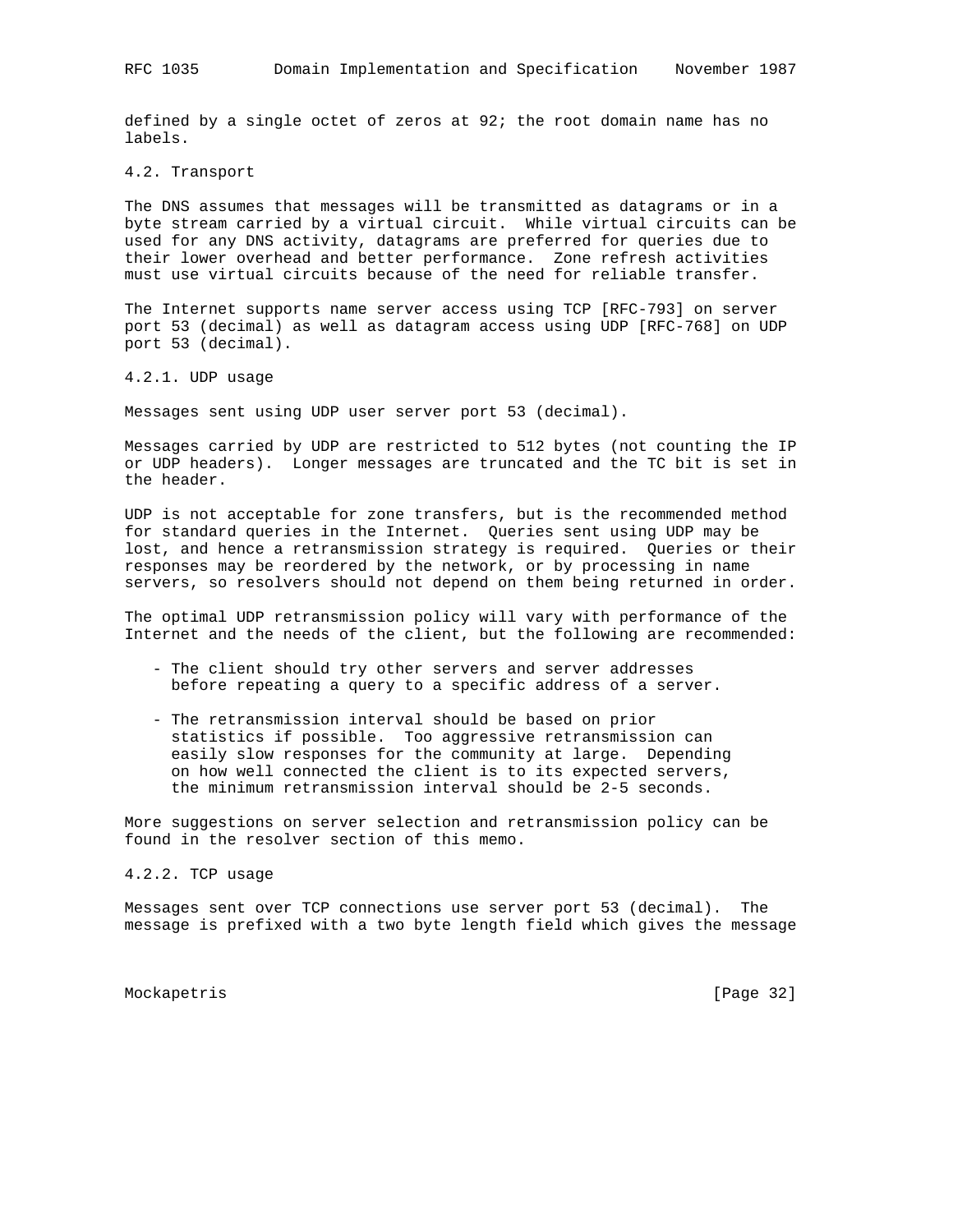length, excluding the two byte length field. This length field allows the low-level processing to assemble a complete message before beginning to parse it.

Several connection management policies are recommended:

- The server should not block other activities waiting for TCP data.
- The server should support multiple connections.
- The server should assume that the client will initiate connection closing, and should delay closing its end of the connection until all outstanding client requests have been satisfied.
- If the server needs to close a dormant connection to reclaim resources, it should wait until the connection has been idle for a period on the order of two minutes. In particular, the server should allow the SOA and AXFR request sequence (which begins a refresh operation) to be made on a single connection. Since the server would be unable to answer queries anyway, a unilateral close or reset may be used instead of a graceful close.

## 5. MASTER FILES

Master files are text files that contain RRs in text form. Since the contents of a zone can be expressed in the form of a list of RRs a master file is most often used to define a zone, though it can be used to list a cache's contents. Hence, this section first discusses the format of RRs in a master file, and then the special considerations when a master file is used to create a zone in some name server.

### 5.1. Format

The format of these files is a sequence of entries. Entries are predominantly line-oriented, though parentheses can be used to continue a list of items across a line boundary, and text literals can contain CRLF within the text. Any combination of tabs and spaces act as a delimiter between the separate items that make up an entry. The end of any line in the master file can end with a comment. The comment starts with a ";" (semicolon).

The following entries are defined:

<blank>[<comment>]

Mockapetris [Page 33]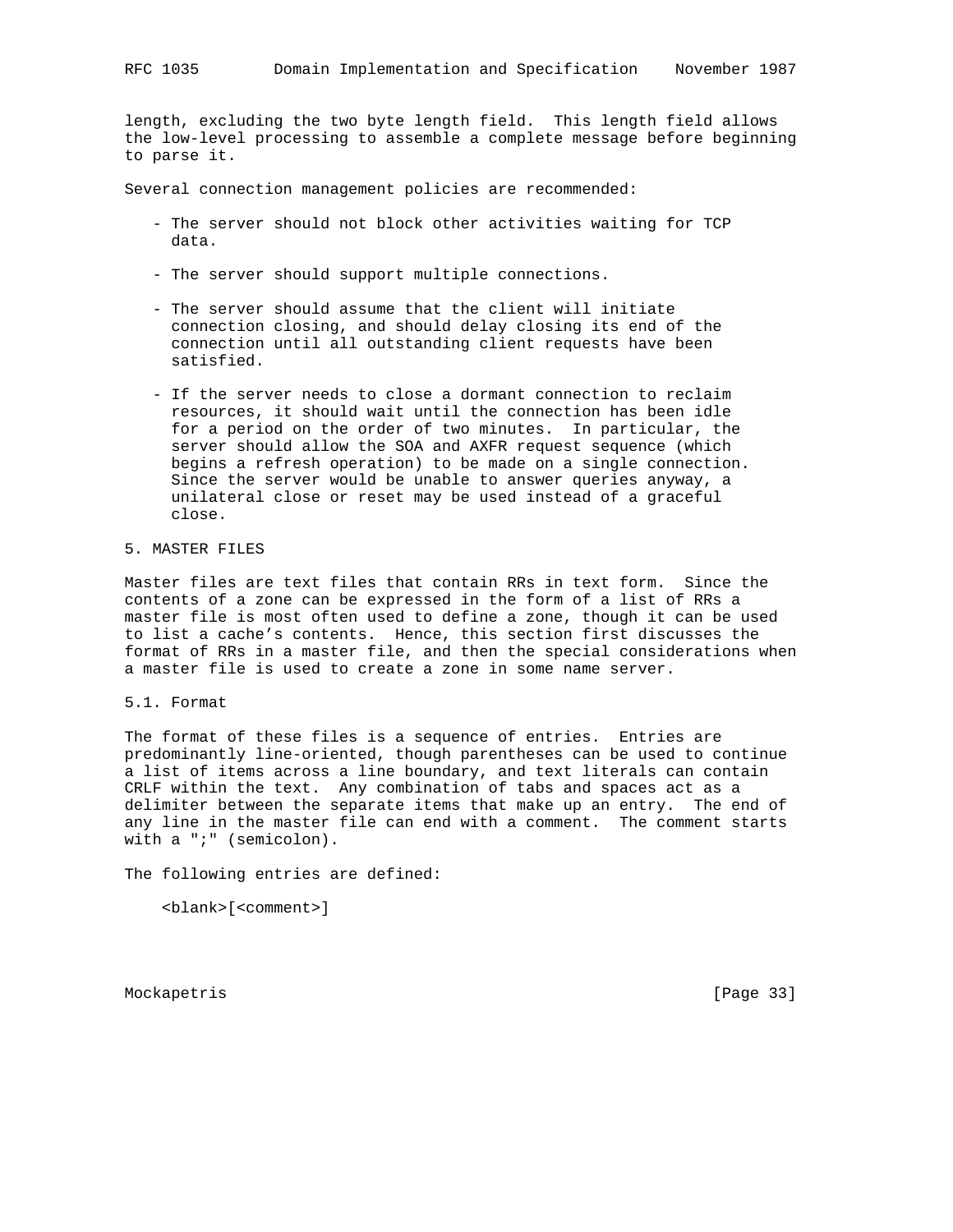\$ORIGIN <domain-name> [<comment>] \$INCLUDE <file-name> [<domain-name>] [<comment>] <domain-name><rr> [<comment>] <blank><rr> [<comment>]

Blank lines, with or without comments, are allowed anywhere in the file.

Two control entries are defined: \$ORIGIN and \$INCLUDE. \$ORIGIN is followed by a domain name, and resets the current origin for relative domain names to the stated name. \$INCLUDE inserts the named file into the current file, and may optionally specify a domain name that sets the relative domain name origin for the included file. \$INCLUDE may also have a comment. Note that a \$INCLUDE entry never changes the relative origin of the parent file, regardless of changes to the relative origin made within the included file.

The last two forms represent RRs. If an entry for an RR begins with a blank, then the RR is assumed to be owned by the last stated owner. If an RR entry begins with a <domain-name>, then the owner name is reset.

<rr> contents take one of the following forms:

[<TTL>] [<class>] <type> <RDATA>

[<class>] [<TTL>] <type> <RDATA>

The RR begins with optional TTL and class fields, followed by a type and RDATA field appropriate to the type and class. Class and type use the standard mnemonics, TTL is a decimal integer. Omitted class and TTL values are default to the last explicitly stated values. Since type and class mnemonics are disjoint, the parse is unique. (Note that this order is different from the order used in examples and the order used in the actual RRs; the given order allows easier parsing and defaulting.)

<domain-name>s make up a large share of the data in the master file. The labels in the domain name are expressed as character strings and separated by dots. Quoting conventions allow arbitrary characters to be stored in domain names. Domain names that end in a dot are called absolute, and are taken as complete. Domain names which do not end in a dot are called relative; the actual domain name is the concatenation of the relative part with an origin specified in a \$ORIGIN, \$INCLUDE, or as an argument to the master file loading routine. A relative name is an error when no origin is available.

Mockapetris [Page 34]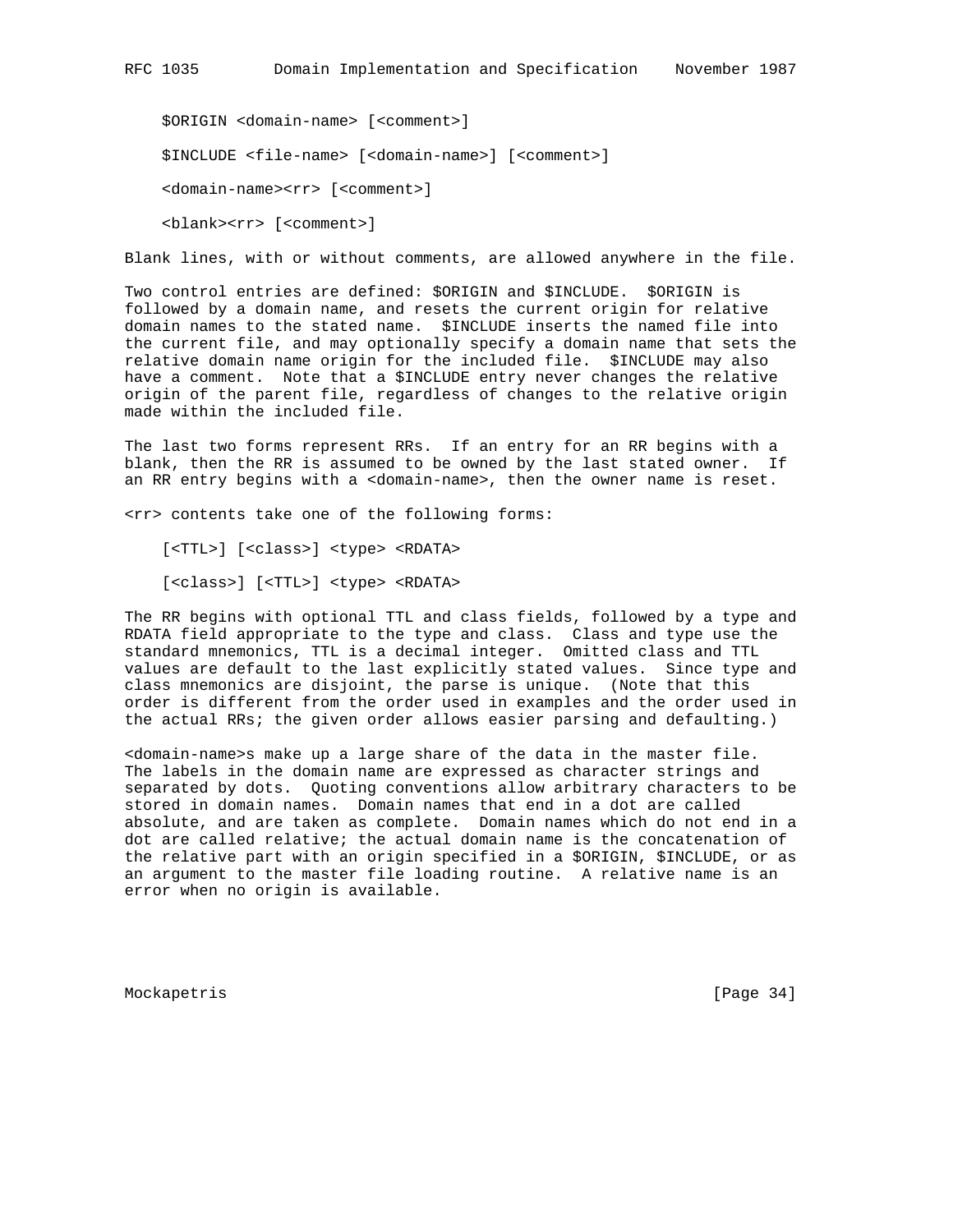<character-string> is expressed in one or two ways: as a contiguous set of characters without interior spaces, or as a string beginning with a " and ending with a ". Inside a " delimited string any character can occur, except for a " itself, which must be quoted using  $\setminus$  (back slash).

Because these files are text files several special encodings are necessary to allow arbitrary data to be loaded. In particular:

of the root.

@ A free standing @ is used to denote the current origin.

- \X where X is any character other than a digit (0-9), is used to quote that character so that its special meaning does not apply. For example, "\." can be used to place a dot character in a label.
- \DDD where each D is a digit is the octet corresponding to the decimal number described by DDD. The resulting octet is assumed to be text and is not checked for special meaning.
- ( ) Parentheses are used to group data that crosses a line boundary. In effect, line terminations are not recognized within parentheses.
- ; Semicolon is used to start a comment; the remainder of the line is ignored.
- 5.2. Use of master files to define zones

When a master file is used to load a zone, the operation should be suppressed if any errors are encountered in the master file. The rationale for this is that a single error can have widespread consequences. For example, suppose that the RRs defining a delegation have syntax errors; then the server will return authoritative name errors for all names in the subzone (except in the case where the subzone is also present on the server).

Several other validity checks that should be performed in addition to insuring that the file is syntactically correct:

- 1. All RRs in the file should have the same class.
- 2. Exactly one SOA RR should be present at the top of the zone.
- 3. If delegations are present and glue information is required, it should be present.

Mockapetris [Page 35]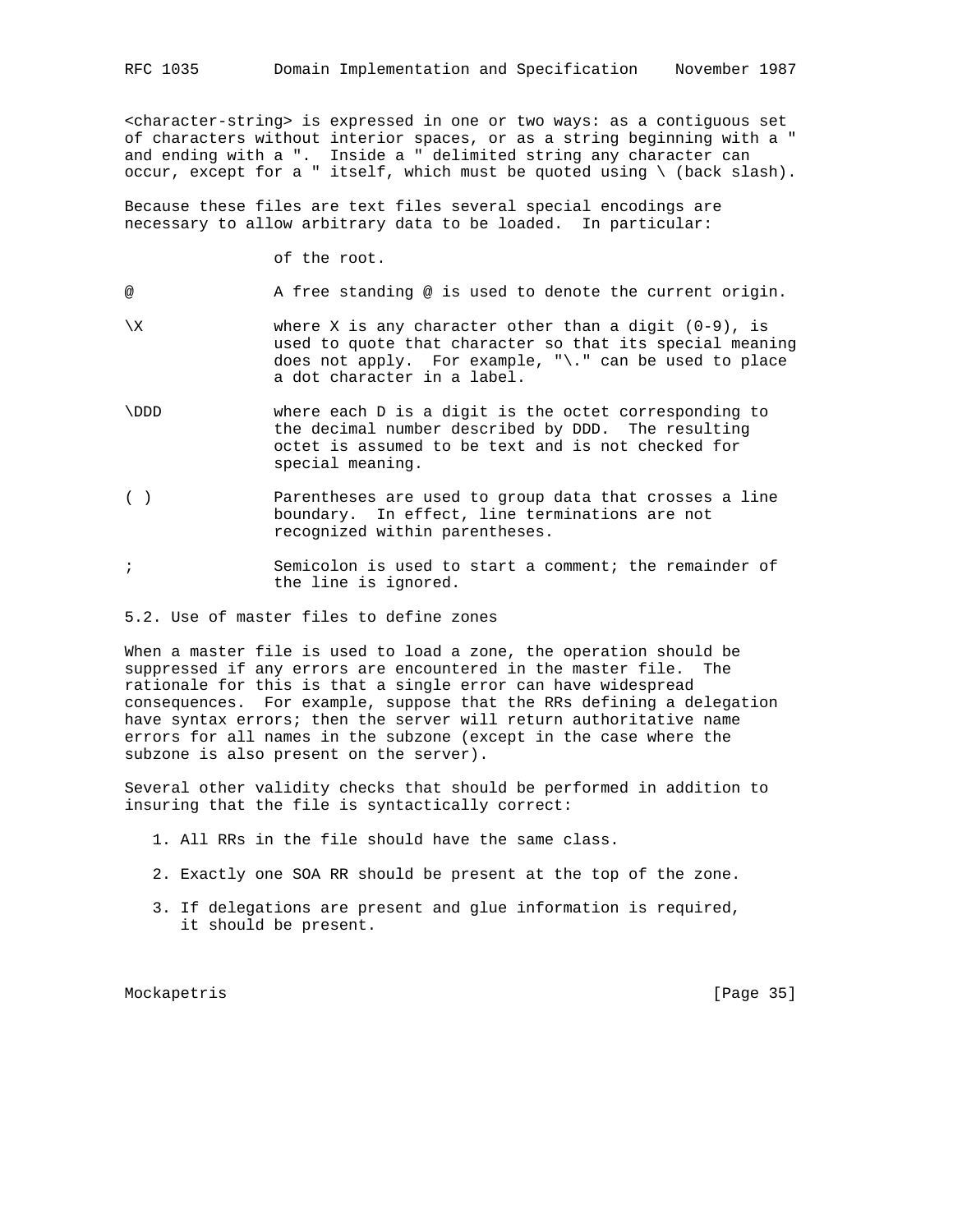4. Information present outside of the authoritative nodes in the zone should be glue information, rather than the result of an origin or similar error.

5.3. Master file example

The following is an example file which might be used to define the ISI.EDU zone.and is loaded with an origin of ISI.EDU:

| @ | ΙN | SOA | VENERA     | $Action\cdot, domains$ ( |                  |
|---|----|-----|------------|--------------------------|------------------|
|   |    |     |            | 20                       | ; SERIAL         |
|   |    |     |            |                          | $7200$ ; REFRESH |
|   |    |     |            | $600$ ; RETRY            |                  |
|   |    |     |            | 3600000; EXPIRE          |                  |
|   |    |     |            | 60)                      | ; MINIMUM        |
|   |    | ΝS  | A.ISI.EDU. |                          |                  |

| ΝS | VENERA |        |
|----|--------|--------|
| ΝS | VAXA   |        |
| мx | 1 O    | VENERA |
| мx | 20     | VAXA   |
|    |        |        |

A A 26.3.0.103

- VENERA A 10.1.0.52 A 128.9.0.32
- VAXA A 10.2.0.27
- A 128.9.0.33

\$INCLUDE <SUBSYS>ISI-MAILBOXES.TXT

Where the file <SUBSYS>ISI-MAILBOXES.TXT is:

| MOE        | MВ | A.ISI.EDU.   |
|------------|----|--------------|
| LARRY      | МB | A.ISI.EDU.   |
| CURLEY     | МB | A.ISI.EDU.   |
| STOOGES MG |    | MOE          |
|            | ΜG | <b>LARRY</b> |
|            | МG | CURLEY       |

Note the use of the  $\setminus$  character in the SOA RR to specify the responsible person mailbox "Action.domains@E.ISI.EDU".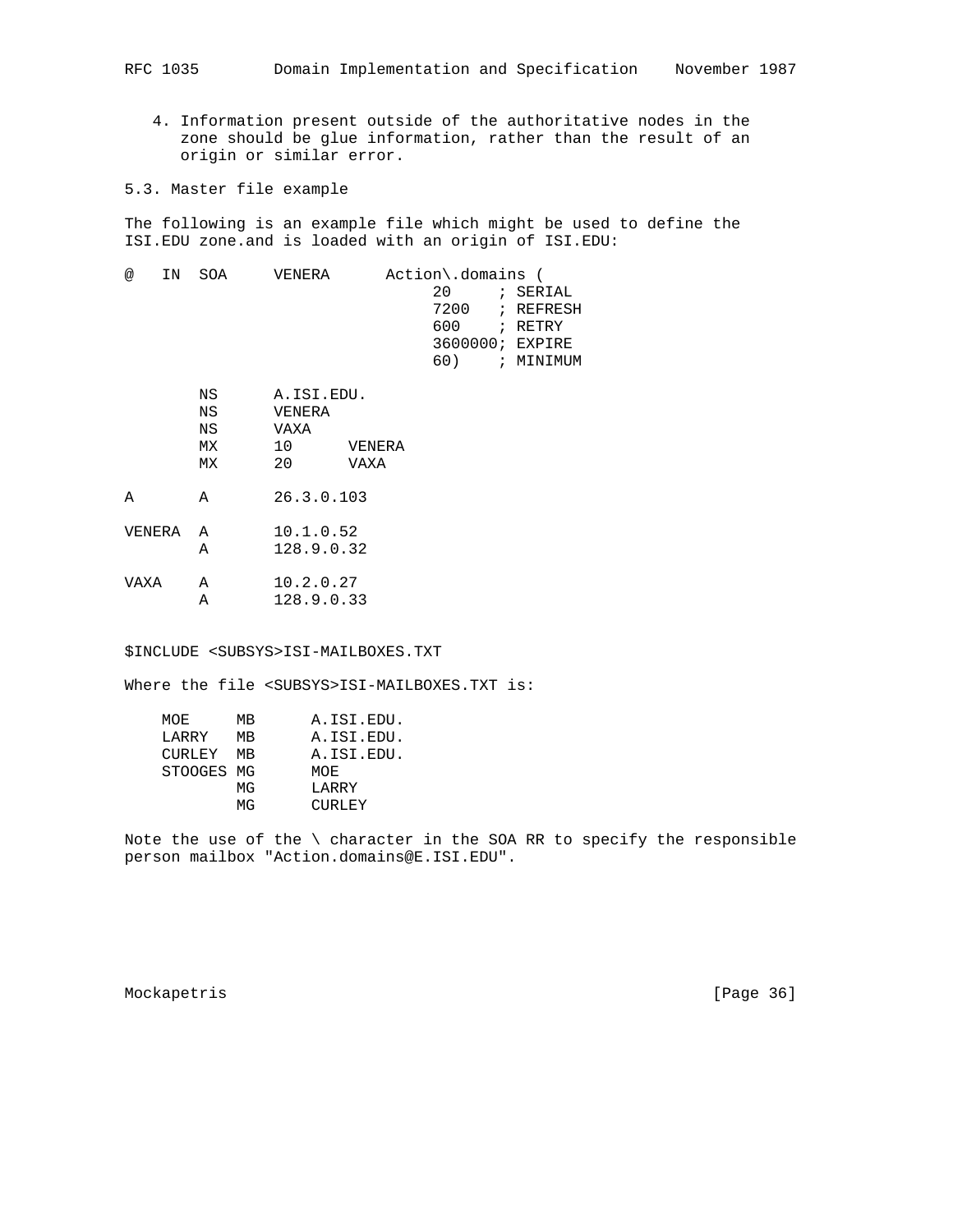## 6. NAME SERVER IMPLEMENTATION

#### 6.1. Architecture

The optimal structure for the name server will depend on the host operating system and whether the name server is integrated with resolver operations, either by supporting recursive service, or by sharing its database with a resolver. This section discusses implementation considerations for a name server which shares a database with a resolver, but most of these concerns are present in any name server.

## 6.1.1. Control

A name server must employ multiple concurrent activities, whether they are implemented as separate tasks in the host's OS or multiplexing inside a single name server program. It is simply not acceptable for a name server to block the service of UDP requests while it waits for TCP data for refreshing or query activities. Similarly, a name server should not attempt to provide recursive service without processing such requests in parallel, though it may choose to serialize requests from a single client, or to regard identical requests from the same client as duplicates. A name server should not substantially delay requests while it reloads a zone from master files or while it incorporates a newly refreshed zone into its database.

## 6.1.2. Database

While name server implementations are free to use any internal data structures they choose, the suggested structure consists of three major parts:

- A "catalog" data structure which lists the zones available to this server, and a "pointer" to the zone data structure. The main purpose of this structure is to find the nearest ancestor zone, if any, for arriving standard queries.
- Separate data structures for each of the zones held by the name server.
- A data structure for cached data. (or perhaps separate caches for different classes)

All of these data structures can be implemented an identical tree structure format, with different data chained off the nodes in different parts: in the catalog the data is pointers to zones, while in the zone and cache data structures, the data will be RRs. In designing the tree framework the designer should recognize that query processing will need to traverse the tree using case-insensitive label comparisons; and that

Mockapetris [Page 37]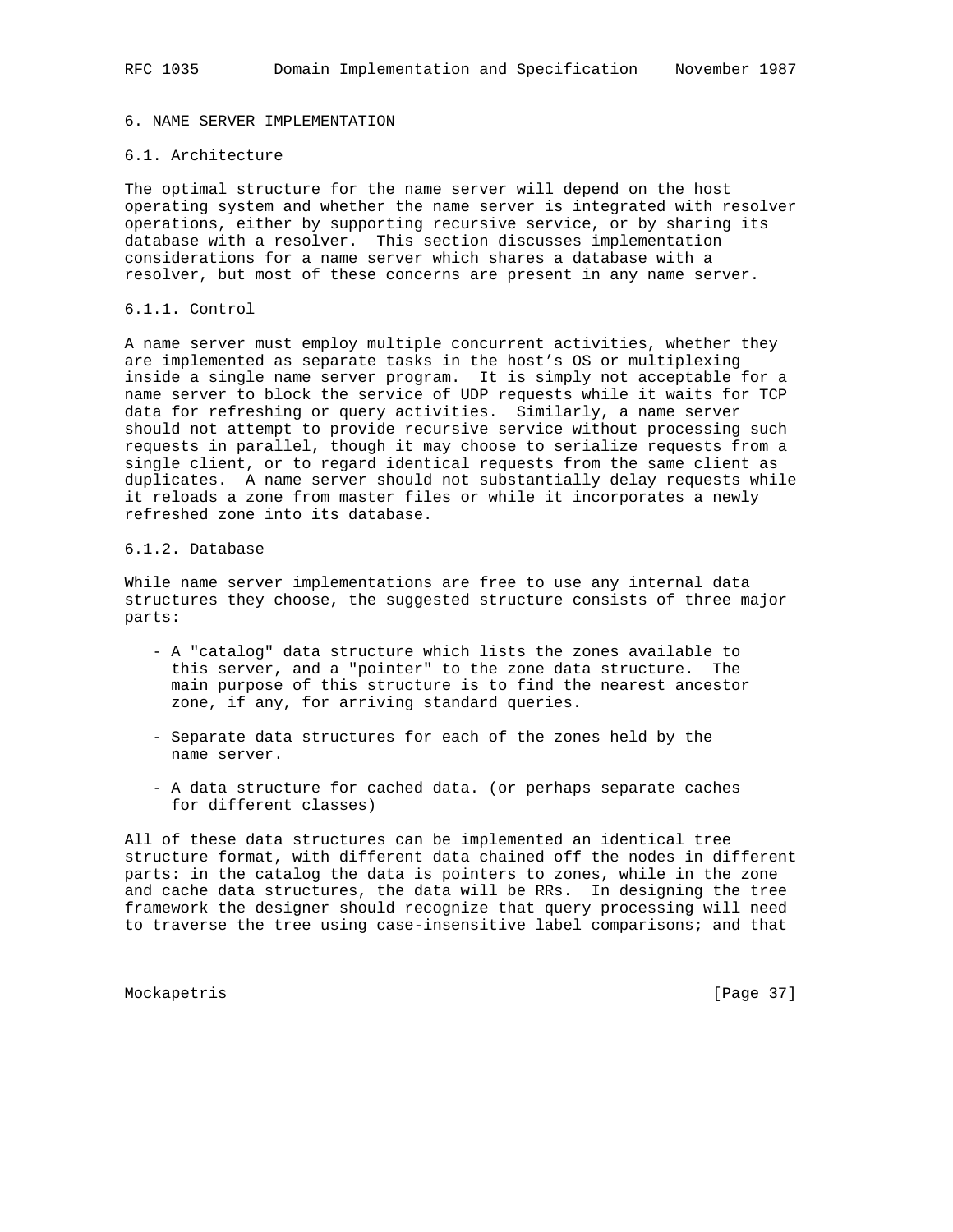in real data, a few nodes have a very high branching factor (100-1000 or more), but the vast majority have a very low branching factor  $(0-1)$ .

One way to solve the case problem is to store the labels for each node in two pieces: a standardized-case representation of the label where all ASCII characters are in a single case, together with a bit mask that denotes which characters are actually of a different case. The branching factor diversity can be handled using a simple linked list for a node until the branching factor exceeds some threshold, and transitioning to a hash structure after the threshold is exceeded. In any case, hash structures used to store tree sections must insure that hash functions and procedures preserve the casing conventions of the DNS.

The use of separate structures for the different parts of the database is motivated by several factors:

- The catalog structure can be an almost static structure that need change only when the system administrator changes the zones supported by the server. This structure can also be used to store parameters used to control refreshing activities.
- The individual data structures for zones allow a zone to be replaced simply by changing a pointer in the catalog. Zone refresh operations can build a new structure and, when complete, splice it into the database via a simple pointer replacement. It is very important that when a zone is refreshed, queries should not use old and new data simultaneously.
- With the proper search procedures, authoritative data in zones will always "hide", and hence take precedence over, cached data.
- Errors in zone definitions that cause overlapping zones, etc., may cause erroneous responses to queries, but problem determination is simplified, and the contents of one "bad" zone can't corrupt another.
- Since the cache is most frequently updated, it is most vulnerable to corruption during system restarts. It can also become full of expired RR data. In either case, it can easily be discarded without disturbing zone data.

A major aspect of database design is selecting a structure which allows the name server to deal with crashes of the name server's host. State information which a name server should save across system crashes

Mockapetris [Page 38]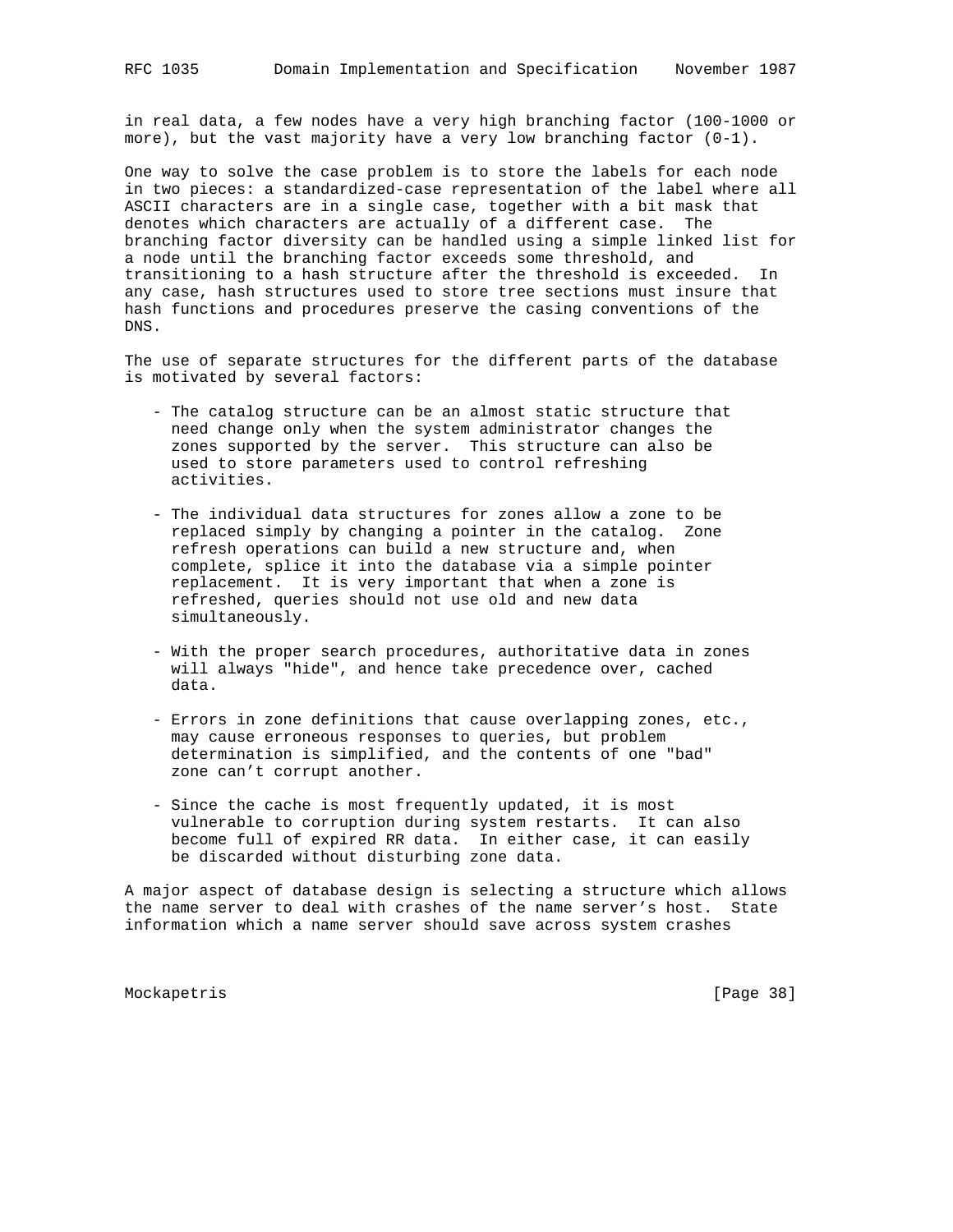includes the catalog structure (including the state of refreshing for each zone) and the zone data itself.

#### 6.1.3. Time

Both the TTL data for RRs and the timing data for refreshing activities depends on 32 bit timers in units of seconds. Inside the database, refresh timers and TTLs for cached data conceptually "count down", while data in the zone stays with constant TTLs.

A recommended implementation strategy is to store time in two ways: as a relative increment and as an absolute time. One way to do this is to use positive 32 bit numbers for one type and negative numbers for the other. The RRs in zones use relative times; the refresh timers and cache data use absolute times. Absolute numbers are taken with respect to some known origin and converted to relative values when placed in the response to a query. When an absolute TTL is negative after conversion to relative, then the data is expired and should be ignored.

#### 6.2. Standard query processing

The major algorithm for standard query processing is presented in [RFC-1034].

When processing queries with QCLASS=\*, or some other QCLASS which matches multiple classes, the response should never be authoritative unless the server can guarantee that the response covers all classes.

When composing a response, RRs which are to be inserted in the additional section, but duplicate RRs in the answer or authority sections, may be omitted from the additional section.

When a response is so long that truncation is required, the truncation should start at the end of the response and work forward in the datagram. Thus if there is any data for the authority section, the answer section is guaranteed to be unique.

The MINIMUM value in the SOA should be used to set a floor on the TTL of data distributed from a zone. This floor function should be done when the data is copied into a response. This will allow future dynamic update protocols to change the SOA MINIMUM field without ambiguous semantics.

#### 6.3. Zone refresh and reload processing

In spite of a server's best efforts, it may be unable to load zone data from a master file due to syntax errors, etc., or be unable to refresh a zone within the its expiration parameter. In this case, the name server

Mockapetris [Page 39]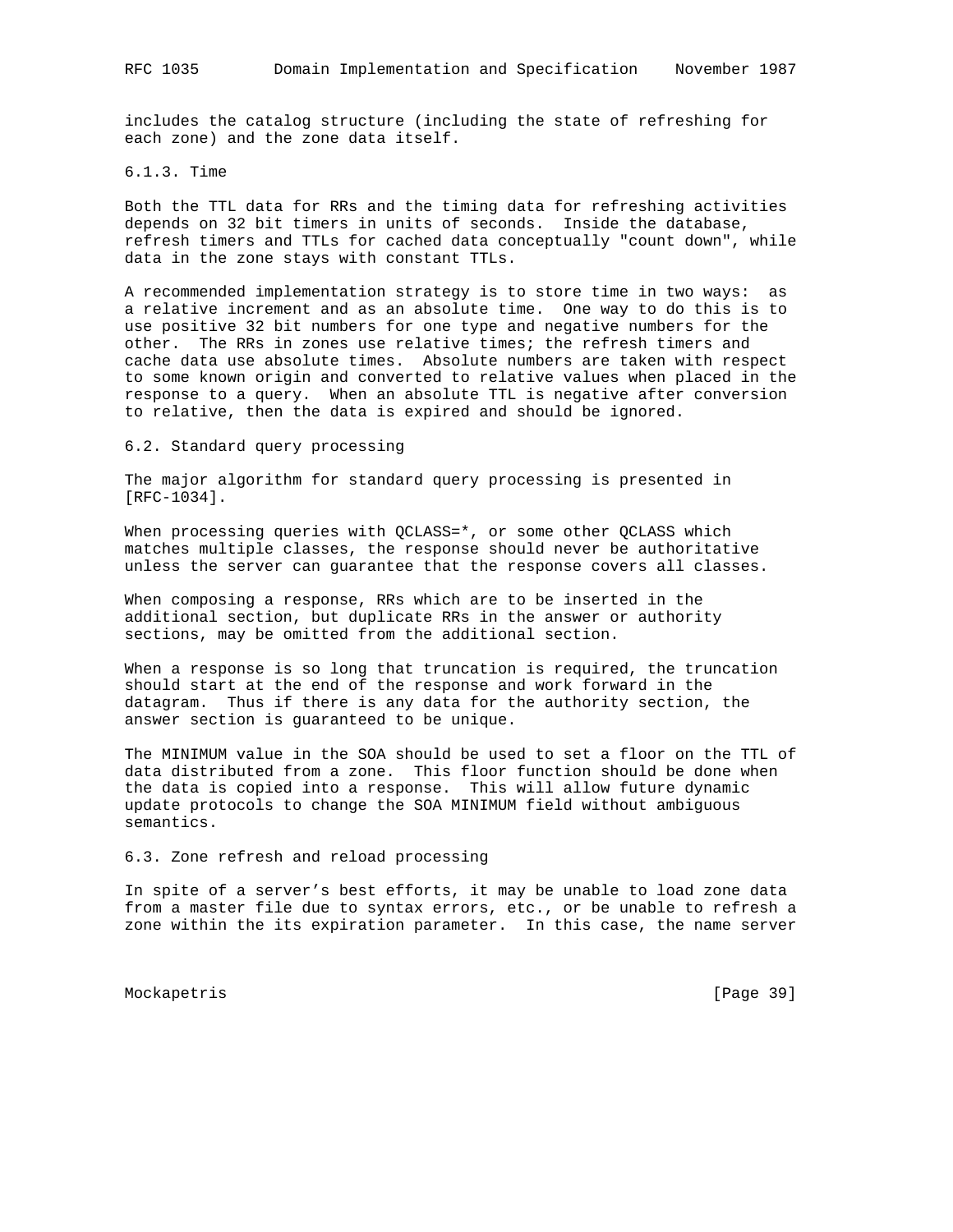should answer queries as if it were not supposed to possess the zone.

If a master is sending a zone out via AXFR, and a new version is created during the transfer, the master should continue to send the old version if possible. In any case, it should never send part of one version and part of another. If completion is not possible, the master should reset the connection on which the zone transfer is taking place.

6.4. Inverse queries (Optional)

Inverse queries are an optional part of the DNS. Name servers are not required to support any form of inverse queries. If a name server receives an inverse query that it does not support, it returns an error response with the "Not Implemented" error set in the header. While inverse query support is optional, all name servers must be at least able to return the error response.

6.4.1. The contents of inverse queries and responses Inverse queries reverse the mappings performed by standard query operations; while a standard query maps a domain name to a resource, an inverse query maps a resource to a domain name. For example, a standard query might bind a domain name to a host address; the corresponding inverse query binds the host address to a domain name.

Inverse queries take the form of a single RR in the answer section of the message, with an empty question section. The owner name of the query RR and its TTL are not significant. The response carries questions in the question section which identify all names possessing the query RR WHICH THE NAME SERVER KNOWS. Since no name server knows about all of the domain name space, the response can never be assumed to be complete. Thus inverse queries are primarily useful for database management and debugging activities. Inverse queries are NOT an acceptable method of mapping host addresses to host names; use the IN-ADDR.ARPA domain instead.

Where possible, name servers should provide case-insensitive comparisons for inverse queries. Thus an inverse query asking for an MX RR of "Venera.isi.edu" should get the same response as a query for "VENERA.ISI.EDU"; an inverse query for HINFO RR "IBM-PC UNIX" should produce the same result as an inverse query for "IBM-pc unix". However, this cannot be guaranteed because name servers may possess RRs that contain character strings but the name server does not know that the data is character.

When a name server processes an inverse query, it either returns:

 1. zero, one, or multiple domain names for the specified resource as QNAMEs in the question section

Mockapetris [Page 40]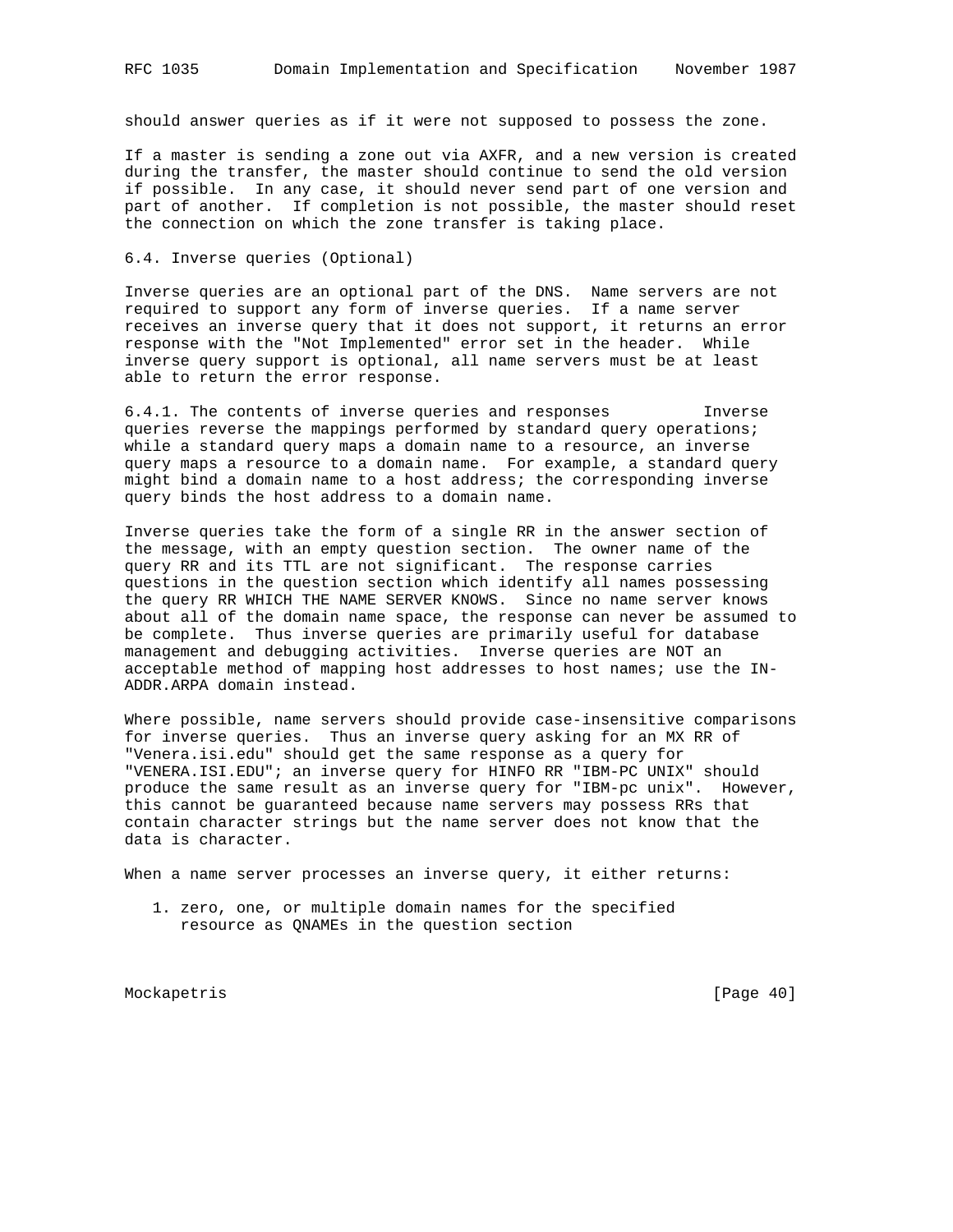2. an error code indicating that the name server doesn't support inverse mapping of the specified resource type.

When the response to an inverse query contains one or more QNAMEs, the owner name and TTL of the RR in the answer section which defines the inverse query is modified to exactly match an RR found at the first QNAME.

RRs returned in the inverse queries cannot be cached using the same mechanism as is used for the replies to standard queries. One reason for this is that a name might have multiple RRs of the same type, and only one would appear. For example, an inverse query for a single address of a multiply homed host might create the impression that only one address existed.

6.4.2. Inverse query and response example The overall structure of an inverse query for retrieving the domain name that corresponds to Internet address 10.1.0.52 is shown below:

| Header     | OPCODE=IQUERY, ID=997              |
|------------|------------------------------------|
| Ouestion   | <empty></empty>                    |
| Answer     | <anyname> A IN 10.1.0.52</anyname> |
| Authority  | <empty></empty>                    |
| Additional | <empty></empty>                    |

This query asks for a question whose answer is the Internet style address 10.1.0.52. Since the owner name is not known, any domain name can be used as a placeholder (and is ignored). A single octet of zero, signifying the root, is usually used because it minimizes the length of the message. The TTL of the RR is not significant. The response to this query might be:

Mockapetris [Page 41]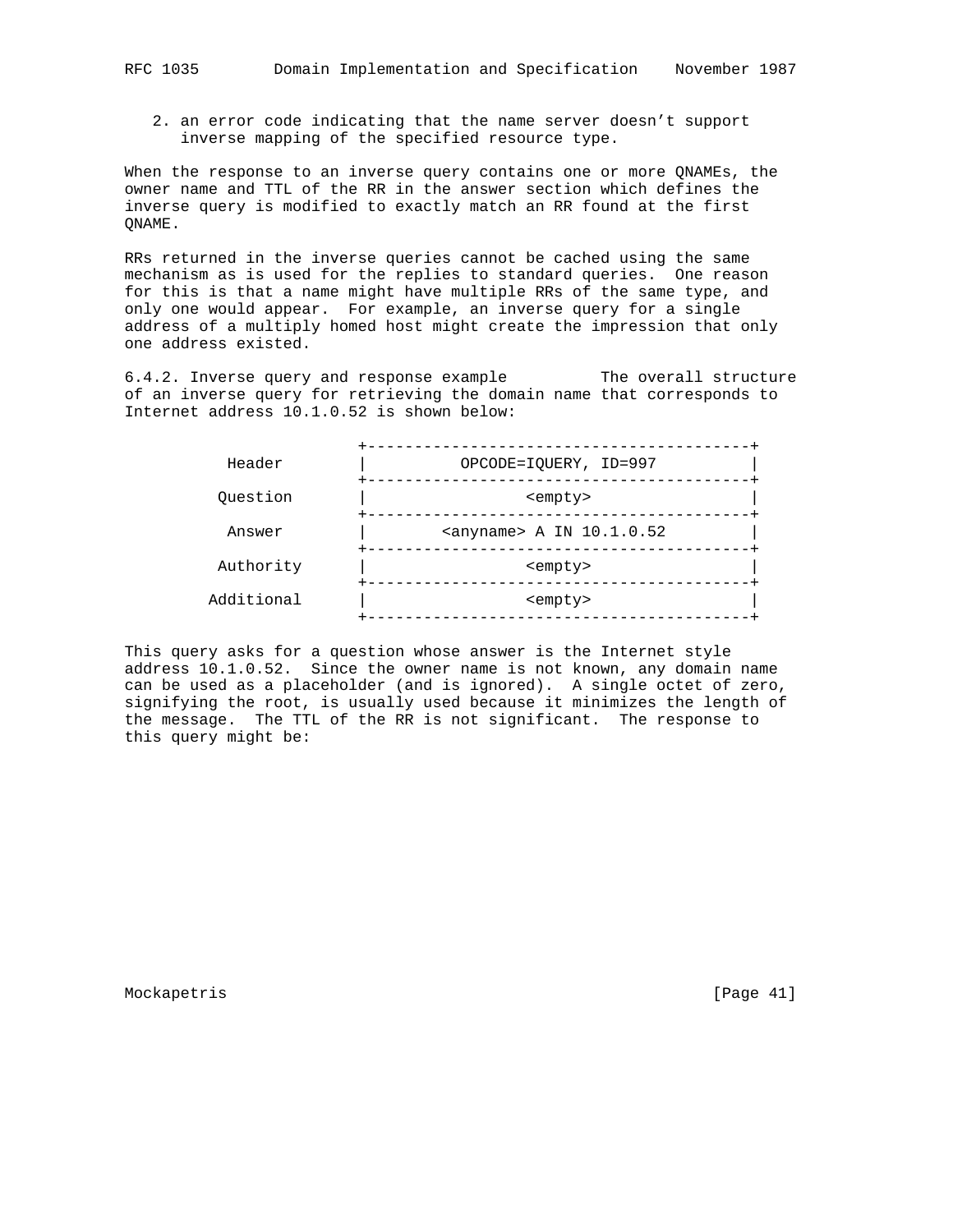| Header     | OPCODE=RESPONSE, ID=997                  |
|------------|------------------------------------------|
|            |                                          |
| Ouestion   | QTYPE=A, QCLASS=IN, QNAME=VENERA.ISI.EDU |
| Answer     | VENERA. ISI. EDU A IN 10.1.0.52          |
| Authority  | <empty></empty>                          |
| Additional | <empty></empty>                          |
|            |                                          |

Note that the QTYPE in a response to an inverse query is the same as the TYPE field in the answer section of the inverse query. Responses to inverse queries may contain multiple questions when the inverse is not unique. If the question section in the response is not empty, then the RR in the answer section is modified to correspond to be an exact copy of an RR at the first QNAME.

#### 6.4.3. Inverse query processing

Name servers that support inverse queries can support these operations through exhaustive searches of their databases, but this becomes impractical as the size of the database increases. An alternative approach is to invert the database according to the search key.

For name servers that support multiple zones and a large amount of data, the recommended approach is separate inversions for each zone. When a particular zone is changed during a refresh, only its inversions need to be redone.

Support for transfer of this type of inversion may be included in future versions of the domain system, but is not supported in this version.

### 6.5. Completion queries and responses

The optional completion services described in RFC-882 and RFC-883 have been deleted. Redesigned services may become available in the future.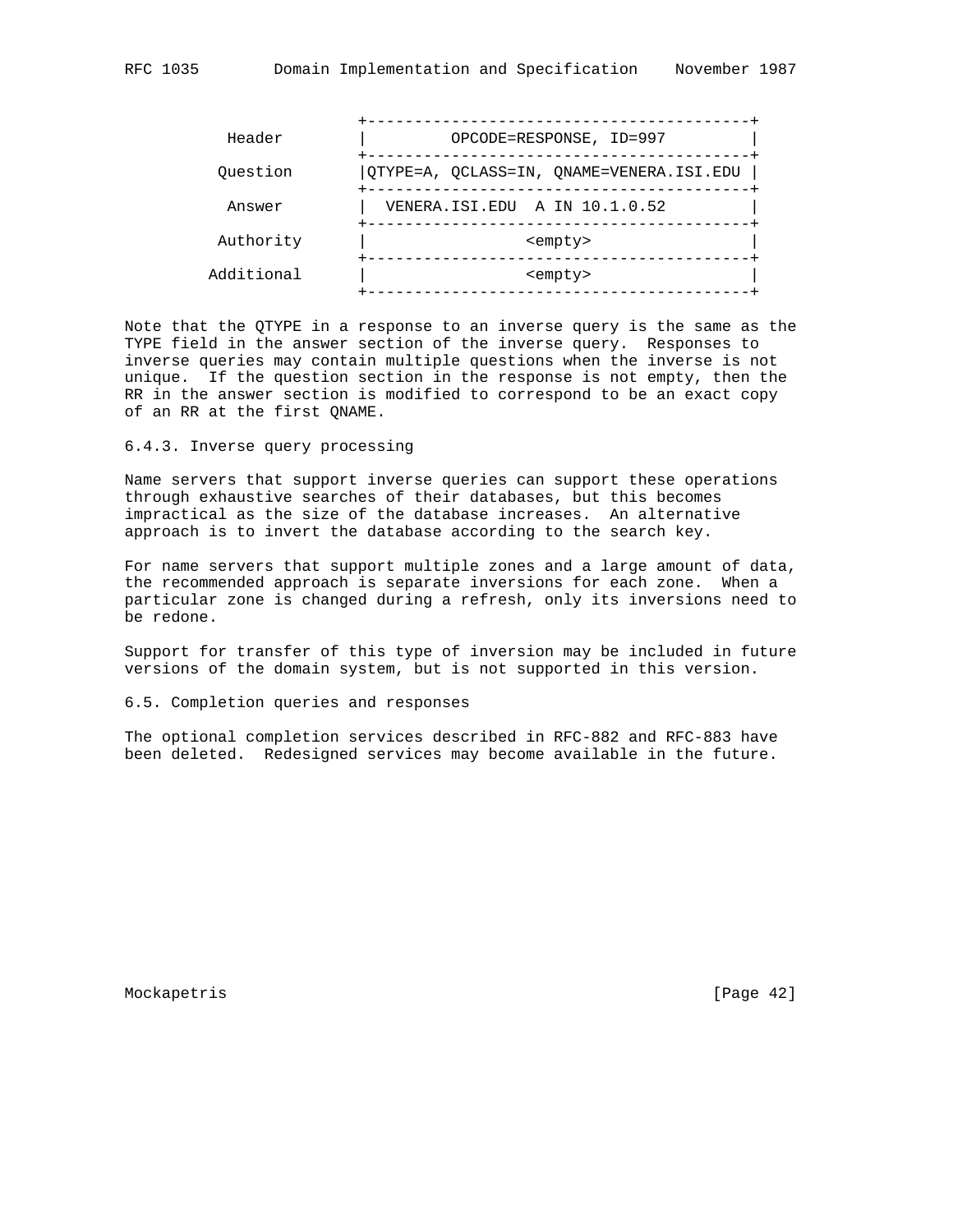## 7. RESOLVER IMPLEMENTATION

The top levels of the recommended resolver algorithm are discussed in [RFC-1034]. This section discusses implementation details assuming the database structure suggested in the name server implementation section of this memo.

#### 7.1. Transforming a user request into a query

The first step a resolver takes is to transform the client's request, stated in a format suitable to the local OS, into a search specification for RRs at a specific name which match a specific QTYPE and QCLASS. Where possible, the QTYPE and QCLASS should correspond to a single type and a single class, because this makes the use of cached data much simpler. The reason for this is that the presence of data of one type in a cache doesn't confirm the existence or non-existence of data of other types, hence the only way to be sure is to consult an authoritative source. If QCLASS=\* is used, then authoritative answers won't be available.

Since a resolver must be able to multiplex multiple requests if it is to perform its function efficiently, each pending request is usually represented in some block of state information. This state block will typically contain:

 - A timestamp indicating the time the request began. The timestamp is used to decide whether RRs in the database can be used or are out of date. This timestamp uses the absolute time format previously discussed for RR storage in zones and caches. Note that when an RRs TTL indicates a relative time, the RR must be timely, since it is part of a zone. When the RR has an absolute time, it is part of a cache, and the TTL of the RR is compared against the timestamp for the start of the request.

 Note that using the timestamp is superior to using a current time, since it allows RRs with TTLs of zero to be entered in the cache in the usual manner, but still used by the current request, even after intervals of many seconds due to system load, query retransmission timeouts, etc.

 - Some sort of parameters to limit the amount of work which will be performed for this request.

 The amount of work which a resolver will do in response to a client request must be limited to guard against errors in the database, such as circular CNAME references, and operational problems, such as network partition which prevents the

Mockapetris [Page 43]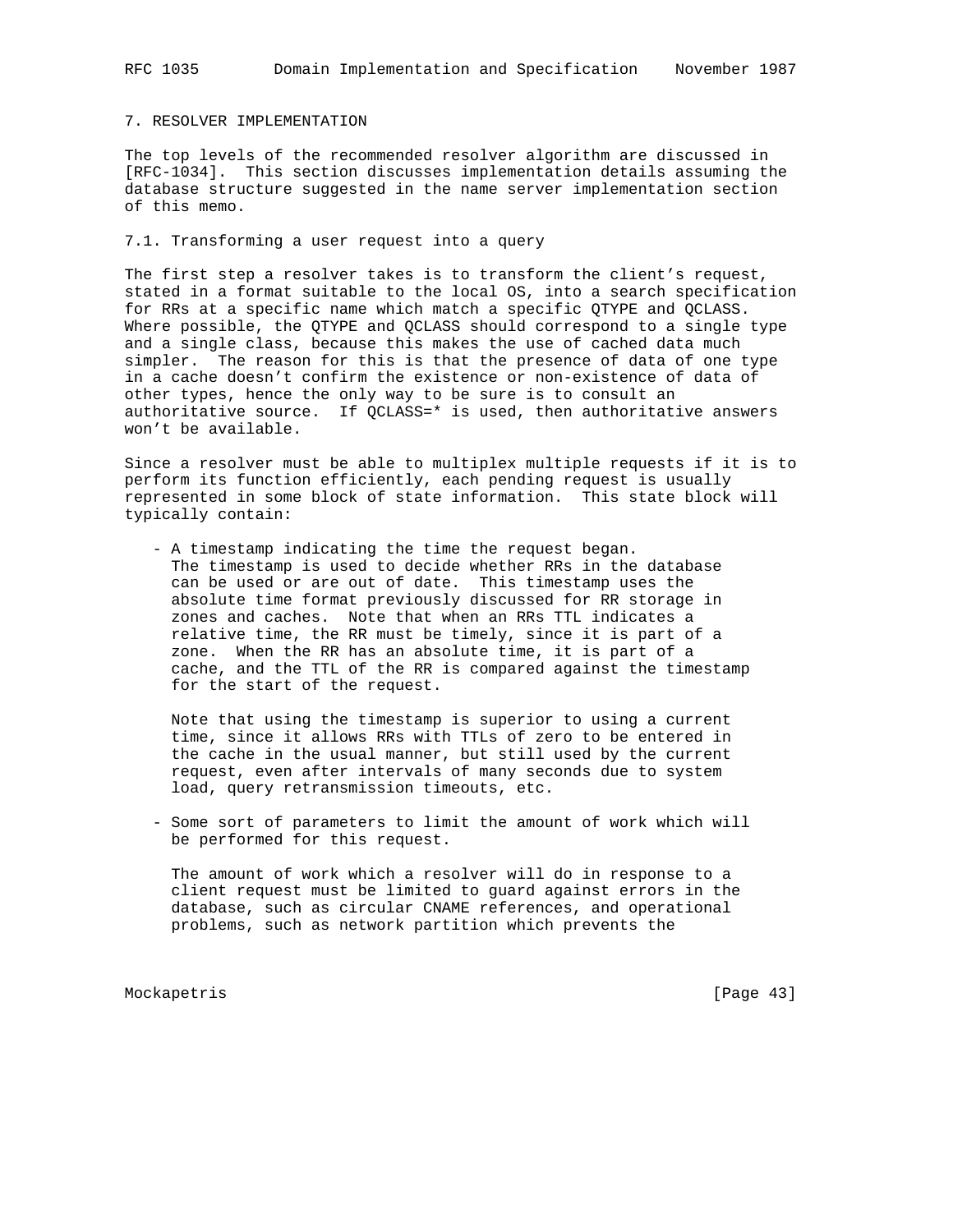resolver from accessing the name servers it needs. While local limits on the number of times a resolver will retransmit a particular query to a particular name server address are essential, the resolver should have a global per-request counter to limit work on a single request. The counter should be set to some initial value and decremented whenever the resolver performs any action (retransmission timeout, retransmission, etc.) If the counter passes zero, the request is terminated with a temporary error.

 Note that if the resolver structure allows one request to start others in parallel, such as when the need to access a name server for one request causes a parallel resolve for the name server's addresses, the spawned request should be started with a lower counter. This prevents circular references in the database from starting a chain reaction of resolver activity.

- The SLIST data structure discussed in [RFC-1034].

 This structure keeps track of the state of a request if it must wait for answers from foreign name servers.

## 7.2. Sending the queries

As described in [RFC-1034], the basic task of the resolver is to formulate a query which will answer the client's request and direct that query to name servers which can provide the information. The resolver will usually only have very strong hints about which servers to ask, in the form of NS RRs, and may have to revise the query, in response to CNAMEs, or revise the set of name servers the resolver is asking, in response to delegation responses which point the resolver to name servers closer to the desired information. In addition to the information requested by the client, the resolver may have to call upon its own services to determine the address of name servers it wishes to contact.

In any case, the model used in this memo assumes that the resolver is multiplexing attention between multiple requests, some from the client, and some internally generated. Each request is represented by some state information, and the desired behavior is that the resolver transmit queries to name servers in a way that maximizes the probability that the request is answered, minimizes the time that the request takes, and avoids excessive transmissions. The key algorithm uses the state information of the request to select the next name server address to query, and also computes a timeout which will cause the next action should a response not arrive. The next action will usually be a transmission to some other server, but may be a temporary error to the

Mockapetris [Page 44]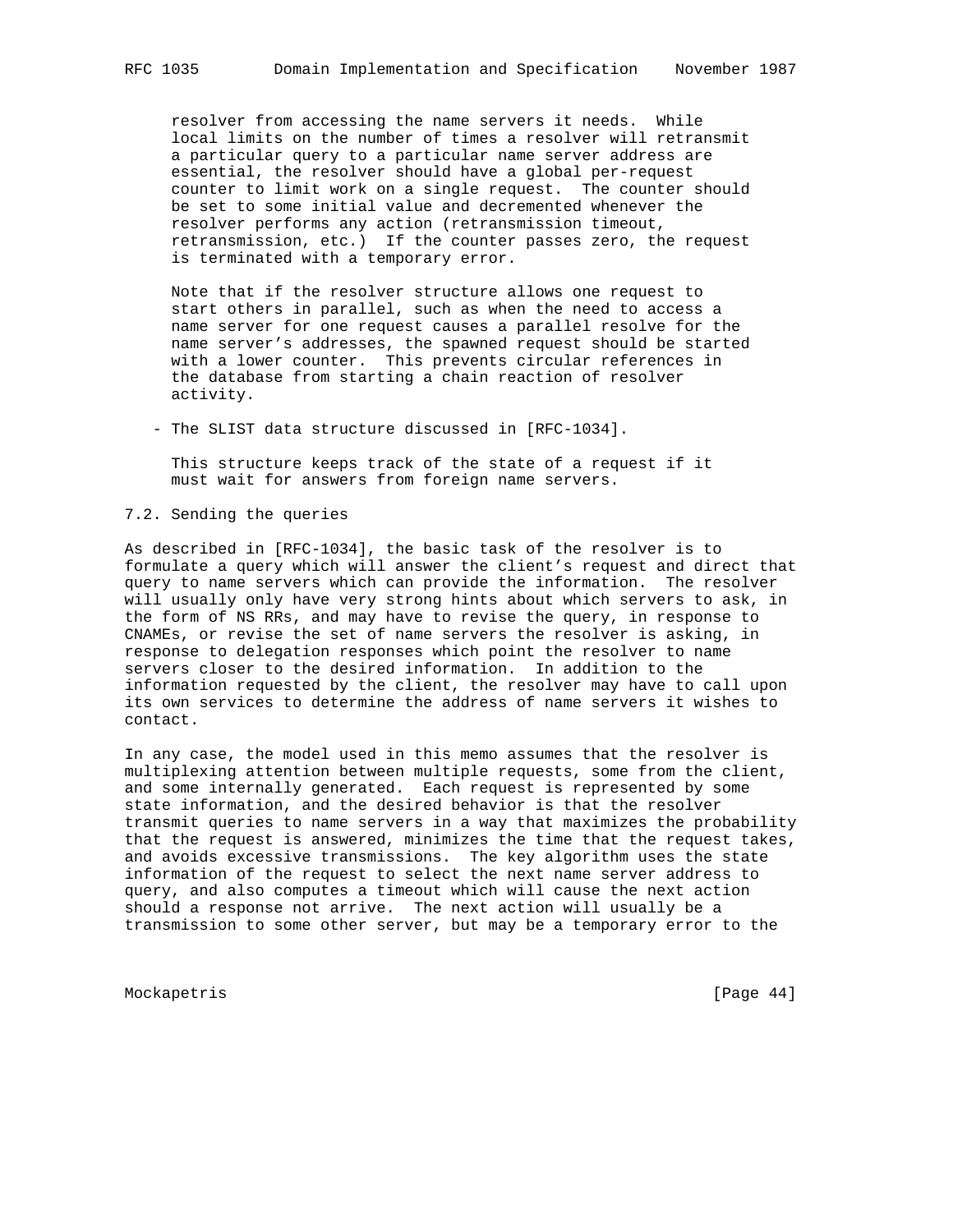client.

The resolver always starts with a list of server names to query (SLIST). This list will be all NS RRs which correspond to the nearest ancestor zone that the resolver knows about. To avoid startup problems, the resolver should have a set of default servers which it will ask should it have no current NS RRs which are appropriate. The resolver then adds to SLIST all of the known addresses for the name servers, and may start parallel requests to acquire the addresses of the servers when the resolver has the name, but no addresses, for the name servers.

To complete initialization of SLIST, the resolver attaches whatever history information it has to the each address in SLIST. This will usually consist of some sort of weighted averages for the response time of the address, and the batting average of the address (i.e., how often the address responded at all to the request). Note that this information should be kept on a per address basis, rather than on a per name server basis, because the response time and batting average of a particular server may vary considerably from address to address. Note also that this information is actually specific to a resolver address / server address pair, so a resolver with multiple addresses may wish to keep separate histories for each of its addresses. Part of this step must deal with addresses which have no such history; in this case an expected round trip time of 5-10 seconds should be the worst case, with lower estimates for the same local network, etc.

Note that whenever a delegation is followed, the resolver algorithm reinitializes SLIST.

The information establishes a partial ranking of the available name server addresses. Each time an address is chosen and the state should be altered to prevent its selection again until all other addresses have been tried. The timeout for each transmission should be 50-100% greater than the average predicted value to allow for variance in response.

Some fine points:

 - The resolver may encounter a situation where no addresses are available for any of the name servers named in SLIST, and where the servers in the list are precisely those which would normally be used to look up their own addresses. This situation typically occurs when the glue address RRs have a smaller TTL than the NS RRs marking delegation, or when the resolver caches the result of a NS search. The resolver should detect this condition and restart the search at the next ancestor zone, or alternatively at the root.

Mockapetris [Page 45]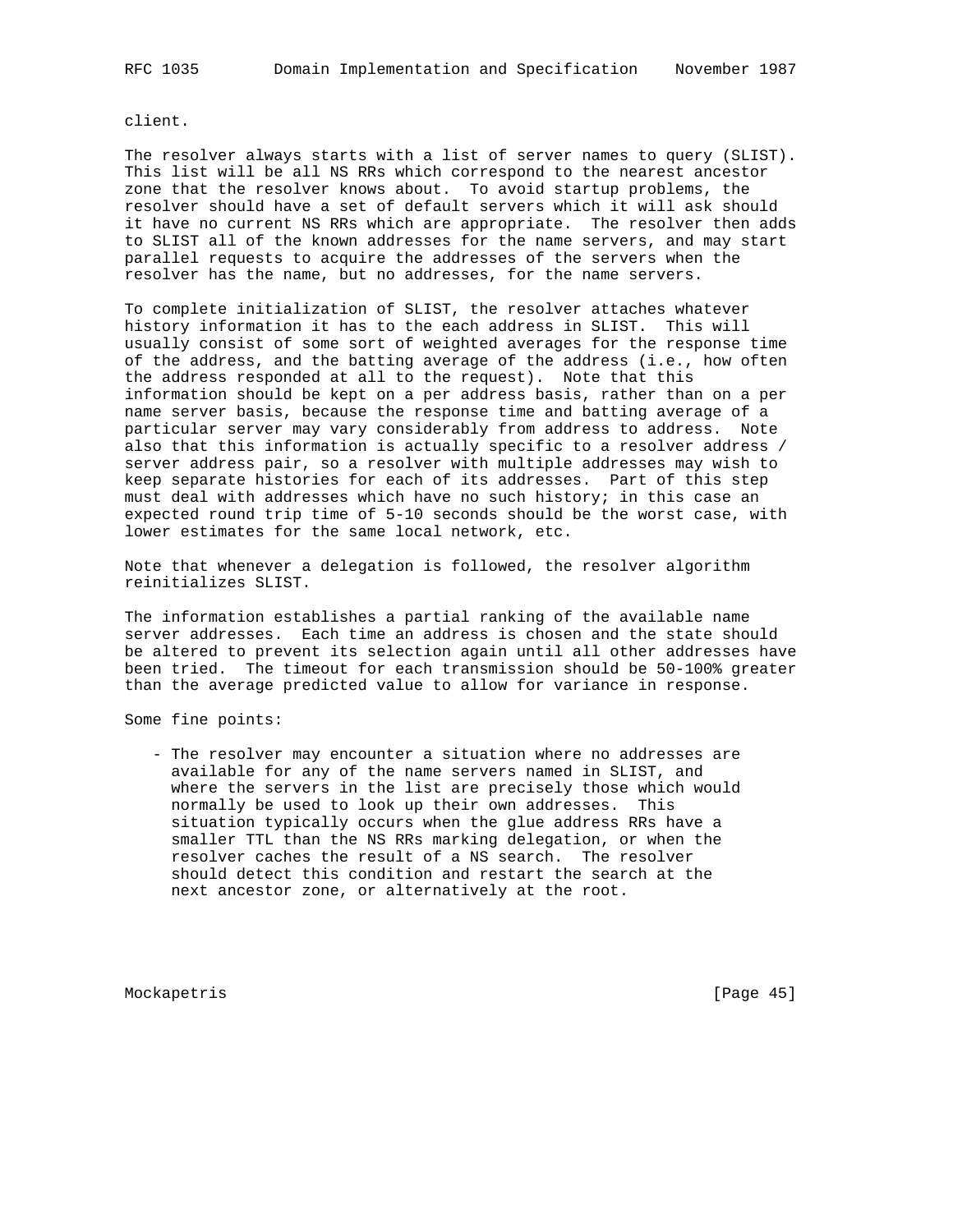- If a resolver gets a server error or other bizarre response from a name server, it should remove it from SLIST, and may wish to schedule an immediate transmission to the next candidate server address.

## 7.3. Processing responses

The first step in processing arriving response datagrams is to parse the response. This procedure should include:

- Check the header for reasonableness. Discard datagrams which are queries when responses are expected.
- Parse the sections of the message, and insure that all RRs are correctly formatted.
- As an optional step, check the TTLs of arriving data looking for RRs with excessively long TTLs. If a RR has an excessively long TTL, say greater than 1 week, either discard the whole response, or limit all TTLs in the response to 1 week.

The next step is to match the response to a current resolver request. The recommended strategy is to do a preliminary matching using the ID field in the domain header, and then to verify that the question section corresponds to the information currently desired. This requires that the transmission algorithm devote several bits of the domain ID field to a request identifier of some sort. This step has several fine points:

- Some name servers send their responses from different addresses than the one used to receive the query. That is, a resolver cannot rely that a response will come from the same address which it sent the corresponding query to. This name server bug is typically encountered in UNIX systems.
- If the resolver retransmits a particular request to a name server it should be able to use a response from any of the transmissions. However, if it is using the response to sample the round trip time to access the name server, it must be able to determine which transmission matches the response (and keep transmission times for each outgoing message), or only calculate round trip times based on initial transmissions.
- A name server will occasionally not have a current copy of a zone which it should have according to some NS RRs. The resolver should simply remove the name server from the current SLIST, and continue.

Mockapetris [Page 46]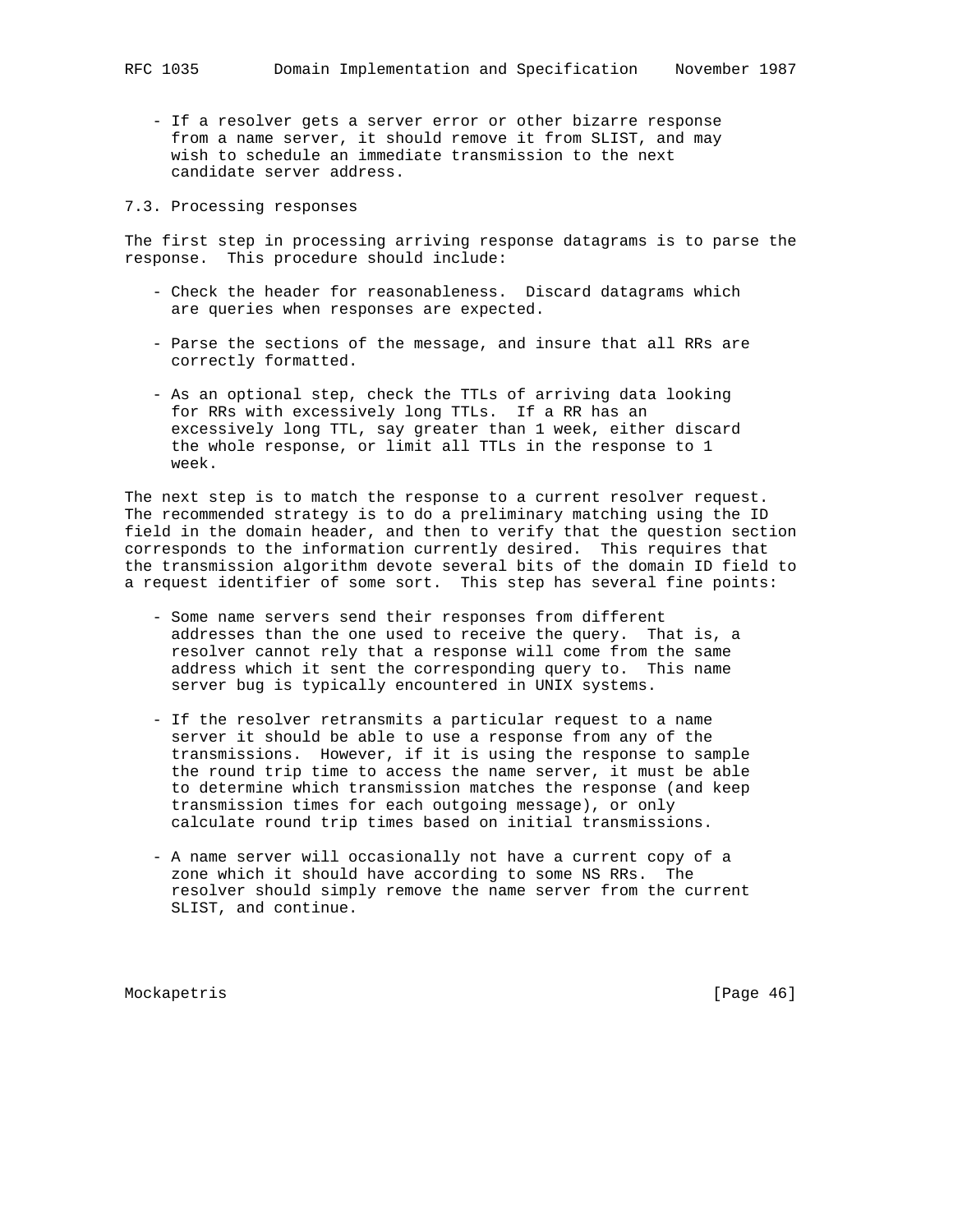#### 7.4. Using the cache

In general, we expect a resolver to cache all data which it receives in responses since it may be useful in answering future client requests. However, there are several types of data which should not be cached:

- When several RRs of the same type are available for a particular owner name, the resolver should either cache them all or none at all. When a response is truncated, and a resolver doesn't know whether it has a complete set, it should not cache a possibly partial set of RRs.
- Cached data should never be used in preference to authoritative data, so if caching would cause this to happen the data should not be cached.
- The results of an inverse query should not be cached.
- The results of standard queries where the QNAME contains "\*" labels if the data might be used to construct wildcards. The reason is that the cache does not necessarily contain existing RRs or zone boundary information which is necessary to restrict the application of the wildcard RRs.
- RR data in responses of dubious reliability. When a resolver receives unsolicited responses or RR data other than that requested, it should discard it without caching it. The basic implication is that all sanity checks on a packet should be performed before any of it is cached.

In a similar vein, when a resolver has a set of RRs for some name in a response, and wants to cache the RRs, it should check its cache for already existing RRs. Depending on the circumstances, either the data in the response or the cache is preferred, but the two should never be combined. If the data in the response is from authoritative data in the answer section, it is always preferred.

## 8. MAIL SUPPORT

The domain system defines a standard for mapping mailboxes into domain names, and two methods for using the mailbox information to derive mail routing information. The first method is called mail exchange binding and the other method is mailbox binding. The mailbox encoding standard and mail exchange binding are part of the DNS official protocol, and are the recommended method for mail routing in the Internet. Mailbox binding is an experimental feature which is still under development and subject to change.

Mockapetris [Page 47]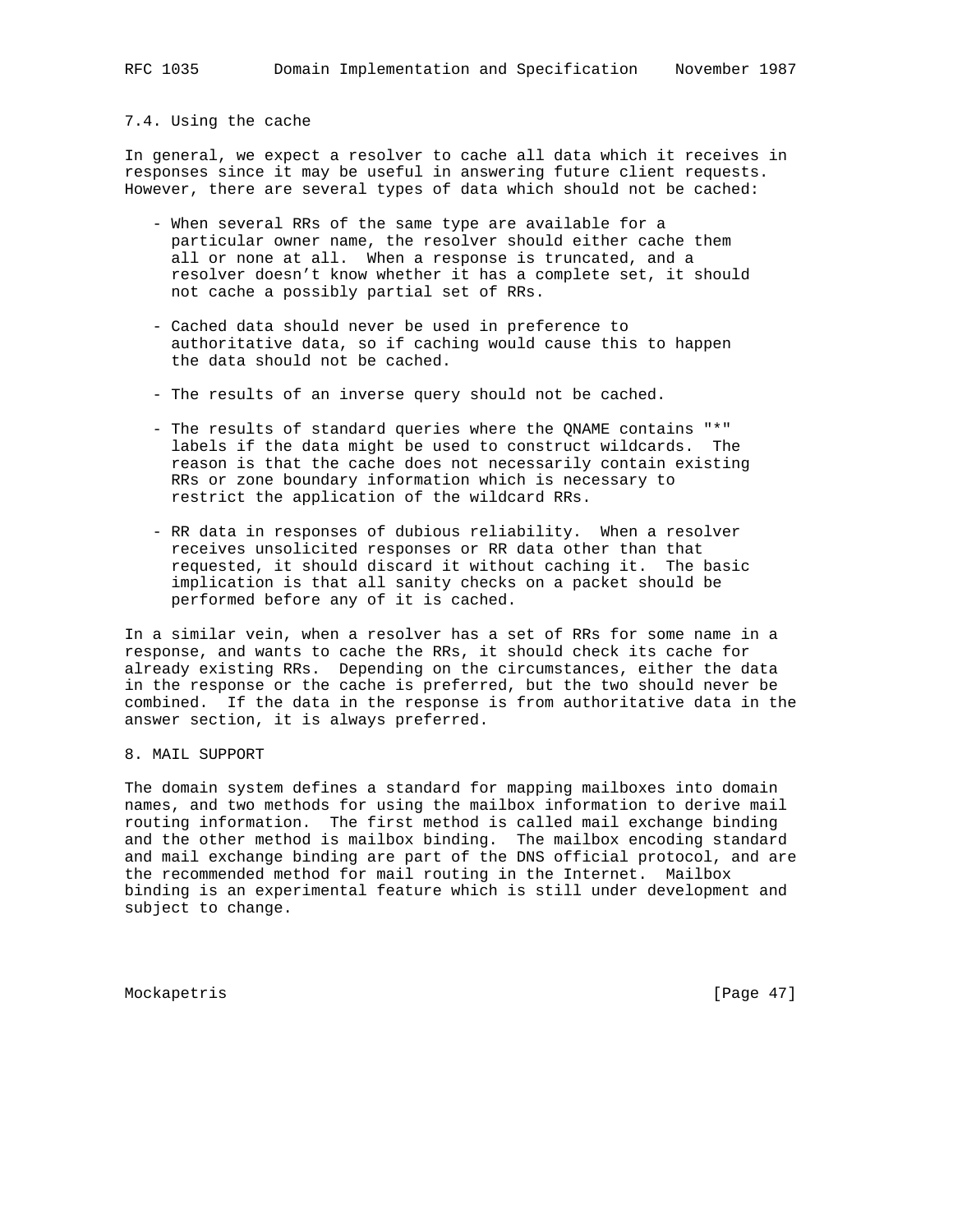The mailbox encoding standard assumes a mailbox name of the form "<local-part>@<mail-domain>". While the syntax allowed in each of these sections varies substantially between the various mail internets, the preferred syntax for the ARPA Internet is given in [RFC-822].

The DNS encodes the <local-part> as a single label, and encodes the <mail-domain> as a domain name. The single label from the <local-part> is prefaced to the domain name from <mail-domain> to form the domain name corresponding to the mailbox. Thus the mailbox HOSTMASTER@SRI-NIC.ARPA is mapped into the domain name HOSTMASTER.SRI-NIC.ARPA. If the <local-part> contains dots or other special characters, its representation in a master file will require the use of backslash quoting to ensure that the domain name is properly encoded. For example, the mailbox Action.domains@ISI.EDU would be represented as Action\.domains.ISI.EDU.

8.1. Mail exchange binding

Mail exchange binding uses the <mail-domain> part of a mailbox specification to determine where mail should be sent. The <local-part> is not even consulted. [RFC-974] specifies this method in detail, and should be consulted before attempting to use mail exchange support.

One of the advantages of this method is that it decouples mail destination naming from the hosts used to support mail service, at the cost of another layer of indirection in the lookup function. However, the addition layer should eliminate the need for complicated "%", "!", etc encodings in <local-part>.

The essence of the method is that the <mail-domain> is used as a domain name to locate type MX RRs which list hosts willing to accept mail for <mail-domain>, together with preference values which rank the hosts according to an order specified by the administrators for <mail-domain>.

In this memo, the <mail-domain> ISI.EDU is used in examples, together with the hosts VENERA.ISI.EDU and VAXA.ISI.EDU as mail exchanges for ISI.EDU. If a mailer had a message for Mockapetris@ISI.EDU, it would route it by looking up MX RRs for ISI.EDU. The MX RRs at ISI.EDU name VENERA.ISI.EDU and VAXA.ISI.EDU, and type A queries can find the host addresses.

8.2. Mailbox binding (Experimental)

In mailbox binding, the mailer uses the entire mail destination specification to construct a domain name. The encoded domain name for the mailbox is used as the QNAME field in a QTYPE=MAILB query.

Several outcomes are possible for this query:

Mockapetris [Page 48]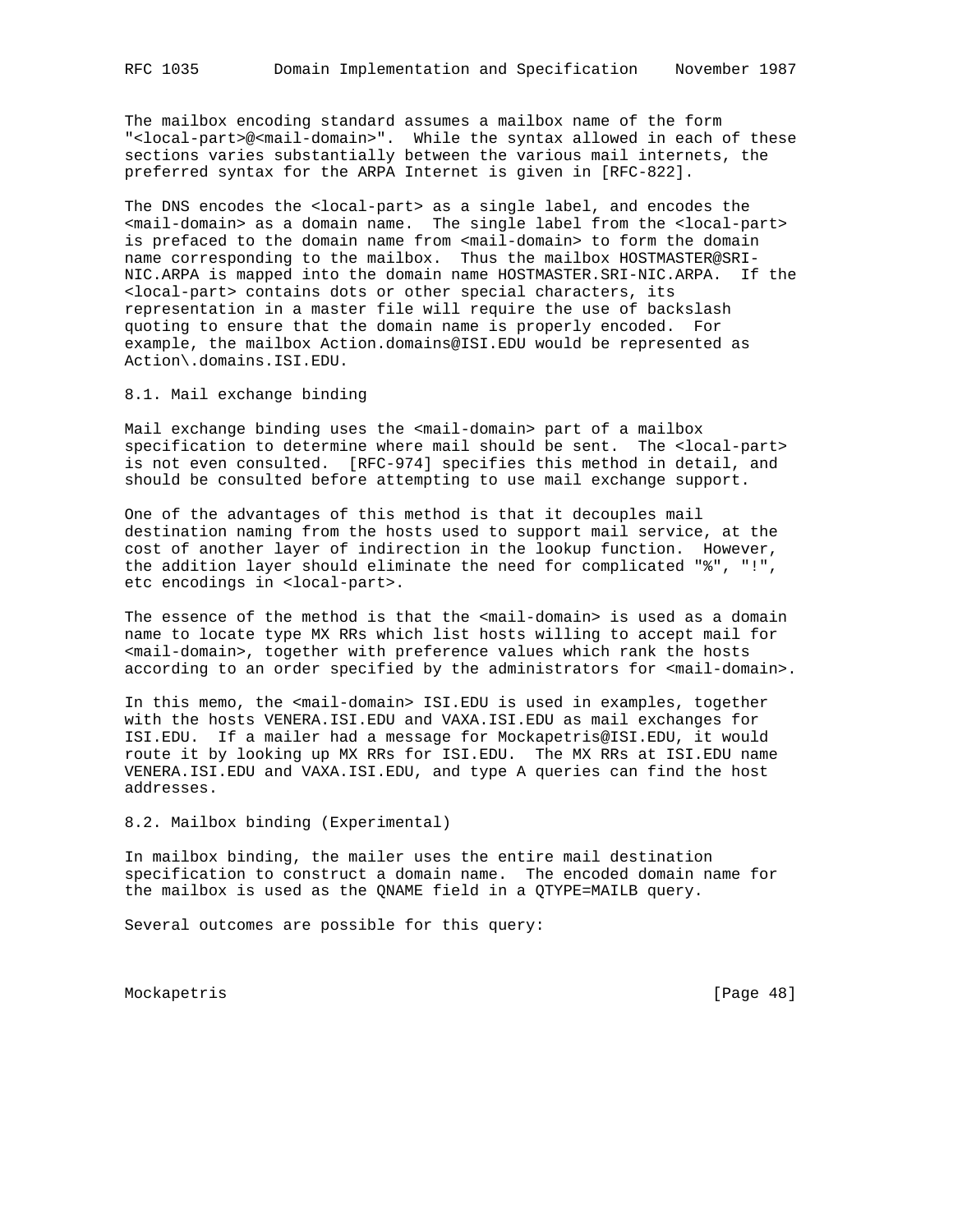- 
- 1. The query can return a name error indicating that the mailbox does not exist as a domain name.

 In the long term, this would indicate that the specified mailbox doesn't exist. However, until the use of mailbox binding is universal, this error condition should be interpreted to mean that the organization identified by the global part does not support mailbox binding. The appropriate procedure is to revert to exchange binding at this point.

2. The query can return a Mail Rename (MR) RR.

 The MR RR carries new mailbox specification in its RDATA field. The mailer should replace the old mailbox with the new one and retry the operation.

3. The query can return a MB RR.

 The MB RR carries a domain name for a host in its RDATA field. The mailer should deliver the message to that host via whatever protocol is applicable, e.g., b,SMTP.

4. The query can return one or more Mail Group (MG) RRs.

 This condition means that the mailbox was actually a mailing list or mail group, rather than a single mailbox. Each MG RR has a RDATA field that identifies a mailbox that is a member of the group. The mailer should deliver a copy of the message to each member.

5. The query can return a MB RR as well as one or more MG RRs.

 This condition means the the mailbox was actually a mailing list. The mailer can either deliver the message to the host specified by the MB RR, which will in turn do the delivery to all members, or the mailer can use the MG RRs to do the expansion itself.

In any of these cases, the response may include a Mail Information (MINFO) RR. This RR is usually associated with a mail group, but is legal with a MB. The MINFO RR identifies two mailboxes. One of these identifies a responsible person for the original mailbox name. This mailbox should be used for requests to be added to a mail group, etc. The second mailbox name in the MINFO RR identifies a mailbox that should receive error messages for mail failures. This is particularly appropriate for mailing lists when errors in member names should be reported to a person other than the one who sends a message to the list.

Mockapetris [Page 49]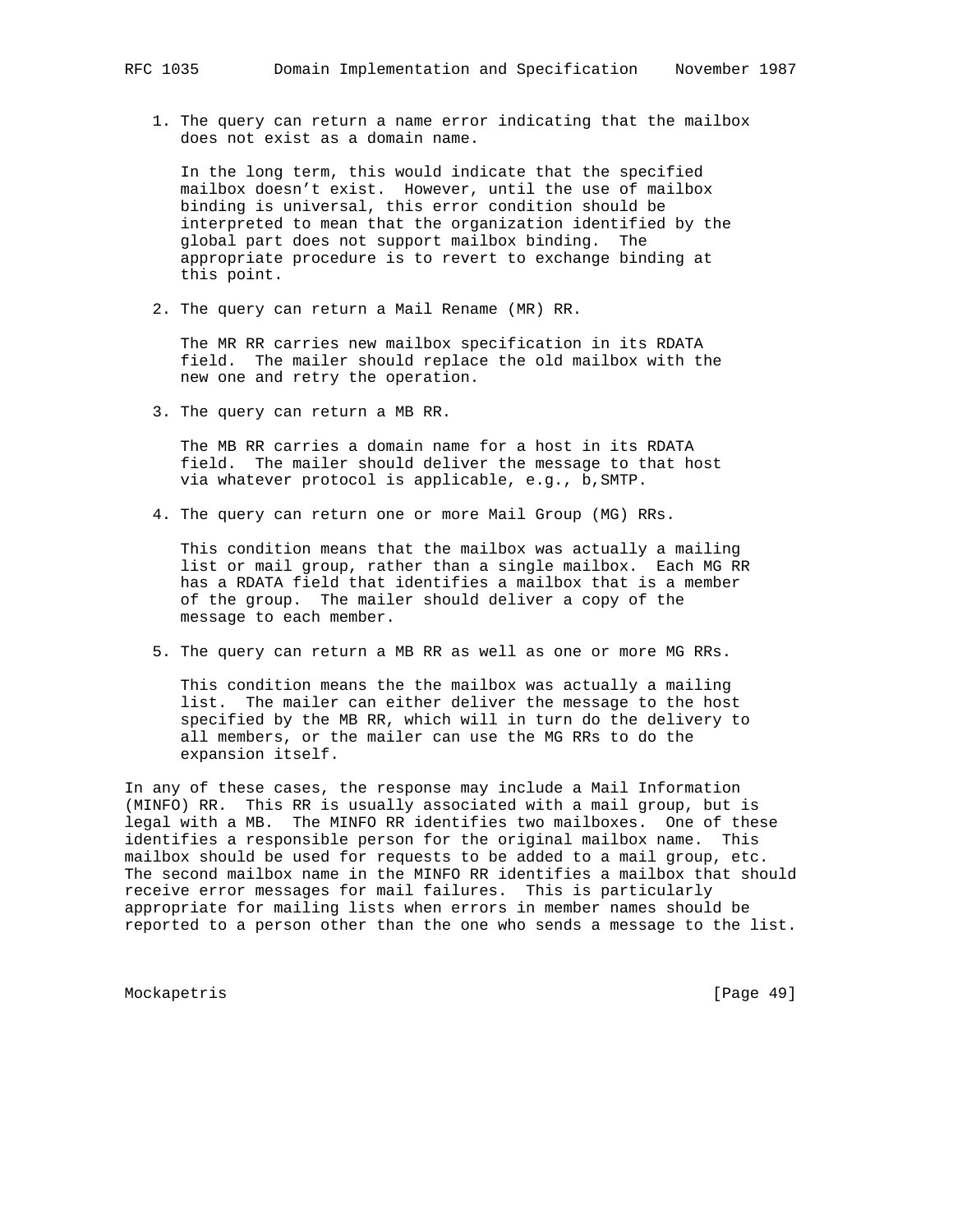New fields may be added to this RR in the future.

#### 9. REFERENCES and BIBLIOGRAPHY

[Dyer 87] S. Dyer, F. Hsu, "Hesiod", Project Athena Technical Plan - Name Service, April 1987, version 1.9.

Describes the fundamentals of the Hesiod name service.

[IEN-116] J. Postel, "Internet Name Server", IEN-116, USC/Information Sciences Institute, August 1979.

> A name service obsoleted by the Domain Name System, but still in use.

- [Quarterman 86] J. Quarterman, and J. Hoskins, "Notable Computer Networks", Communications of the ACM, October 1986, volume 29, number 10.
- [RFC-742] K. Harrenstien, "NAME/FINGER", RFC-742, Network Information Center, SRI International, December 1977.
- [RFC-768] J. Postel, "User Datagram Protocol", RFC-768, USC/Information Sciences Institute, August 1980.
- [RFC-793] J. Postel, "Transmission Control Protocol", RFC-793, USC/Information Sciences Institute, September 1981.
- [RFC-799] D. Mills, "Internet Name Domains", RFC-799, COMSAT, September 1981.

 Suggests introduction of a hierarchy in place of a flat name space for the Internet.

- [RFC-805] J. Postel, "Computer Mail Meeting Notes", RFC-805, USC/Information Sciences Institute, February 1982.
- [RFC-810] E. Feinler, K. Harrenstien, Z. Su, and V. White, "DOD Internet Host Table Specification", RFC-810, Network Information Center, SRI International, March 1982.

Obsolete. See RFC-952.

[RFC-811] K. Harrenstien, V. White, and E. Feinler, "Hostnames Server", RFC-811, Network Information Center, SRI International, March 1982.

Mockapetris [Page 50]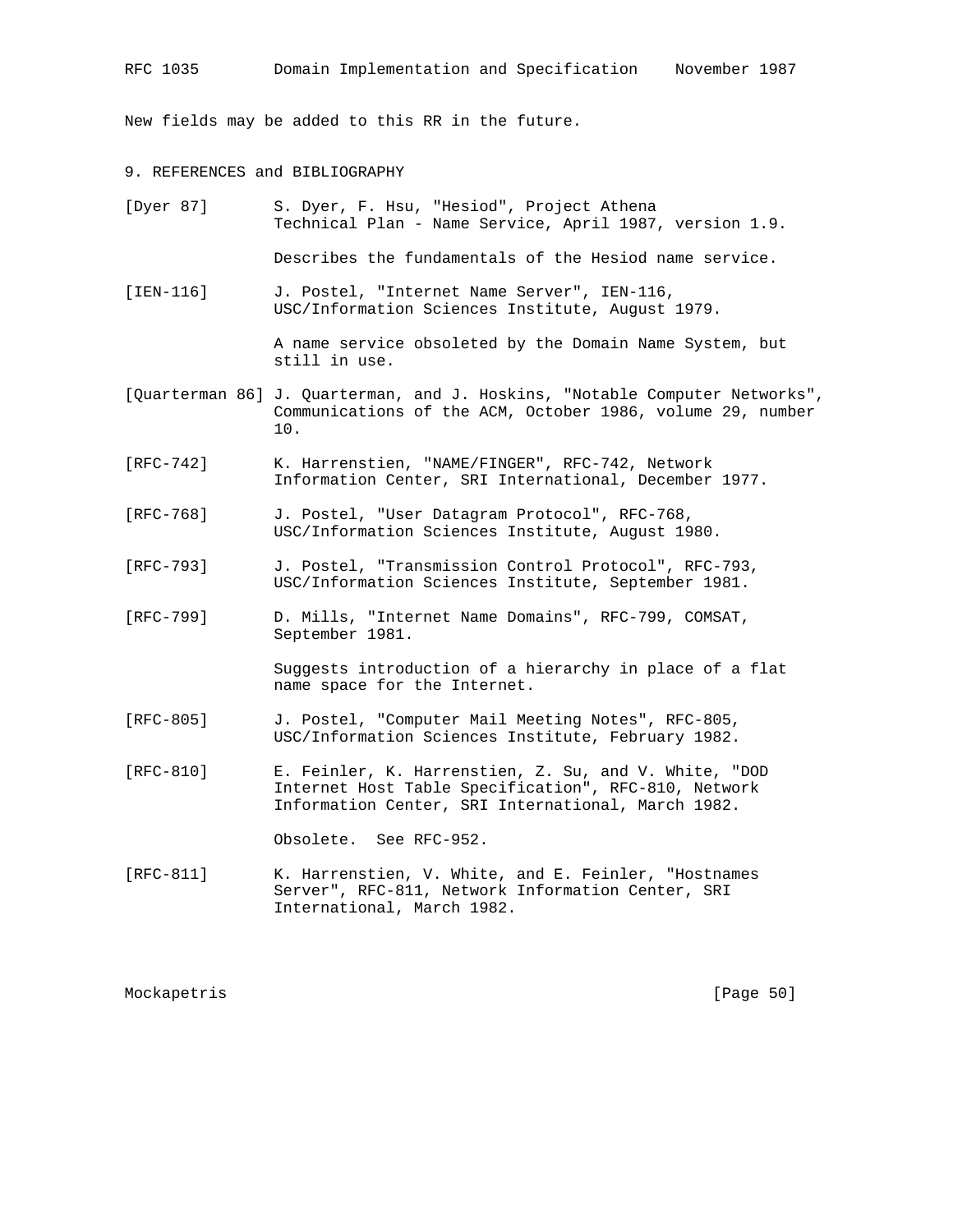Obsolete. See RFC-953.

- [RFC-812] K. Harrenstien, and V. White, "NICNAME/WHOIS", RFC-812, Network Information Center, SRI International, March 1982.
- [RFC-819] Z. Su, and J. Postel, "The Domain Naming Convention for Internet User Applications", RFC-819, Network Information Center, SRI International, August 1982.

 Early thoughts on the design of the domain system. Current implementation is completely different.

- [RFC-821] J. Postel, "Simple Mail Transfer Protocol", RFC-821, USC/Information Sciences Institute, August 1980.
- [RFC-830] Z. Su, "A Distributed System for Internet Name Service", RFC-830, Network Information Center, SRI International, October 1982.

 Early thoughts on the design of the domain system. Current implementation is completely different.

[RFC-882] P. Mockapetris, "Domain names - Concepts and Facilities," RFC-882, USC/Information Sciences Institute, November 1983.

Superceeded by this memo.

[RFC-883] P. Mockapetris, "Domain names - Implementation and Specification," RFC-883, USC/Information Sciences Institute, November 1983.

Superceeded by this memo.

[RFC-920] J. Postel and J. Reynolds, "Domain Requirements", RFC-920, USC/Information Sciences Institute, October 1984.

Explains the naming scheme for top level domains.

[RFC-952] K. Harrenstien, M. Stahl, E. Feinler, "DoD Internet Host Table Specification", RFC-952, SRI, October 1985.

> Specifies the format of HOSTS.TXT, the host/address table replaced by the DNS.

Mockapetris [Page 51]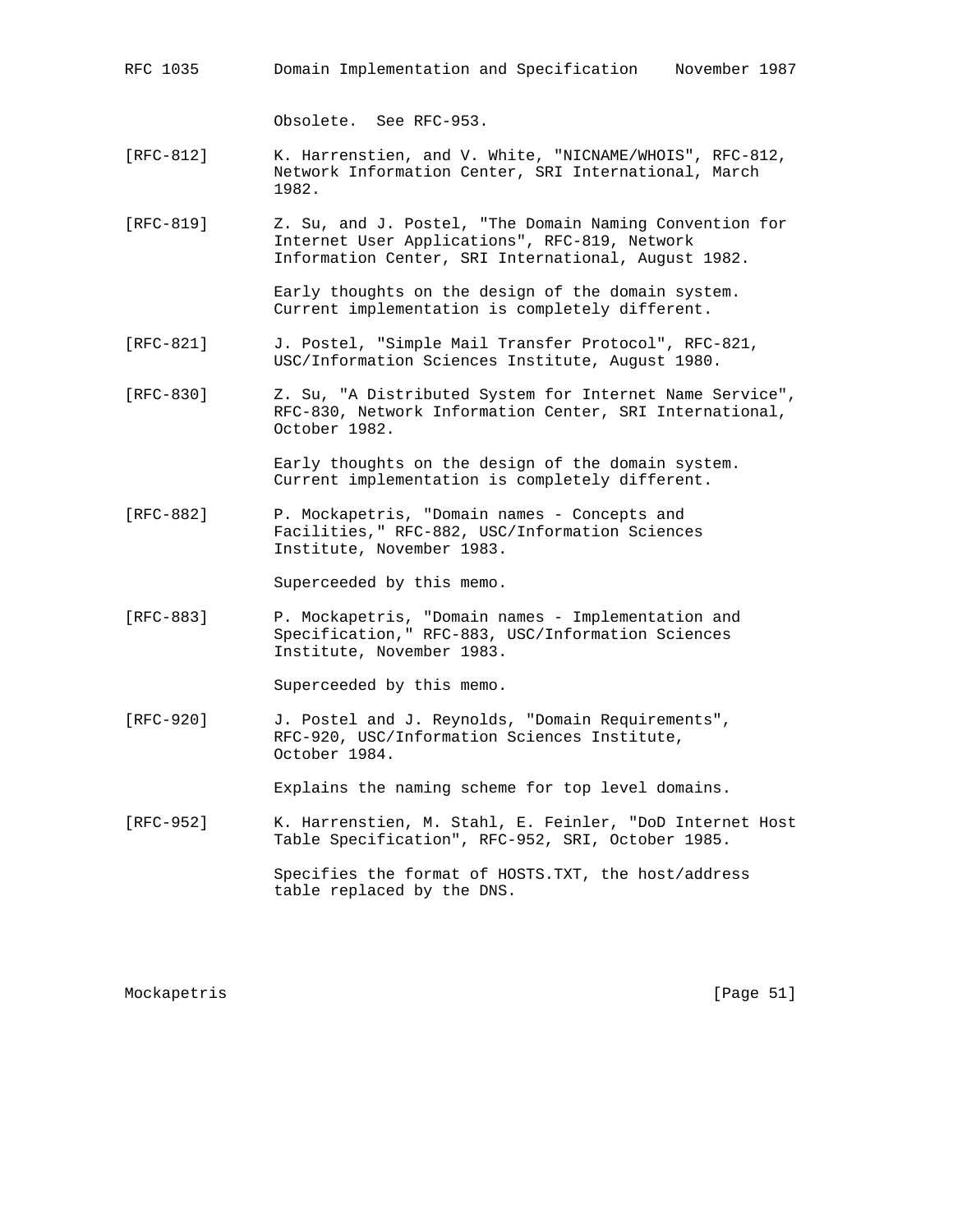[RFC-953] K. Harrenstien, M. Stahl, E. Feinler, "HOSTNAME Server", RFC-953, SRI, October 1985.

> This RFC contains the official specification of the hostname server protocol, which is obsoleted by the DNS. This TCP based protocol accesses information stored in the RFC-952 format, and is used to obtain copies of the host table.

[RFC-973] P. Mockapetris, "Domain System Changes and Observations", RFC-973, USC/Information Sciences Institute, January 1986.

> Describes changes to RFC-882 and RFC-883 and reasons for them.

[RFC-974] C. Partridge, "Mail routing and the domain system", RFC-974, CSNET CIC BBN Labs, January 1986.

> Describes the transition from HOSTS.TXT based mail addressing to the more powerful MX system used with the domain system.

[RFC-1001] NetBIOS Working Group, "Protocol standard for a NetBIOS service on a TCP/UDP transport: Concepts and Methods", RFC-1001, March 1987.

> This RFC and RFC-1002 are a preliminary design for NETBIOS on top of TCP/IP which proposes to base NetBIOS name service on top of the DNS.

- [RFC-1002] NetBIOS Working Group, "Protocol standard for a NetBIOS service on a TCP/UDP transport: Detailed Specifications", RFC-1002, March 1987.
- [RFC-1010] J. Reynolds, and J. Postel, "Assigned Numbers", RFC-1010, USC/Information Sciences Institute, May 1987.

 Contains socket numbers and mnemonics for host names, operating systems, etc.

[RFC-1031] W. Lazear, "MILNET Name Domain Transition", RFC-1031, November 1987.

Describes a plan for converting the MILNET to the DNS.

[RFC-1032] M. Stahl, "Establishing a Domain - Guidelines for Administrators", RFC-1032, November 1987.

Mockapetris [Page 52]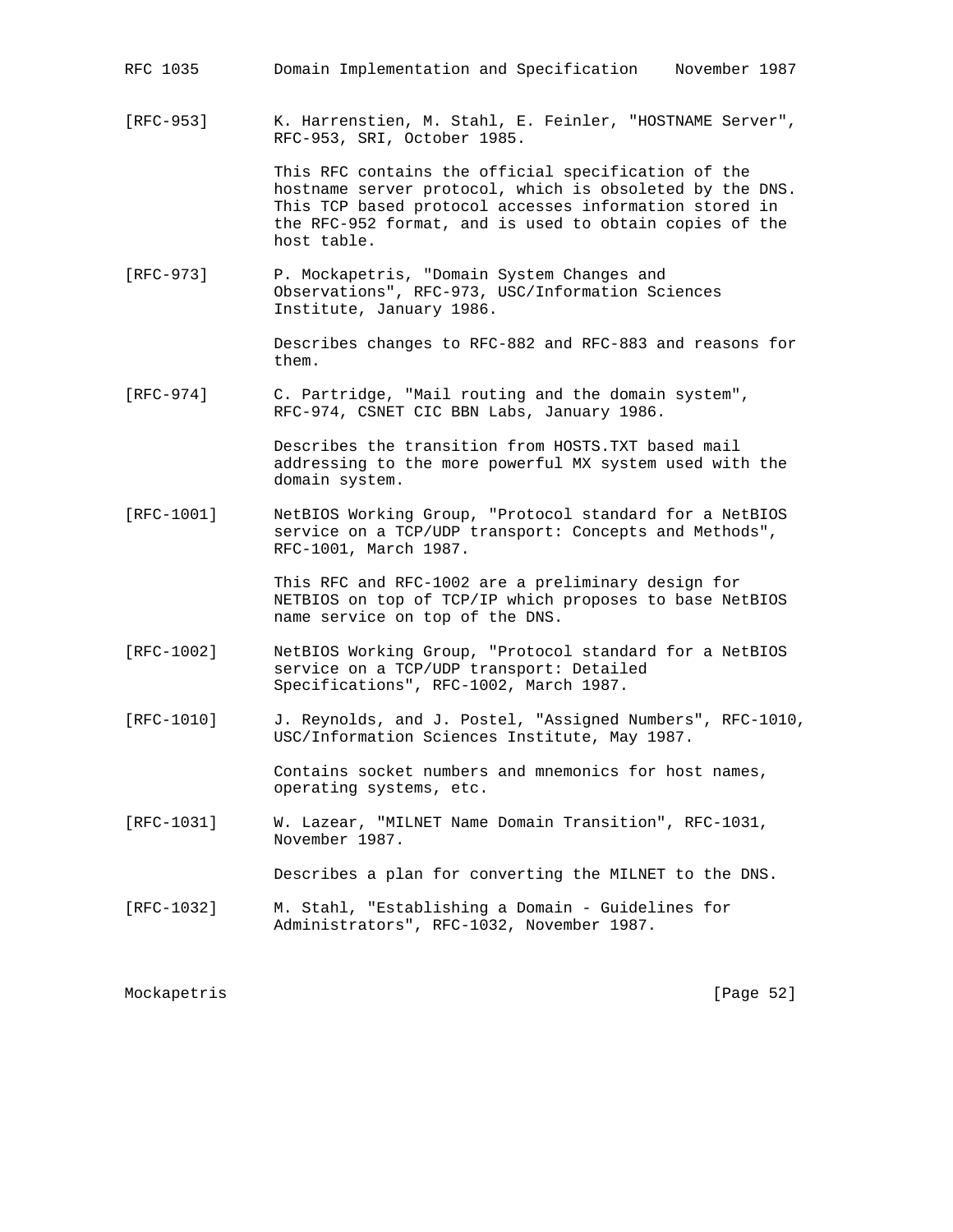Describes the registration policies used by the NIC to administer the top level domains and delegate subzones.

[RFC-1033] M. Lottor, "Domain Administrators Operations Guide", RFC-1033, November 1987.

A cookbook for domain administrators.

[Solomon 82] M. Solomon, L. Landweber, and D. Neuhengen, "The CSNET Name Server", Computer Networks, vol 6, nr 3, July 1982.

> Describes a name service for CSNET which is independent from the DNS and DNS use in the CSNET.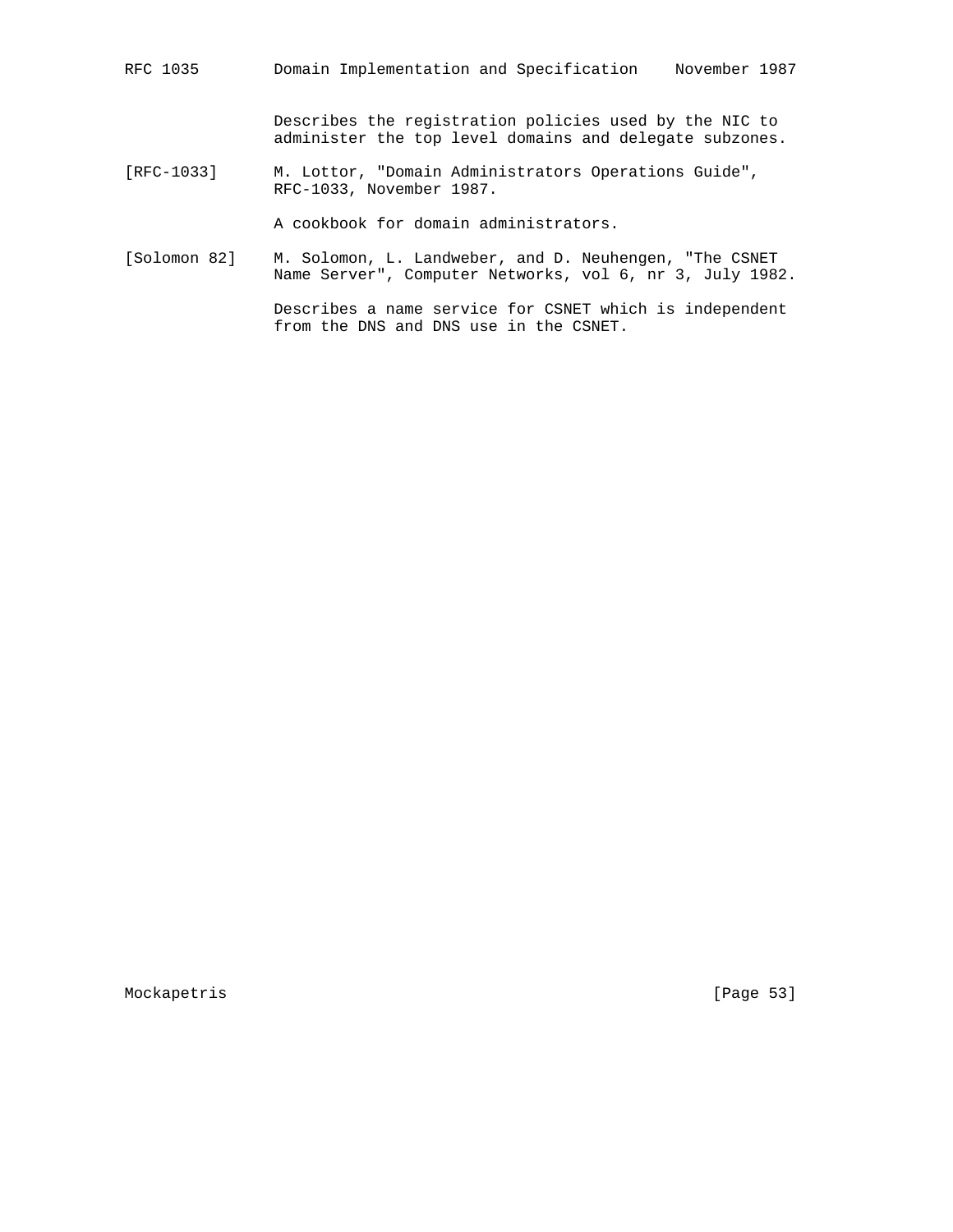## Index

 \* 13 ; 33, 35 <character-string> 35 <domain-name> 34 @ 35 \ 35 A 12 Byte order 8 CH 13 Character case 9 CLASS 11 CNAME 12 Completion 42 CS 13 Hesiod 13 HINFO 12 HS 13 IN 13 IN-ADDR.ARPA domain 22 Inverse queries 40 Mailbox names 47 MB 12 MD 12 MF 12 MG 12 MINFO 12 MINIMUM 20 MR 12 MX 12 NS 12 NULL 12 Port numbers 32 Primary server 5 PTR 12, 18

Mockapetris [Page 54]